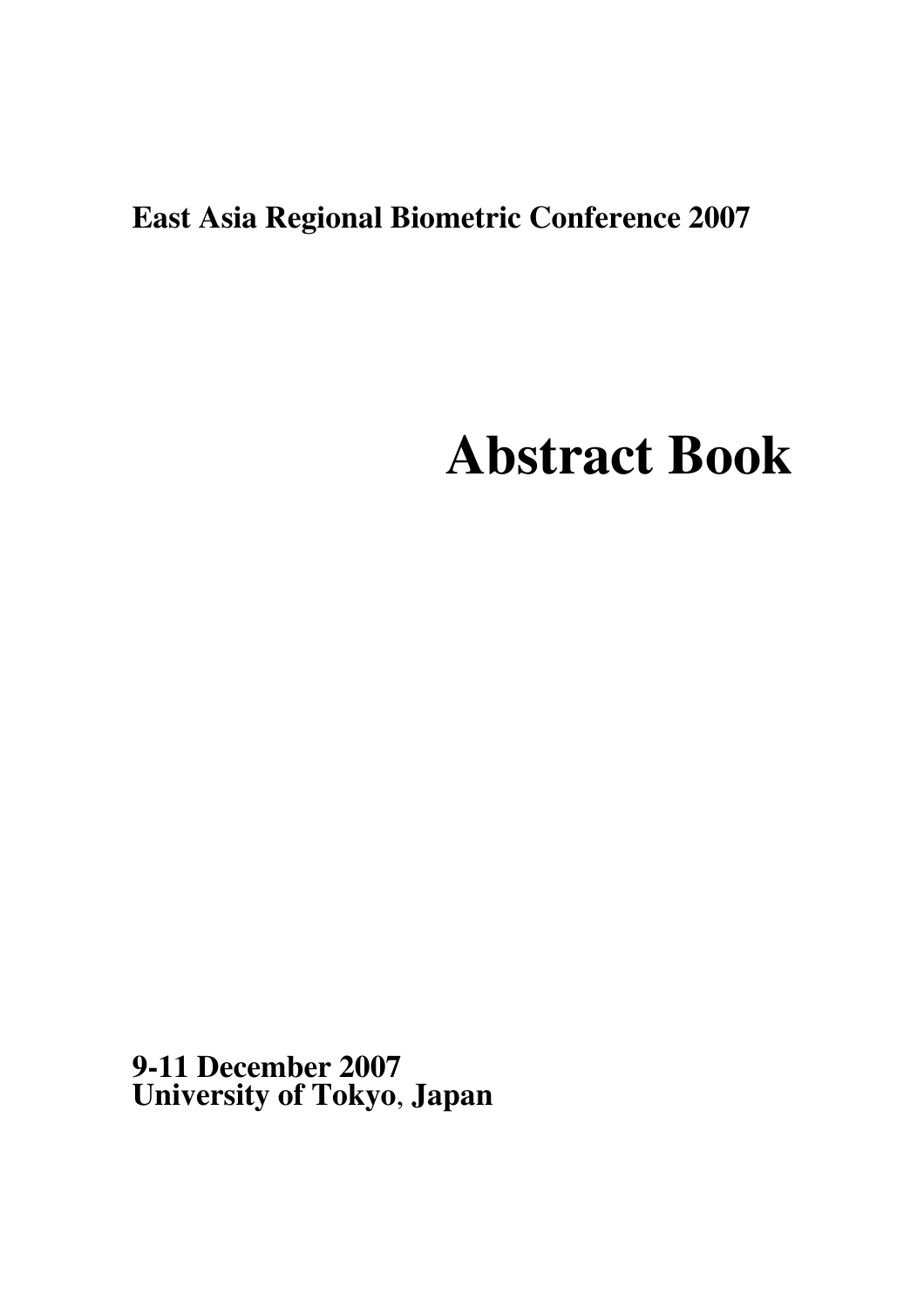This conference is organaized by The Biometric Society of Japan wwwsoc.nii.ac.jp/jbs/index\_e.html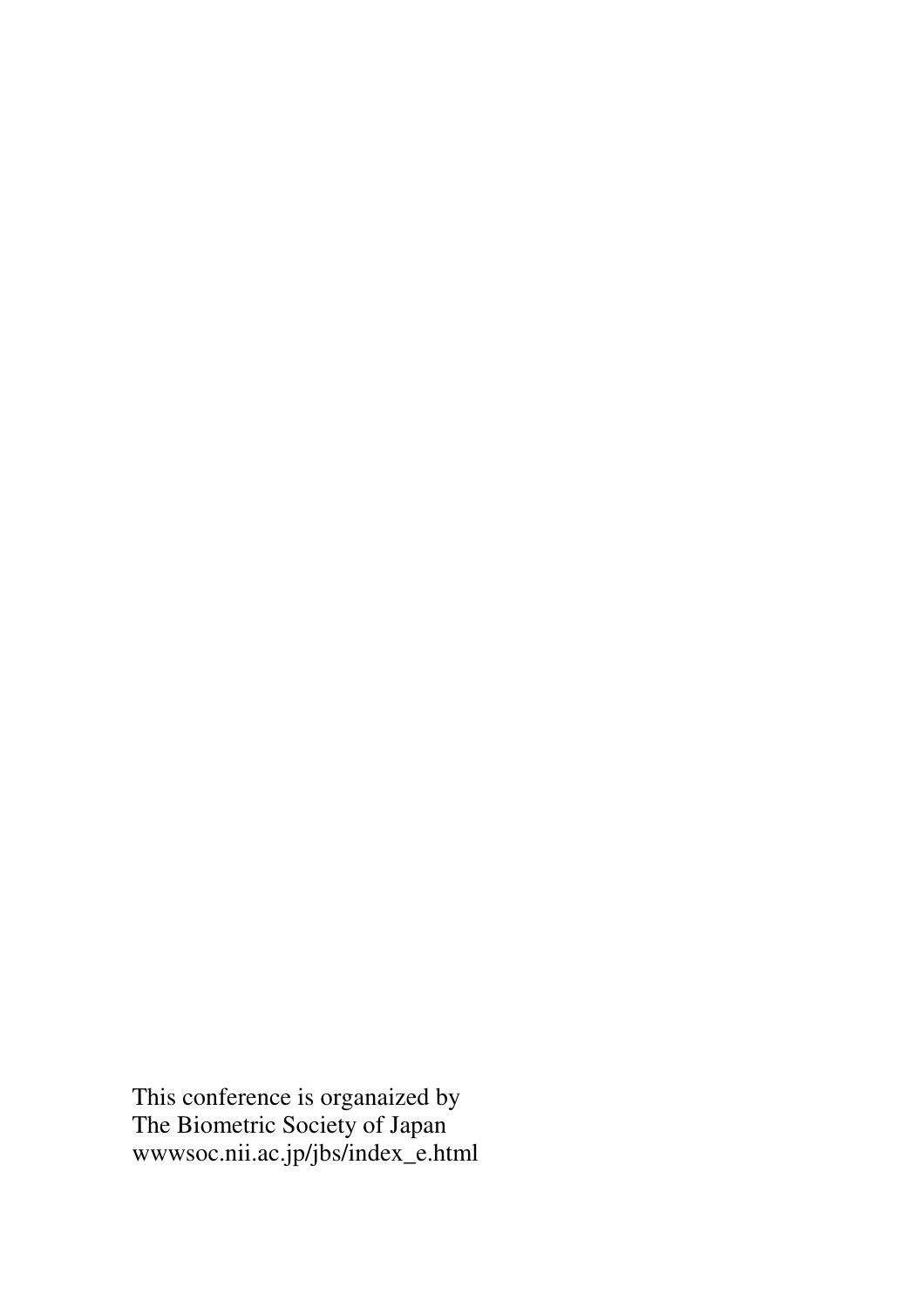## **Table of contents**

|                                               | 3                                                                 |
|-----------------------------------------------|-------------------------------------------------------------------|
|                                               |                                                                   |
| Sunday 9 <sup>th</sup>                        |                                                                   |
| Monday 10 <sup>th</sup>                       |                                                                   |
| Tuesday 11 <sup>th</sup>                      |                                                                   |
|                                               |                                                                   |
|                                               | Opening Ceremony: Introduction to IBS and its regional activities |
| <b>Invited Session: Clinical Trials</b>       |                                                                   |
| Contributed Session: Epidemiology             |                                                                   |
| <b>Contributed Session: Bioinformatics</b>    |                                                                   |
| <b>Invited Session: Bioinformatics</b>        |                                                                   |
| Keynote Lecture                               |                                                                   |
| <b>Invited Session: Epidemiology</b>          |                                                                   |
| <b>Contributed Session: Clinical Trials 1</b> |                                                                   |
| Contributed Session: Biostatistics in General |                                                                   |
| <b>Contributed Session: Clinical Trails 2</b> |                                                                   |
| <b>Poster Session</b>                         |                                                                   |
| Biometric Seminar: Global Clinical Trials     |                                                                   |
| Abstracts                                     |                                                                   |
| $Keynote$ $( K:01)$                           |                                                                   |
| <b>Opening Ceremony</b>                       | $(O:01-05)$                                                       |
| <b>Invited Sessions</b>                       | $(I:01-09)$                                                       |
| <b>Contributed Sessions</b>                   | $(C:01-21)$                                                       |
| <b>Poster Session</b>                         | $(P:01-12)$                                                       |
| List of Sponsors                              | 62                                                                |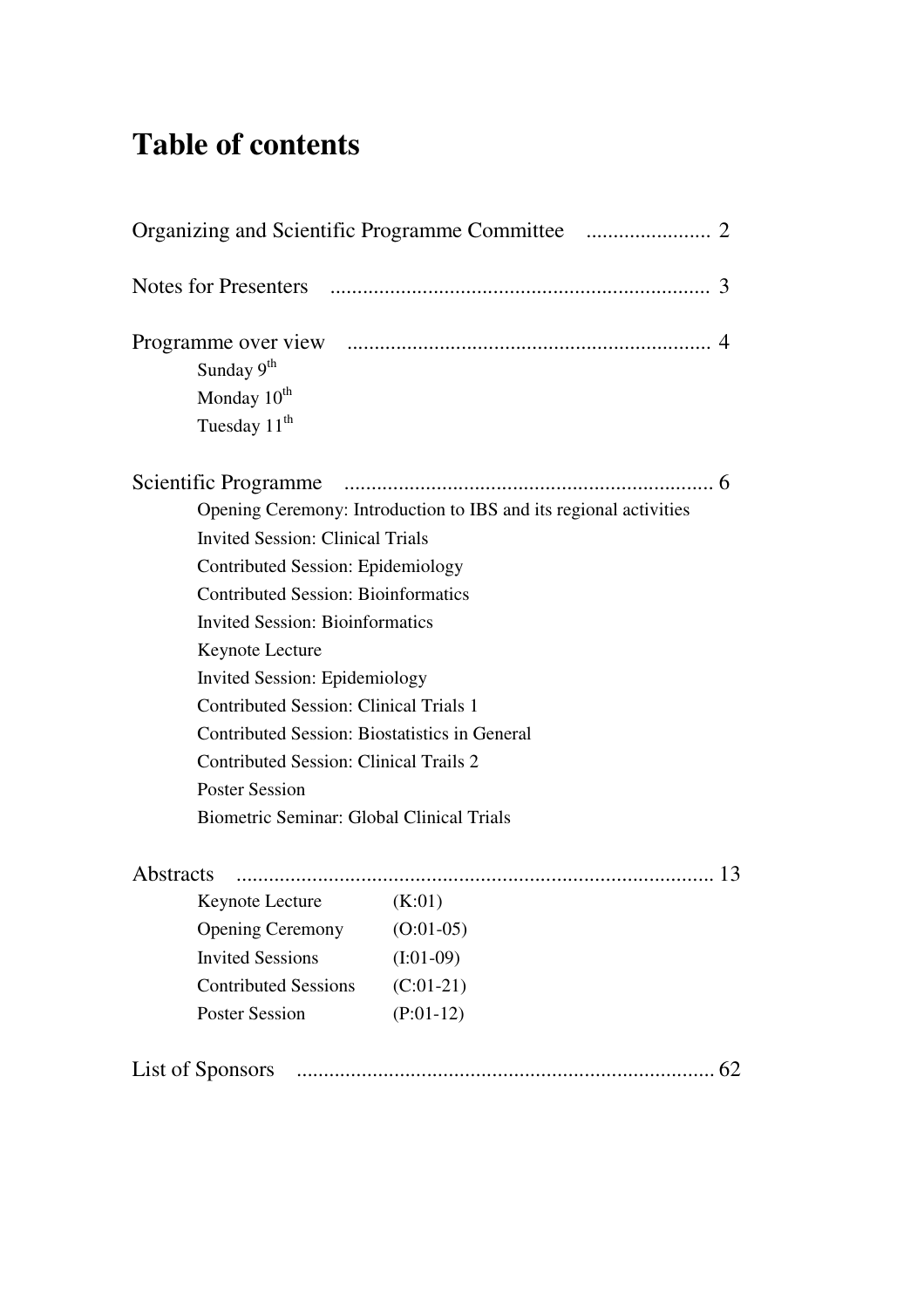### **Organizing and Scientific Programme Committee**

#### **Chair:**

*Toshiro Tango*, National Institute of Public Health (Japan)

#### **Secretary:**

*Kazue Yamaoka*, National Institute of Public Health (Japan)

#### **Treasurer:**

*Chikuma Hamada*, Tokyo University of Science (Japan)

#### **Scientific Programme Chair:**

*Tosiya Sato*, Kyoto University (Japan)

#### **Members:**

*Manabu Iwasaki*, Seikei University (Japan) *Hirohisa Kishino*, University of Tokyo (Japan) *Masaaki Matsuura*, Japanese Foundation for Cancer Research (Japan) *Yutaka Matsuyama*, University of Tokyo (Japan) *Mihoko Minami*, Institute of Statistical Mathematics (Japan) *Toshihiko Morikawa*, Kurume University (Japan) *Yasuo Ohashi*, University of Tokyo (Japan) *Hironori Sakai*, Mitsubishi Pharma Corporation (Japan) *Hiroyuki Uesaka*, Lilly Research Laboratories Japan (Japan) *Takashi Yanagawa*, Kurume University (Japan) *Thomas Louis*, IBS President, Johns Hopkins University (USA) *Ashwini Mathur*, IBS General Secretary, Novartis International Clinical Development Center (India) *Taerim Lee*, Korean Region President, National Open University (Korea) *Seungho Kang*, Korean Region Secretary, Ewha Women's University (Korea) *Byung Soo Kim*, Yonsei University (Korea) *H. Sridhara*, Indian Region President, University of Agricultural Sciences (India) *Ji-Qian Fang*, National Group China Secretary, *SunYat-Sen* University of Medical Science (China) *Ayanendranath Basu*, Indian Statistical Institute (India)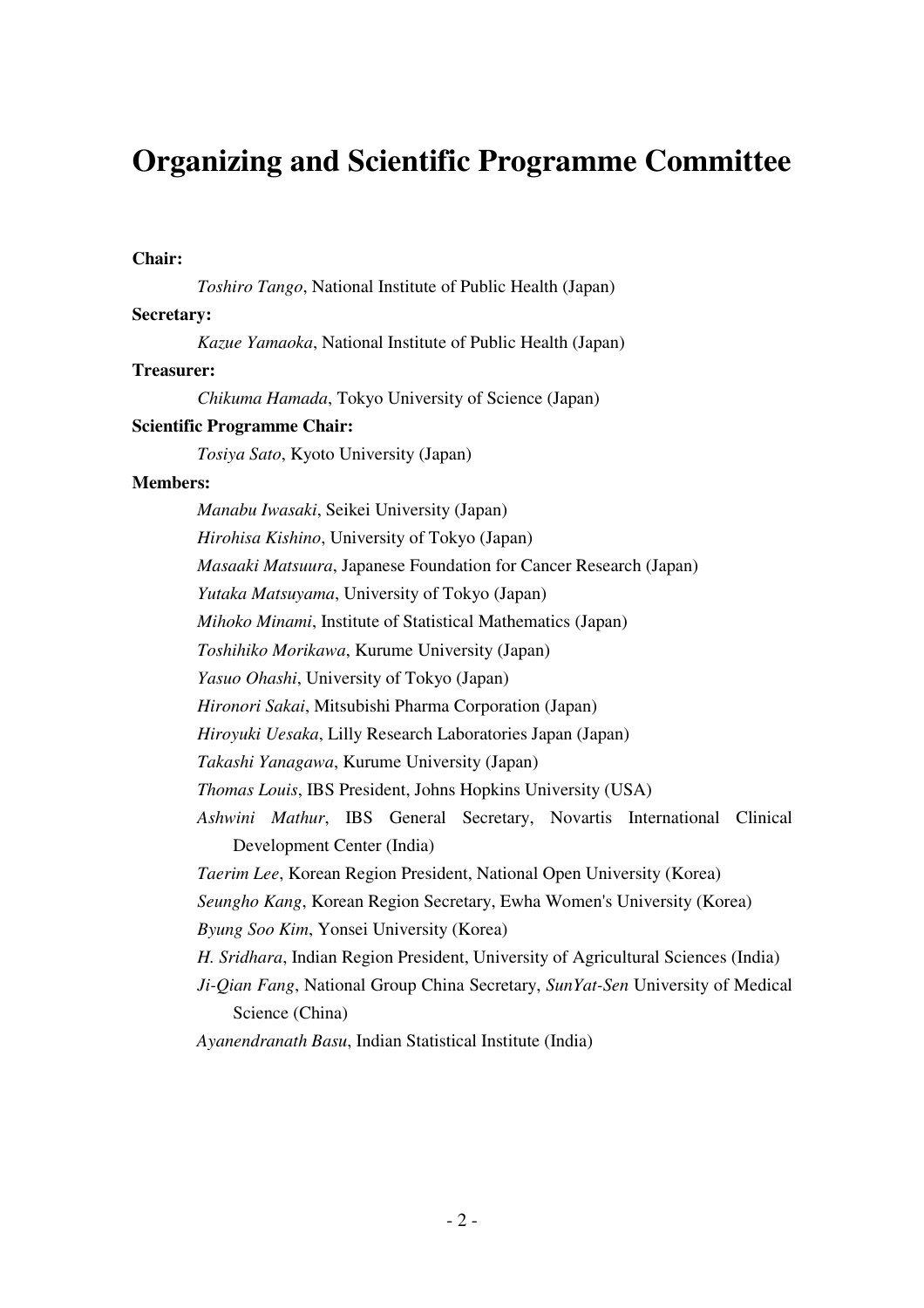### **Notes for Presenters**

### **Oral Session**

Please come to the Ichijo Hall at least 10 minutes before your session's starting time and meet with your chairperson, who is supposed to confirm all speakers of the session.

An LCD projector is available for presentation. Notebook computers can be connected to analog RGB interfaces.

#### *Instructions for Speakers in Oral Sessions*

- Oral presentations are scheduled so that each speaker will have at least 15 minutes.
- An LCD projector can be used. If you would like to use OHP, please contact with EAR-BC'07 staff.
- Your own notebook computer can be connected to an LCD projector which has an analog RGB interface (DSUB15).
- If you don't bring a notebook computer, please contact with EAR-BC'07 staff members. Please prepare your presentation file which can work on Microsoft PowerPoint 97-2003.

#### **Poster Session**

Posters will be on display at the lobby of the conference venue. Posters may be mounted on the morning of December 9th (at or before the coffee break). Your poster has been assigned a specific "poster number" that corresponds to a specific portion of a poster board.

Your poster is to be displayed for 2 days. In order to ensure that those who wish to discuss it with you have a chance to do so, it is highly recommended that you be at your poster during each of the scheduled coffee breaks. Posters must be removed by 17:00 on December 10th.

#### *Instructions for Presenters in Poster Session*

Available space for each poster is: Width 85cm and Height 115cm.

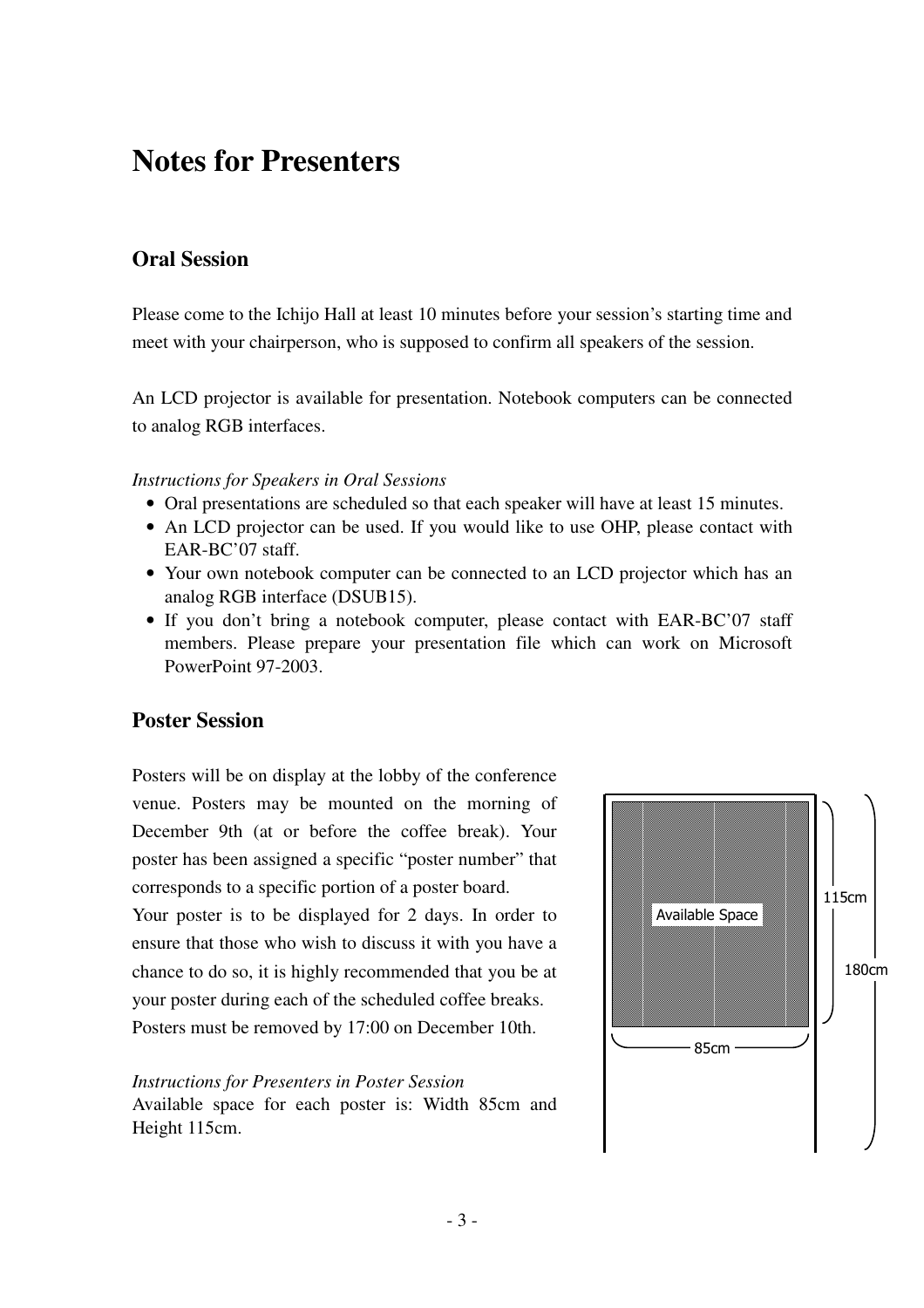## **Programme over view**

### **Sunday,9th**

| $8:30-$      | Registration                                    |
|--------------|-------------------------------------------------|
| 8:55-9:00    | <b>Opening Address</b>                          |
|              | Toshiro Tango, Japanese Region President        |
| $9:00-10:30$ | <b>Opening Ceremony:</b>                        |
|              | Introduction to IBS and its regional activities |
|              | $(O:01-05)$                                     |
|              | Chair: Ashwini Mathur                           |
|              | Coffee Break                                    |
| 11:00-12:30  | Invited Session: Clinical Trials                |
|              | $(I:01-03)$                                     |
|              | Chair. Shigeyuki Matsui                         |
|              | Lunch Break                                     |
| 14:00-15:30  | Contributed Session: Epidemiology               |
|              | $(C:01-04)$                                     |
|              | Chair: Yutaka Matsuyama                         |
|              | Coffee Break                                    |
| 16:00-17:30  | <b>Contributed Session: Bioinformatics</b>      |
|              | $(C:05-09)$                                     |
|              | Chair: Seiya Imoto                              |

### **Monday,10th**

| $8:30-$      | Registration                                  |  |
|--------------|-----------------------------------------------|--|
| $9:00-10:30$ | <b>Invited Session: Bioinformatics</b>        |  |
|              | $(I:04-06)$                                   |  |
|              | Chair: <i>Masaaki Matsuura</i>                |  |
|              | Coffee Break                                  |  |
| 11:00-12:00  | Keynote Lecture                               |  |
|              | (K:01)                                        |  |
|              | Chair: Thomas Louis                           |  |
|              | Lunch Break                                   |  |
| 13:30-15:00  | Invited Session: Epidemiology                 |  |
|              | $(I:07-09)$                                   |  |
|              | Chair: Tosiya Sato                            |  |
|              | Coffee Break                                  |  |
| 15:30-17:00  | <b>Contributed Session: Clinical Trials 1</b> |  |
|              | $(C:10-13)$                                   |  |
|              | Chair: Satoshi Morita                         |  |
| $17:30-$     | Conference Dinner at Capo PELLICANO           |  |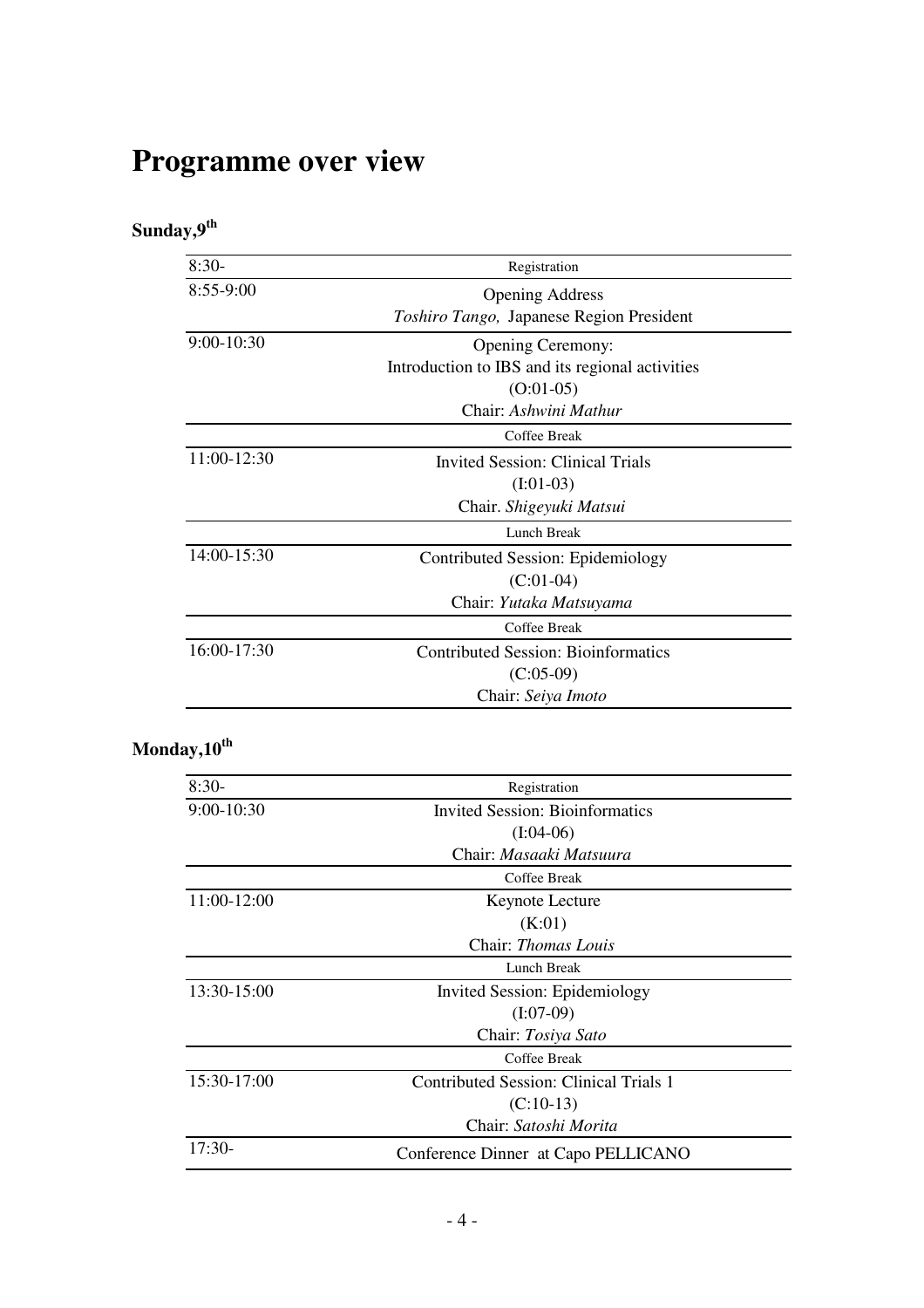### **Tuseday,11th**

| $8:30-$      | Registration                                  |  |
|--------------|-----------------------------------------------|--|
| $9:00-10:30$ | Contributed Session: Biostatistics in General |  |
|              | $(C:14-17)$                                   |  |
|              | Chair: Shizue Izumi                           |  |
|              | Coffee Break                                  |  |
| 11:00-12:30  | Contributed Session: Clinical Trails 2        |  |
|              | $(C:18-21)$                                   |  |
|              | Chair: Osamu Komiyama                         |  |
| 12:30-12:35  | <b>Closing Remarks</b>                        |  |
|              | Tosiya Sato, Scientific Programme Chair       |  |

#### **Sunday,9th-Monday,10th**

9:00-17:00 Poster Session

**Other Activities Tuseday,11th**

| 13:30-17:00 | <b>Biometric Seminar</b>                  |
|-------------|-------------------------------------------|
|             | (Sponsored by Japanese Biometric Society) |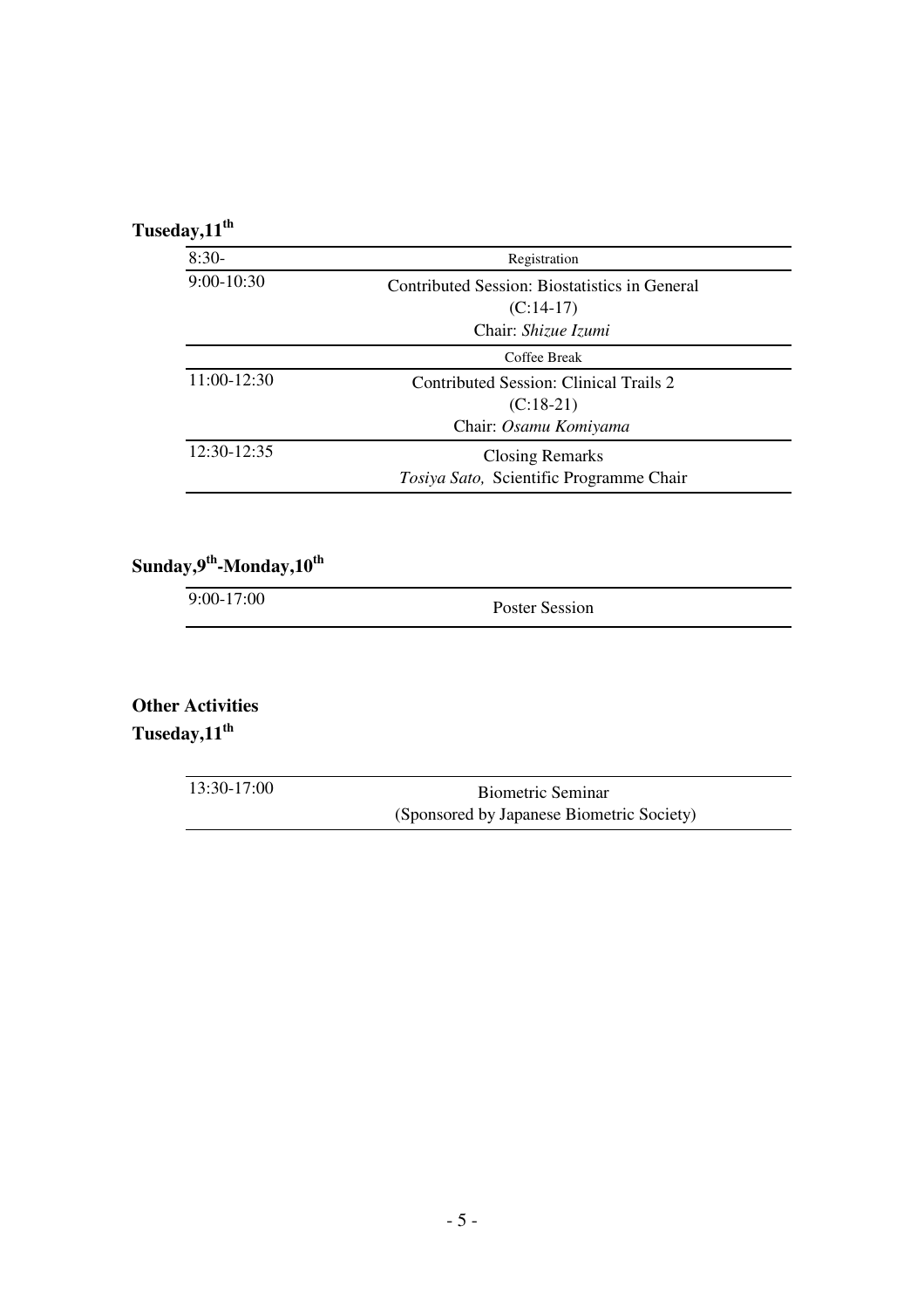## **Scientific Programme**

#### **Opening Ceremony: Introduction to IBS and its regional activities**

Chair: *Ashwini Mathur* (the IBS General Secretary, Indian Region)

| Sunday, $9^{\text{th}}$<br>$9:00-10:30$ | Thomas Louis (the IBS President, ENAR)<br>"Our Future as History"                                                                                        | O:01 |
|-----------------------------------------|----------------------------------------------------------------------------------------------------------------------------------------------------------|------|
|                                         | Jiqian Fang (National Group China Secretary)<br>"Outcome Measurement for TCM and Challenge to Statistics"                                                | O:02 |
|                                         | H. Sridhara (Indian Region President)<br>"Sixty Years of IBS(IR) and Future of Biometry in India"                                                        | O:03 |
|                                         | Taerim Lee (Korean Region President)<br>"Web Based Biostatistics Education Hub for East Asian Region"                                                    | O:04 |
|                                         | Toshiro Tango (Japanese Region President)<br>"Major Activities of Biometric Society of Japan and Japanese<br>Biostatisticians: Past, Present and Future" | O:05 |

#### **Invited Session: Clinical Trials**

Chair. *Shigeyuki Matsui* (Kyoto University School of Public Health, Japan)

| Sunday, $9^{th}$<br>11:00-12:30 | Yuantao Hao (Sun Yat-sen University, China), Jigian Fang,<br>Xinyuan Song<br>"Non-linear Factor Analysis Model and its Application to Evaluating<br>the Equivalence of Questionnaires"                                                  | I:01 |
|---------------------------------|-----------------------------------------------------------------------------------------------------------------------------------------------------------------------------------------------------------------------------------------|------|
|                                 | Satoshi Morita (Kyoto University Hospital, Japan)<br>"Determining the Effective Sample Size of a Parametric Prior"                                                                                                                      | I:02 |
|                                 | Masako Nishikawa (National Institute of Public Health, Japan),<br>Toshiro Tango, Megu Ohtaki<br>" Simple Statistical Tests for New Composite Hypotheses in<br>Randomized Clinical Trial Reflecting the Relative Clinical<br>Importance" | I:03 |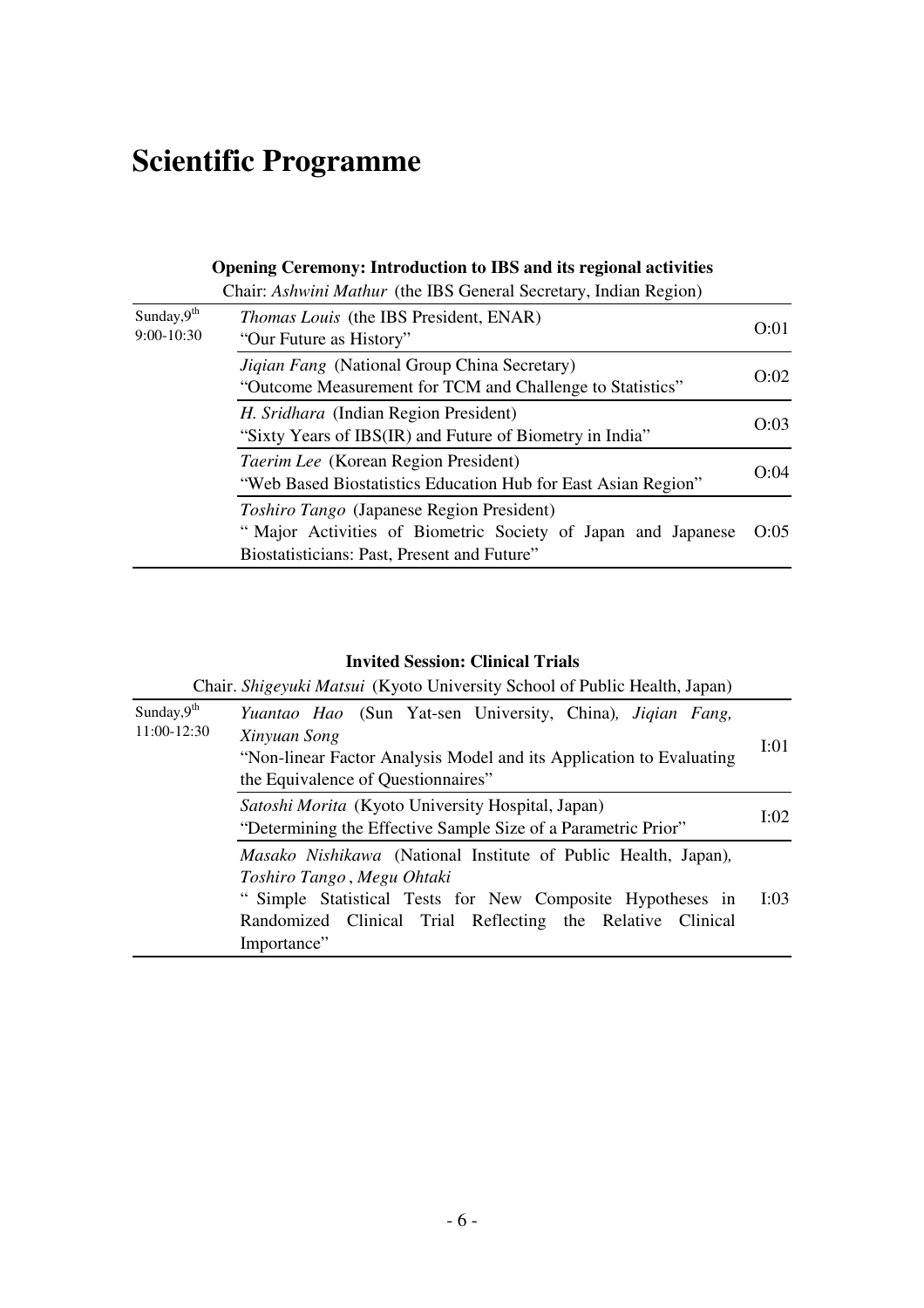#### *Ya Fang* (University of Xiamen, China) " Probability Prediction in Multistate Survival Models for Patients C:01 with Chronic Myeloid Leukaemia" *Sachiko Tanaka* (Tokyo University of Science, Japan) " Inverse Probability Weighted Estimators in the Stratified Nested C:02 Case-Control Sampling Methods" *Koji Yonemoto* (Kyushu University, Japan)*, Atsushi Kawaguchi,* Sunday, $9<sup>th</sup>$ 14:00-15:30 **Contributed Session: Epidemiology** Chair: *Yutaka Matsuyama* (University of Tokyo, Japan)

*Yumihiro Tanizaki, Yutaka Kiyohara, Takashi Yanagawa, Young K. Truong* "Application of Functional ANOVA Models for Hazard Regression to the Hisayama Data" C:03 *Shizue Izumi* (Oita University, Japan)*, Yoshinori Fujii*

"Estimating the Power of the Likelihood Ratio Test in the Cohort-C:04 Based Nested Case-Control Studies"

#### **Contributed Session: Bioinformatics**

|                                 | Chair: Seiya Imoto (University of Tokyo, Japan)                                                                                                                                                                                                              |      |
|---------------------------------|--------------------------------------------------------------------------------------------------------------------------------------------------------------------------------------------------------------------------------------------------------------|------|
| Sunday, $9^{th}$<br>16:00-17:30 | <i>Tomonori Oura</i> (Kyoto University School of Public Health, Japan),<br>Shigeyuki Matsui, Koji Kawakami<br>"Sample Size Calculations Based on Exact Distribution of False<br>Discovery Proportion in Microarray Experiments"                              | C:05 |
|                                 | Akihiro Hirakawa (Pharmaceuticals and Medical Devices Agency,<br>Japan), Yasunori Sato, Chikuma Hamada, Isao Yoshimura<br>"A Test Statistic Based on Shrunken Sample Variance for Identifying<br>Differentially Expressed Genes in Microarray Data Analysis" | C:06 |
|                                 | Yoichi M. Ito (University of Tokyo, Japan), Yasuo Ohashi<br>"Measurement Scale Categorization and Its Resolution. A Gene<br>Reduction Approach to the Microarray Data Analysis"                                                                              | C:07 |
|                                 | Takeharu Yamanaka (National Kyushu Cancer Center, Japan),<br>Shigeyuki Matsui<br>"Survival Prediction Using Top Ranking Significant Genes in Cancer"<br>Prognostic Studies with Microarrays"                                                                 | C:08 |
|                                 | Mira Park (Eulji University, Korea), Yoo-Jin Jang, Myung-Hoe Huh<br>"Applications of Minimal Spanning Tree and Self-Organizing Map<br>in Microarray Data Analysis"                                                                                           | C:09 |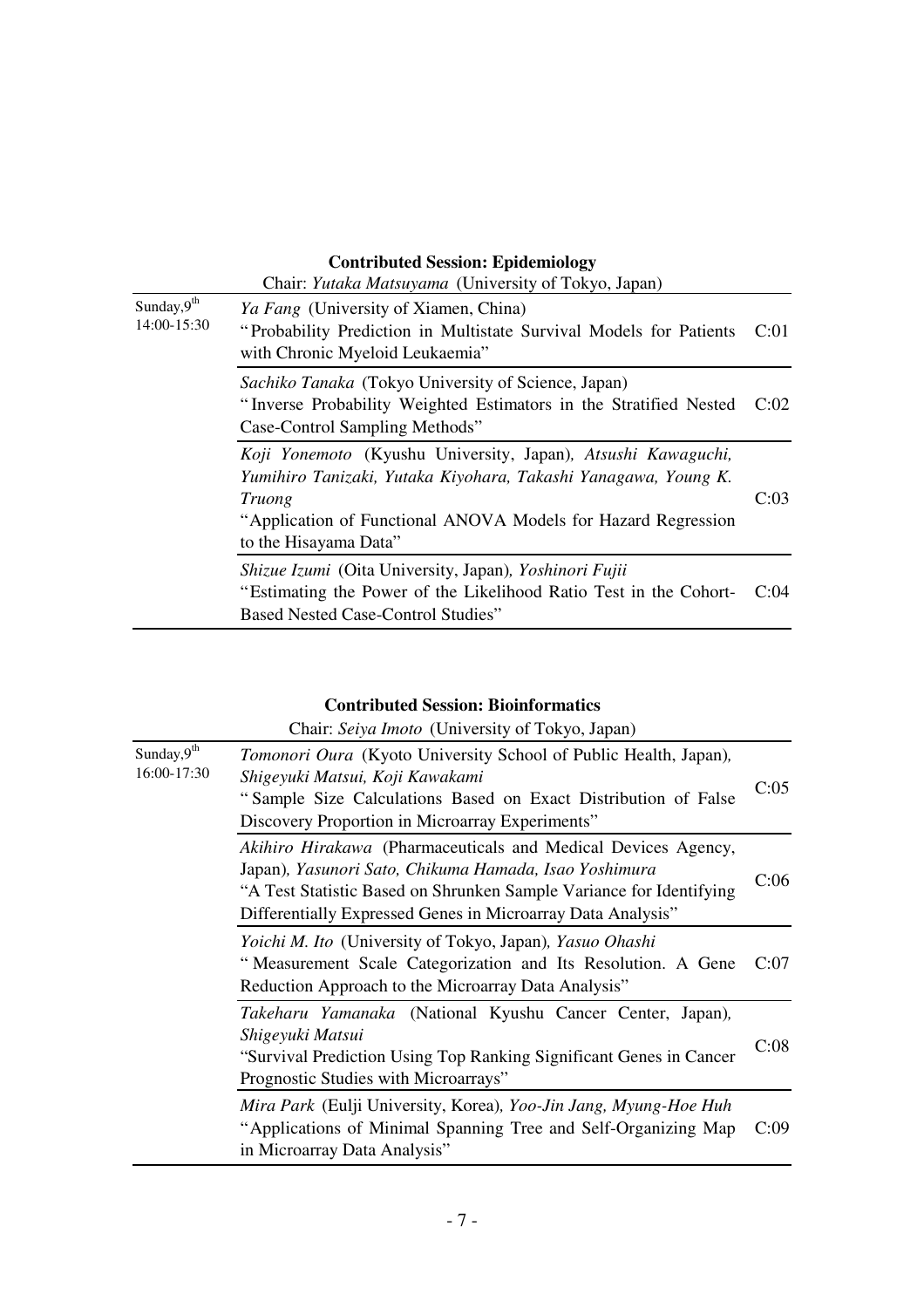#### **Invited Session: Bioinformatics**

Chair: *Masaaki Matsuura* (Japanese Foundation for Cancer Research, Japan)

| Monday, $10^{th}$<br>$9:00-10:30$ | Jae Won Lee (Korea University, Korea), JungBok Lee, Shin-Jae<br>Lee<br>"Statistical Tools for Protein Identification Based on Mass<br>Spectrometry Data: A review" | I:04 |
|-----------------------------------|--------------------------------------------------------------------------------------------------------------------------------------------------------------------|------|
|                                   | Seiya Imoto (University of Tokyo, Japan)<br>"Bioinformatics Approach Towards Drug Target Gene Discovery"                                                           | I:05 |
|                                   | <i>Masaru Ushijima</i> (Japanese Foundation for Cancer Research)<br>"Analyses of OMICS Data in Medical Informatics"                                                | I:06 |

### **Keynote Lecture**

|  | Chair: Thomas Louis (Johns Hopkins Bloomberg School of Public Health, USA) |
|--|----------------------------------------------------------------------------|
|  |                                                                            |

| Monday, $10^{th}$ | <i>Toshiro Tango</i> (National Institute of Public Health, Japan)       |  |
|-------------------|-------------------------------------------------------------------------|--|
| 11:00-12:00       | "Tests for Spatial Randomness: Detection of Disease Clustering and K:01 |  |
|                   | Outbreak Threat"                                                        |  |

### **Invited Session: Epidemiology**

|                                  | Chair: Tosiya Sato (Kyoto University School of Public Health, Japan)                                                                                                                |      |
|----------------------------------|-------------------------------------------------------------------------------------------------------------------------------------------------------------------------------------|------|
| Monday, $10^{th}$<br>13:30-15:00 | Ayanendranath Basu (Indian Statistical Institute, India), Sumit<br>Gupta, Wen-tao Huang<br>"Tests of Hypothesis about the Kappa Statistic based on the<br>Goodness-of-fit Approach" | I:07 |
|                                  | Satoshi Hattori (Kurume University, Japan), Takashi Yanagawa<br>"Mantel-Haenszel Estimators for Irregular Sparse K 2 X J Tables"                                                    | I:08 |
|                                  | Kunihiko Takahashi (National Institute of Public Health, Japan),<br>Toshiro Tango<br>"Scan Statistics for Disease Clustering"                                                       | I:09 |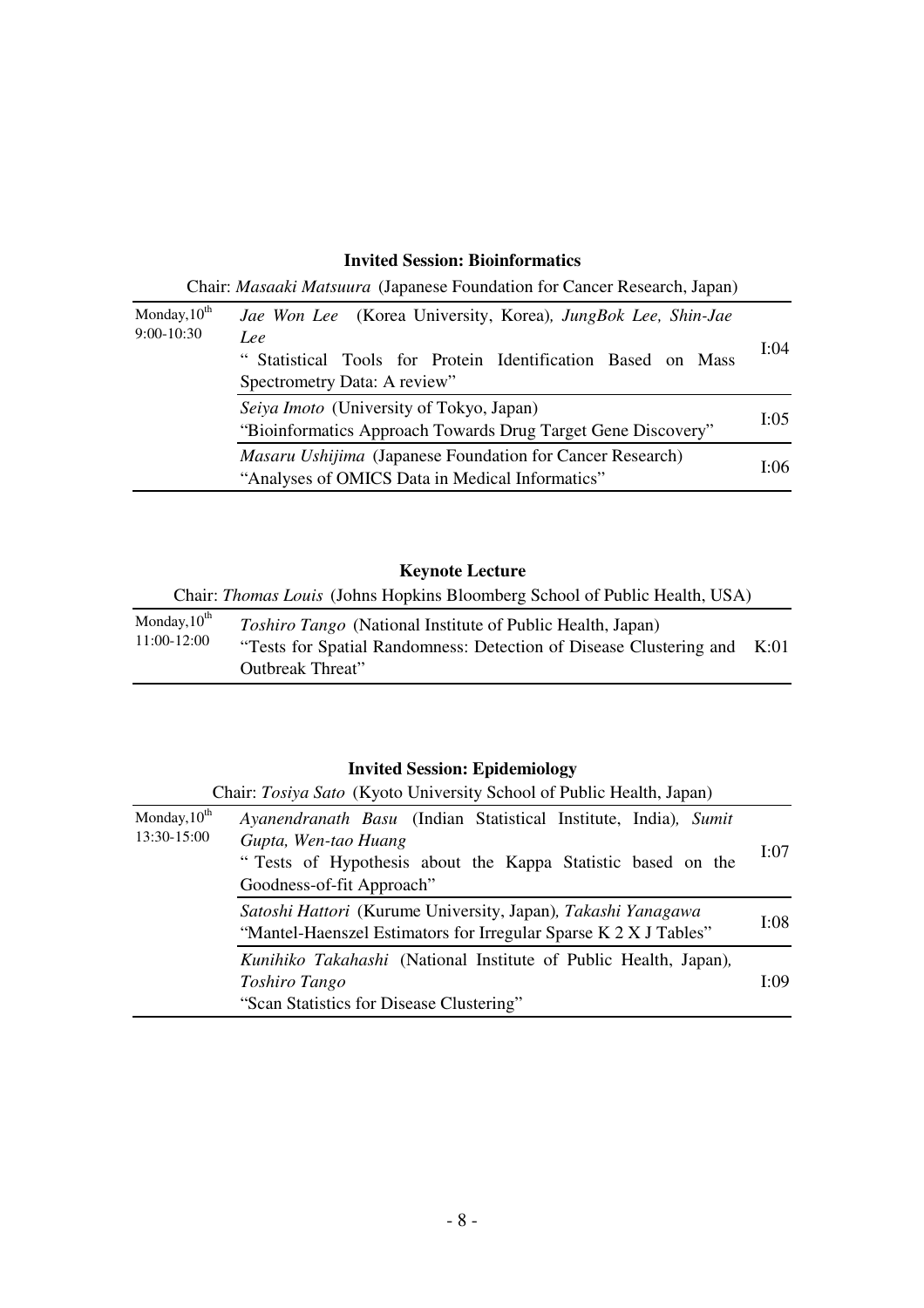#### **Contributed Session: Clinical Trials 1**

|                                         | Chair: Satoshi Morita (Kyoto University Hospital, Japan)                                                                                                                                             |      |
|-----------------------------------------|------------------------------------------------------------------------------------------------------------------------------------------------------------------------------------------------------|------|
| Monday, 10 <sup>th</sup><br>15:30-17:00 | Shiro Tanaka (University of Tokyo, Japan), Yutaka Matsuyama,<br>Yasuo Ohashi<br>" Estimating Surrogate Endpoints Defined by Principal Causal<br>Effects"                                             | C:10 |
|                                         | Anthony Hayter (University of Denver, USA), Chen-ju Lin<br>"Recent Advances in Stepdown Procedures for Identifying Inferiority"<br>Among Treatments in Clinical Trials"                              | C:11 |
|                                         | Takahiro Hasegawa (SHIONOGI & CO., LTD., Japan), Toshiro<br>Tango<br>"Permutation Test Following Covariate-Adaptive Randomization in<br>Randomized Controlled Trials"                                | C:12 |
|                                         | (National Institute for Agro-Environmental<br>Tetsuhisa Miwa<br>Sciences, Japan)<br>"Comparisons Between Three Treatments Including a Placebo and a<br>Control by the Multiple Confidence Procedure" | C:13 |

#### **Contributed Session: Biostatistics in General**

Chair: *Shizue Izumi* (Oita University, Japan)

| Tuesday, 11 <sup>th</sup><br>$9:00-10:30$ | Lilia L. Ramirez-Ramirez (University of Waterloo, Canada), Mary<br>E. Thompson<br>"Statistical Inference for Outbreaks in a Population with a Contact<br>Network Structure"             | C:14 |
|-------------------------------------------|-----------------------------------------------------------------------------------------------------------------------------------------------------------------------------------------|------|
|                                           | Takashi Omori (Kyoto University School of Public Health, Japan),<br>Takashi Sozu, Isao Yoshimura<br>"Several Challenges by Biostatisticians for Developing a New<br>Animal Test Method" | C:15 |
|                                           | <i>Hyonggin An</i> (Korea University, Korea)<br>"Bayesian Analysis of Repeated Data with Many Zeros: Application C:16<br>to the Longitudinal Adolescent Substance Abuse Study"          |      |
|                                           | Tetsushi Komori (Bayer Yakuhin, Ltd., Japan), Takashi Ohmori,<br>Tosiya Sato<br>" Consistency of Signal Measures with Epidemiologic Effect<br>Measures"                                 | C:17 |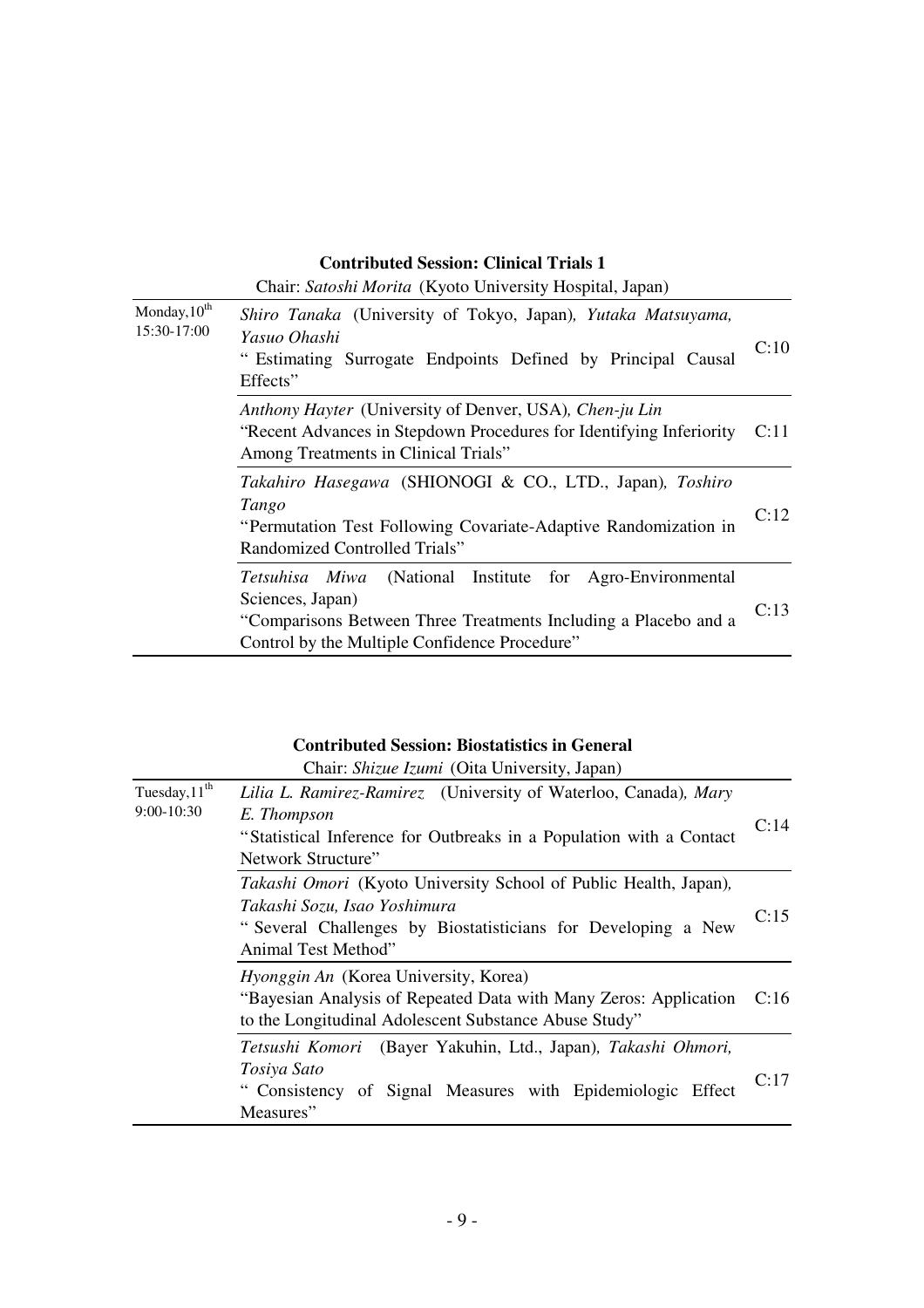#### **Contributed Session: Clinical Trails 2**

|                                          | Chair: Osamu Komiyama (Pfizer Japan Inc., Japan)                                                                                                                                                        |      |
|------------------------------------------|---------------------------------------------------------------------------------------------------------------------------------------------------------------------------------------------------------|------|
| Tuesday, $11^{\text{th}}$<br>11:00-12:30 | KyungMann Kim (University of Wisconsin-Madison, USA)<br>"An Independent Statistical Center in Support of the Data and Safety<br>Monitoring Board: The Adenoma Prevention with Celecoxib (APC)<br>Trial" | C:18 |
|                                          | JungBok Lee (Korea University, Korea), Byoung Cheol Jung, Hong<br>Euy Lim, Chol Shin<br>"An Improved Estimating Method of QT interval for Adjusting Heart<br>Rate: A Multivariate Approach"             | C:19 |
|                                          | Masayuki Henmi (Institute of Statistical Mathematics, Japan), John<br>B. Copas, Shinto Eguchi<br>" A Sensitivity Analysis Allowing for All Possible Selection<br>Processes of Studies in Meta Analysis" | C:20 |
|                                          | Hiroyuki Uesaka (Eli Lilly Japan, Japan)<br>"Sample Size Allocation to Regions in a Multiregional Trial"                                                                                                | C:21 |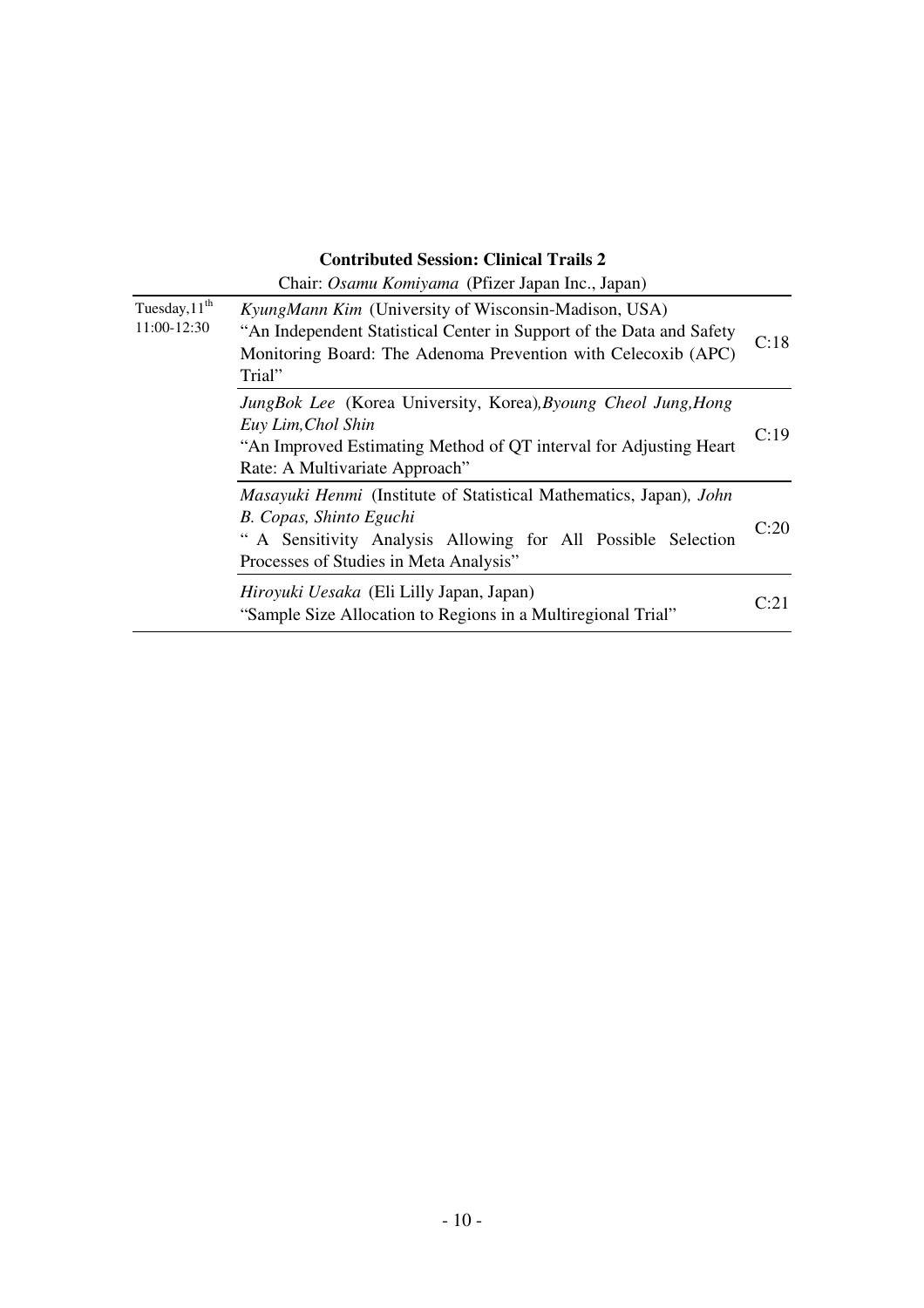#### **Poster Session**

| $9 - 10^{th}$<br>9:00-17:00 | Satoshi Teramukai (Kyoto University Hospital, Japan), Satoshi Morita<br>"Bayesian Predictive Multi-Stage Design for Phase II Single-Arm Clinical Trials:<br>A Case Study"                                                                                                                                           | P:01 |
|-----------------------------|---------------------------------------------------------------------------------------------------------------------------------------------------------------------------------------------------------------------------------------------------------------------------------------------------------------------|------|
|                             | Hyo-Il Park (Chong-ju University, Korea), Soo-Duck Lim, Joong-Jae Cho<br>"Hypothesis Test Under the Additive Hazards Model"                                                                                                                                                                                         | P:02 |
|                             | Masahiko Gosho (Kowa Co. Ltd., Japan), Chikuma Hamada, Isao Yoshimura<br>"Study on the Criterion for Selecting the Working Correlation Structure in<br>Generalized Estimating Equation"                                                                                                                             | P:03 |
|                             | Yumiko Uematsu (Tokyo University of Science, Japan), Chikuma Hamada, Isao<br>Yoshimura<br>"Statistical Method for Evaluating the Efficacy of a Drug for Osteoporosis on the<br>Occurrence of Bone Fractures as the Primary Endpoint"                                                                                | P:04 |
|                             | Masayuki Yamada (Tokyo University of Science, Japan), Chikuma Hamada,<br>Isao Yoshimura<br>"Study on the Effect of Random Effects Included in the Analysis Model for In<br>Vitro Pharmacological Data Adaptable to Four Parameter Logistic Model"                                                                   | P:05 |
|                             | Tetsuji Tonda (Hiroshima University, Japan), Kenichi Satoh, Hiromi Kawasaki,<br>Takeshi Shimamoto, Teruyuki Nakayama, Kota Katanoda, Tomotaka Sobue,<br>Yasuto Sato, Naohito Yamaguchi, Megu Ohtaki<br>"Statistical Analysis of Spatial-Time Heterogeneity of Cancer Mortality Risk<br>Based on Growth Curve Model" | P:06 |
|                             | Kenichi Satoh (Hiroshima University, Japan), Hirokazu Yanagihara<br>"Modified Cp in Multivariate Ridge Regression"                                                                                                                                                                                                  | P:07 |
|                             | Keiichi Sugino (Mitsubishi Tanabe Pharma Corporation, Japan), Yasuo Ohashi,<br>Qian Gong<br>"Multinational Clinical Trials in East Asia"                                                                                                                                                                            | P:08 |
|                             | Keiko Otani (Hiroshima University, Japan), Megu Ohtaki, Keiko Hiyama,<br>Kenichi Satoh, Eiso Hiyama<br>"Two Dimensional Summarization for Affymetrix GeneChip Probe Level Data<br>Based on Functional States of Gene-ON/OFF"                                                                                        | P:09 |
|                             | Kazue Yamaoka (National Institute of Public Health, Japan), Toshiro Tango<br>"Effects of Lifestyle Modification on Metabolic Syndrome: Resolution Rate and<br>Combining Multiple Endpoints in Meta-Analysis"                                                                                                        | P:10 |
|                             | Mihoko Minami (Institute of Statistical Mathematics, Japan)<br>A New Feature Extraction Method from very Non-Normal Data: Analysis of<br>Multivariate Catch and Bycatch Data by Purse-Seine Tuna Fisheries"                                                                                                         | P:11 |
|                             | Yukikazu Hayashi (Tokyo University of Science, Japan), Chikuma Hamada, Isao<br>Yoshimura<br>Statistical Pharmacokinetic Modeling of Controlled-Release Analgesics<br>combining Immediate-Release and Sustained-Release Components to design an<br>appropriate Drug Delivery"                                        | P:12 |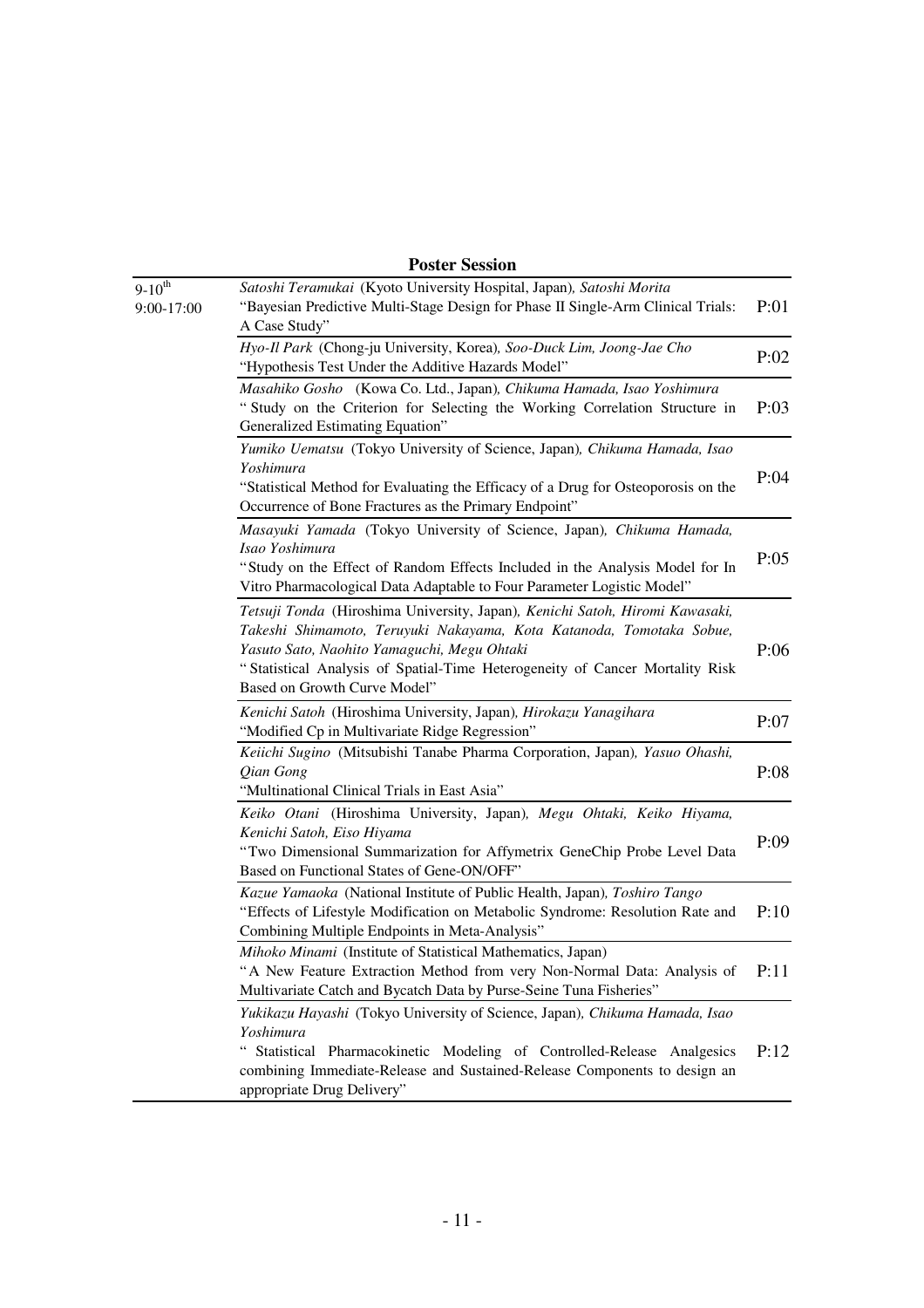| <b>Domestic Meeting</b>   |                                           |  |  |
|---------------------------|-------------------------------------------|--|--|
| Tuesday, $11^{\text{th}}$ | Biometric Seminar: Global Clinical Trials |  |  |
| 13:30-17:00               | (Sponsored by Japanese Biometric Society) |  |  |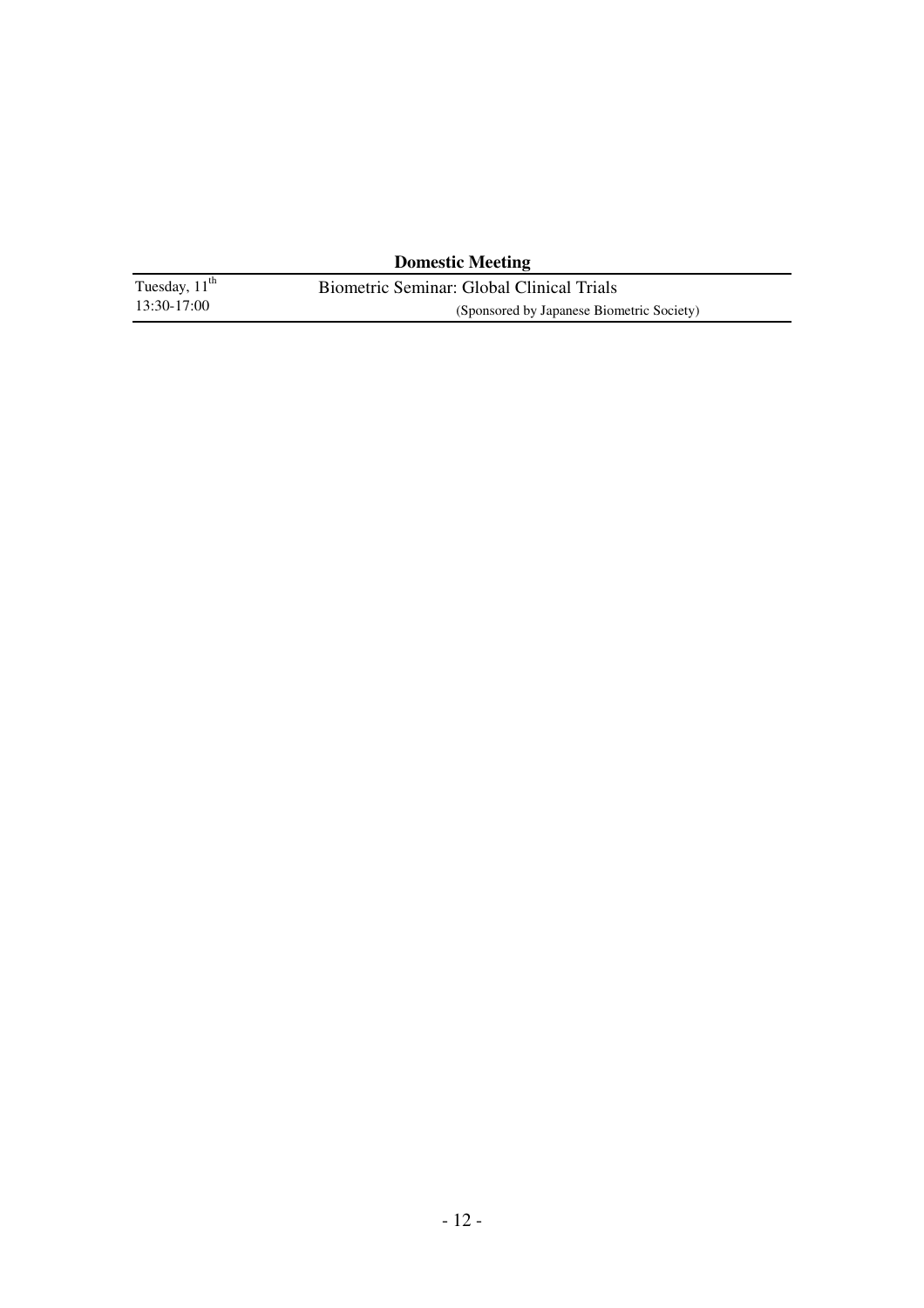## **Abstracts**

| <b>Keynote Lecture</b>      | (K:01)      |
|-----------------------------|-------------|
| <b>Opening Ceremony</b>     | $(O:01-05)$ |
| <b>Invited Sessions</b>     | $(I:01-09)$ |
| <b>Contributed Sessions</b> | $(C:01-21)$ |
| <b>Poster Session</b>       | $(P:01-12)$ |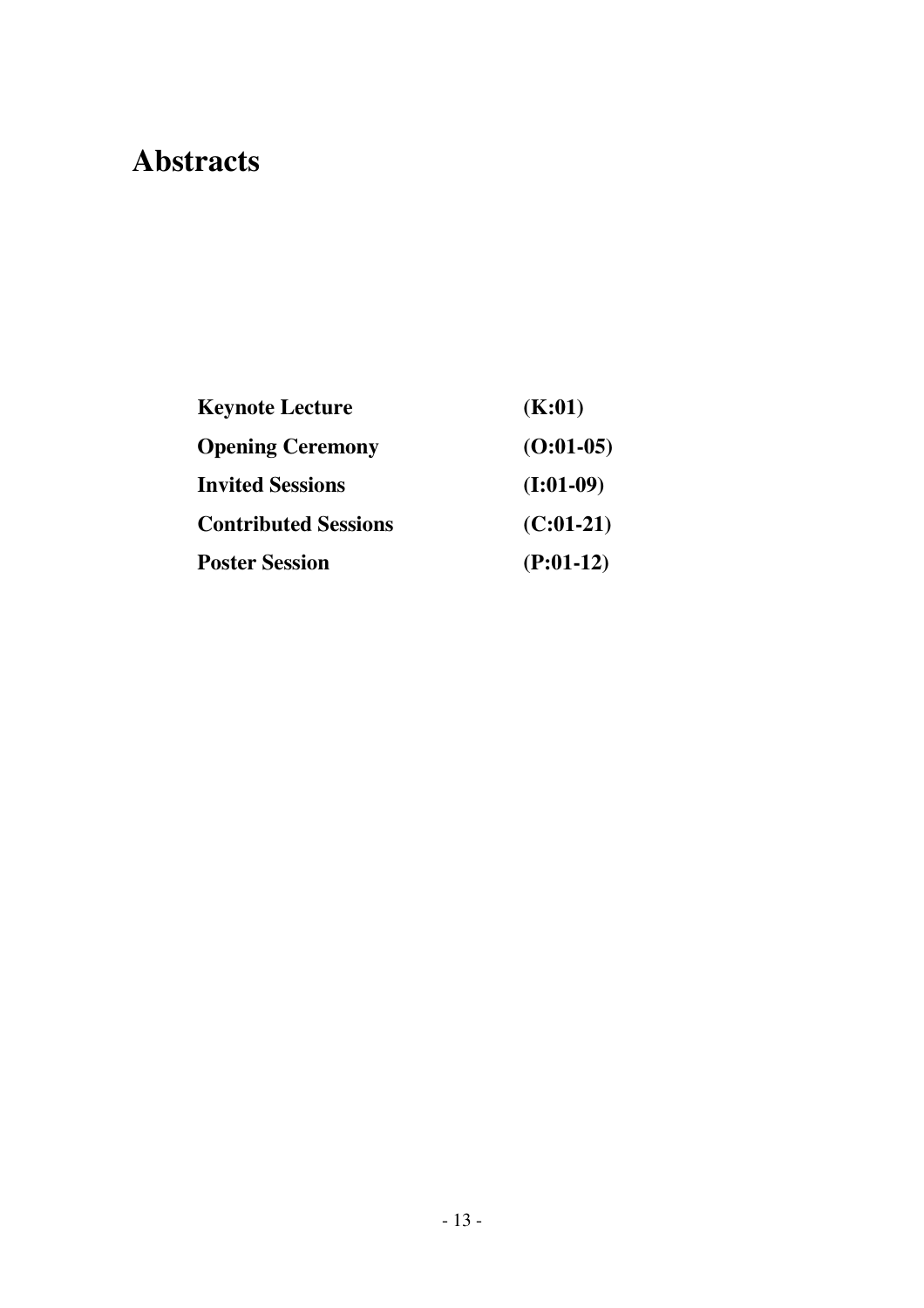#### K:01

### **Tests for Spatial Randomness:**

### **Detection of Disease Clustering and Outbreak Threat**

Toshiro Tango<sup>1</sup>

<sup>1</sup>Department of Technology Assessment and Biostatistics, National Institute of Public Health, Saitama, Japan

In epidemiological studies, it is often of interest to evaluate whether a disease is randomly distributed over time and/or space after adjusted for a known heterogeneity, which may provide clues to the etiology of disease. To do this, we can apply tests for spatial randomness, or disease clustering. On the other hand, in the aftermath of the World Trade Center attacks in September 11, 2001 and the anthrax-laden letters that followed in October 2001, a syndromic surveillance has been poised for deployment across USA. As a major analytical method for outbreak detection, a software SaTScan of Kulldorff's spatial scan statistic, a test for disease clustering, has been implemented in several syndromic surveillance systems.

In this talk, first, I review existing tests for disease clustering and focus on two specificc tests for some reason: one is called an index for disease clustering and the other is a scan statistic. Roles, advantages and disadvantages of these test statistics are discussed. These tests are illustrated and compared with several real temporal and spatial data. Second, I go on to describe the recent development of scan statistics associated with timely detection of outbreak threat in syndromic surveillance.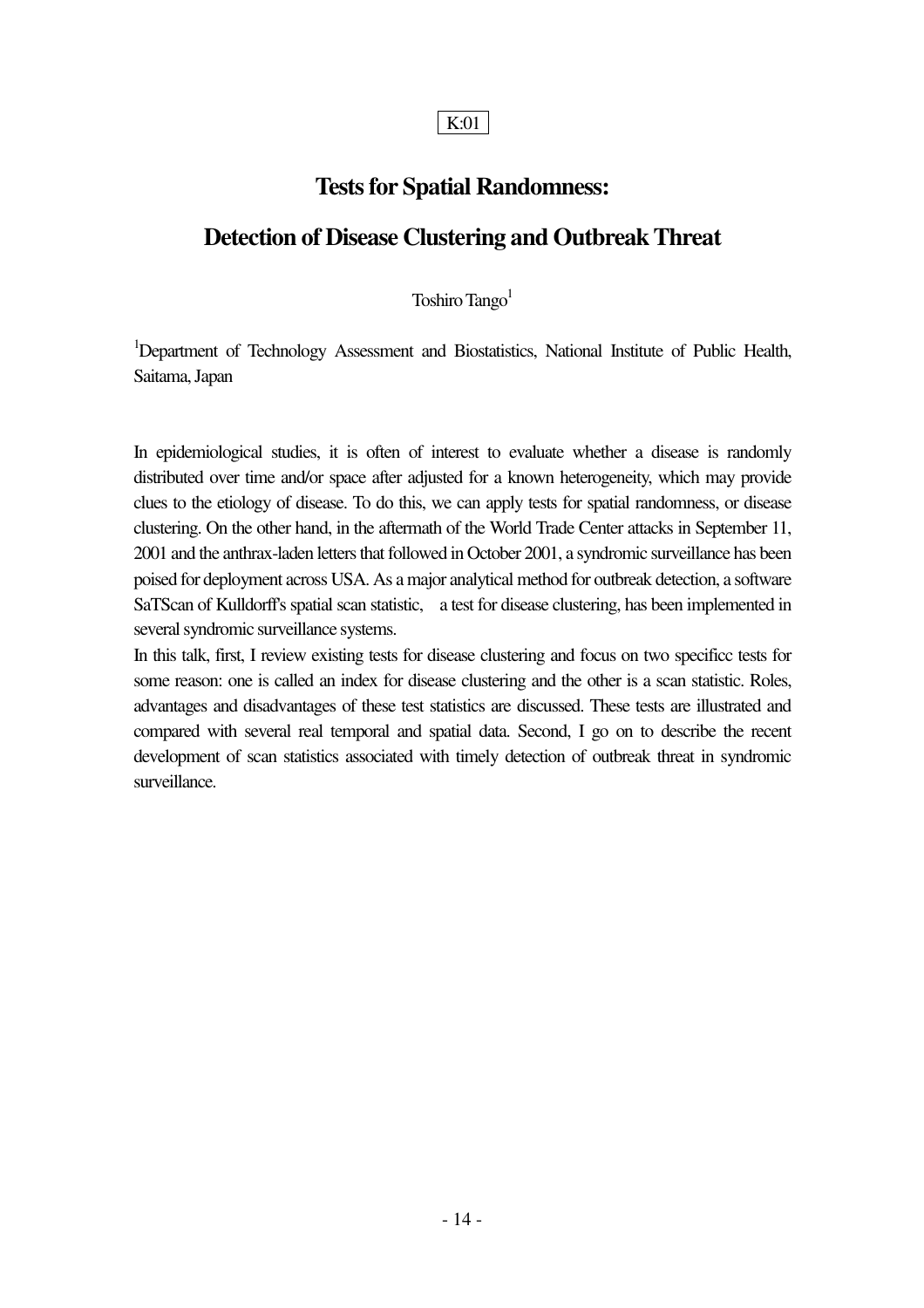### **Our Future as History**

Thomas A. Louis<sup>1</sup>

<sup>1</sup>Department of Biostatistics, Johns Hopkins Bloomberg School of Public Health

These are exciting and challenging times for the IBS and professional societies in general. The challenges require that we actively plan for our future and consider "Our Future as History" because that which lies ahead becomes the present and the present becomes our history. To plan for the future, I build on themes identified in my presidential address in Montreal, outlining our current status and initiatives, predicting and highlighting implications that call for expansions of our current activities and creation of new ones. These will ensure that we create our desired future and thereby produce a proud legacy.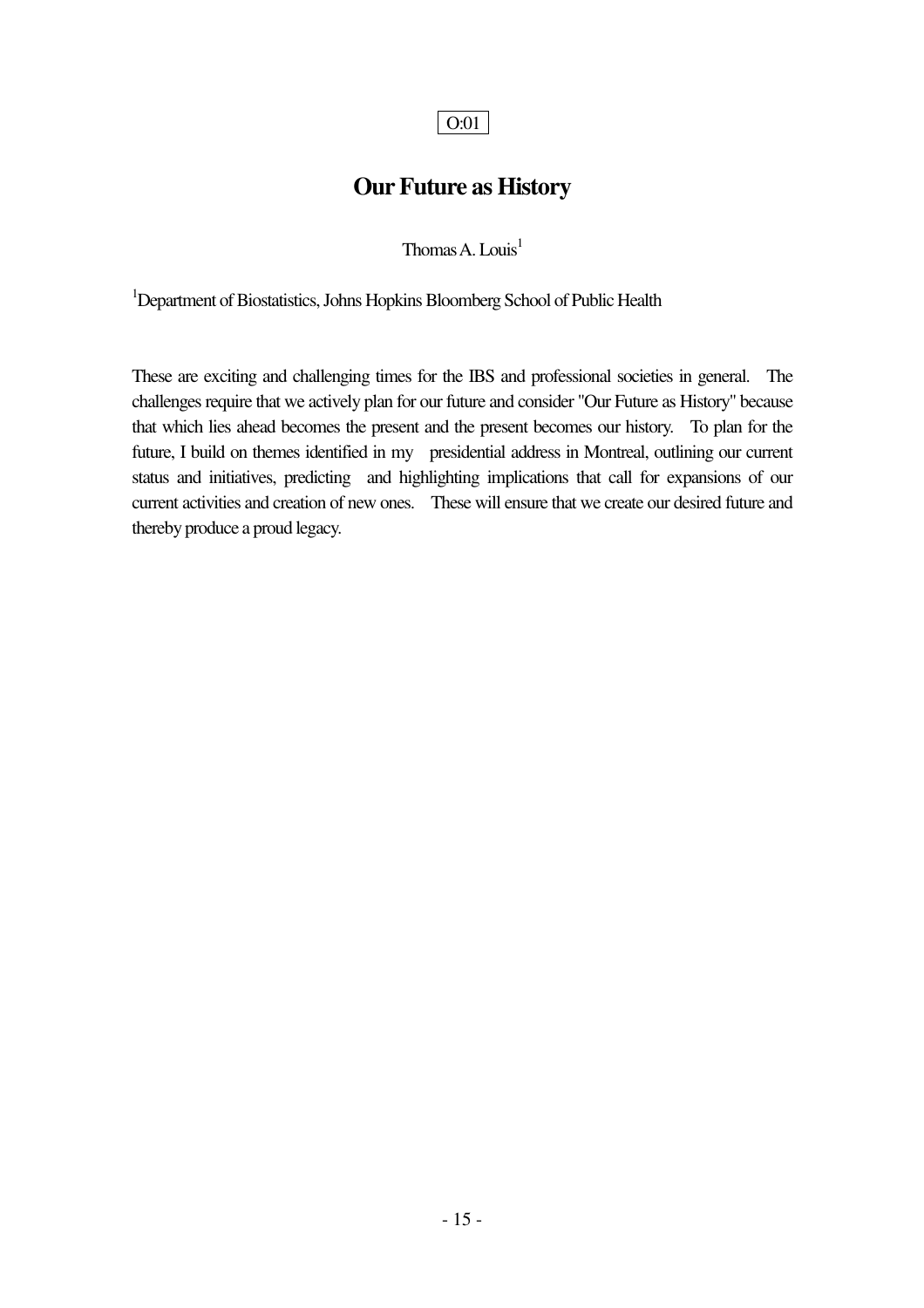### **Outcome Measurement for TCM and Challenge to Statistics**

Jiqian Fang<sup>1</sup>, Fengbin Liu<sup>2</sup>

<sup>1</sup>Research Center of Health Information; Department of Medical Statistics and Epidemiology, School of Public Health, Sun Yat-Sen University <sup>2</sup>The Teaching Hospital, Guangzhou University of Traditional Chinese Medicine

Initially according to the philosophy of traditional Chinese medicine (TCM), the clinical effects of TCM were evaluated bythe improvement on "ZHENGS". This sounds reasonable to TCM, but lacks common language with the modern western medicine. The "objective indexes" especially the laboratory tests have had been adopted in evaluation of clinical effects by "modern"TCM although there were no any relationship between the philosophy of TCM and these indexes and tests. This is really unfair to TCM and makes some "modern" TCM people being mixed, even no longer be subject to TCM seems to me. Good news is that QOL and PRO could be a common platform for both of modern western medicine and TCM to work together andcompete with each other. In fact, QOL and PRO have had been much familiar by TCM people for thousands years as part of their tradition, only but the measurement of QOL and PRO having not been so systematic as those done today in modern western medicine. Now some of the TCM people have been aware with this and start to develop scientific-based instruments to measure QOL and PRO with the integration of rich experience of TCM and modern western medicine. It could be foreseen that the two systems of medicine, TCM and modern western medicine, may continue to progress on their own track, shake handand communicate on the common platform of QOL and PRO, for the same target of serving the patients.However, the statistical methodology for the analyses of questionnaires on QOL and PRO is far from mature today. There arefull of challenges to Statistics and Biostatistics. The researchers regard the measures for the item taking "value" within finite options as a continuous variable or a discrete variable with equal-distance integers, rather than an ordinal variable; And then a package of item response theory, factor analysis and structure equation model etc. becomes a routine in data analysis. This is a big mistake but the non-statisticians have no way to get rid of. If you do regard the response to such items as ordinal variables, how can you work out a series of multivariate analysis for the data of questionnaires as those for continuous variables? how can you work out analysis for longitudinal observations by questionnaires? In one word, the platform of QOL and PRO are also an arena for statisticians and bio-statisticians to play on. Do not miss it.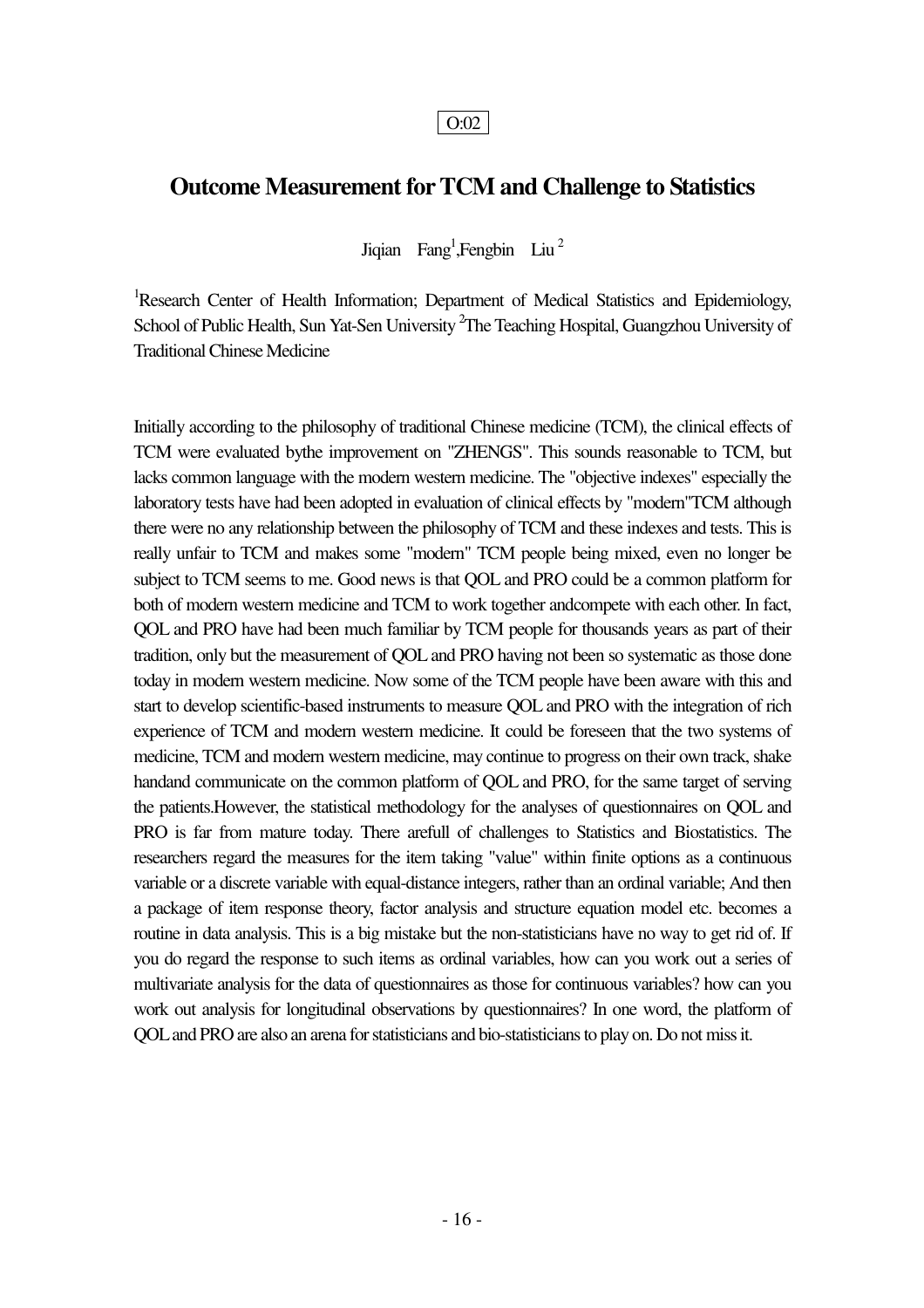### **Sixty Years of IBS(IR) and Future of Biometry in India**

 $H.Sridhara<sup>1</sup>$ 

 $1B$ iostatistics & Bioinformatics, Thrombosis Research Institute, India

The Biometric Society in India was established in 1947, simultaneously with the other four regions viz. US, Briton, France and Australia. IBS(IR) is celebrating the Diamond Jubilee this year. This talk traces the history of growth and development of Biometry in India in general and the contributions of Indian biometricians to the subject in particular. The implications of globalization on research and development of biometry and the issues concerning that in coming years are also discussed.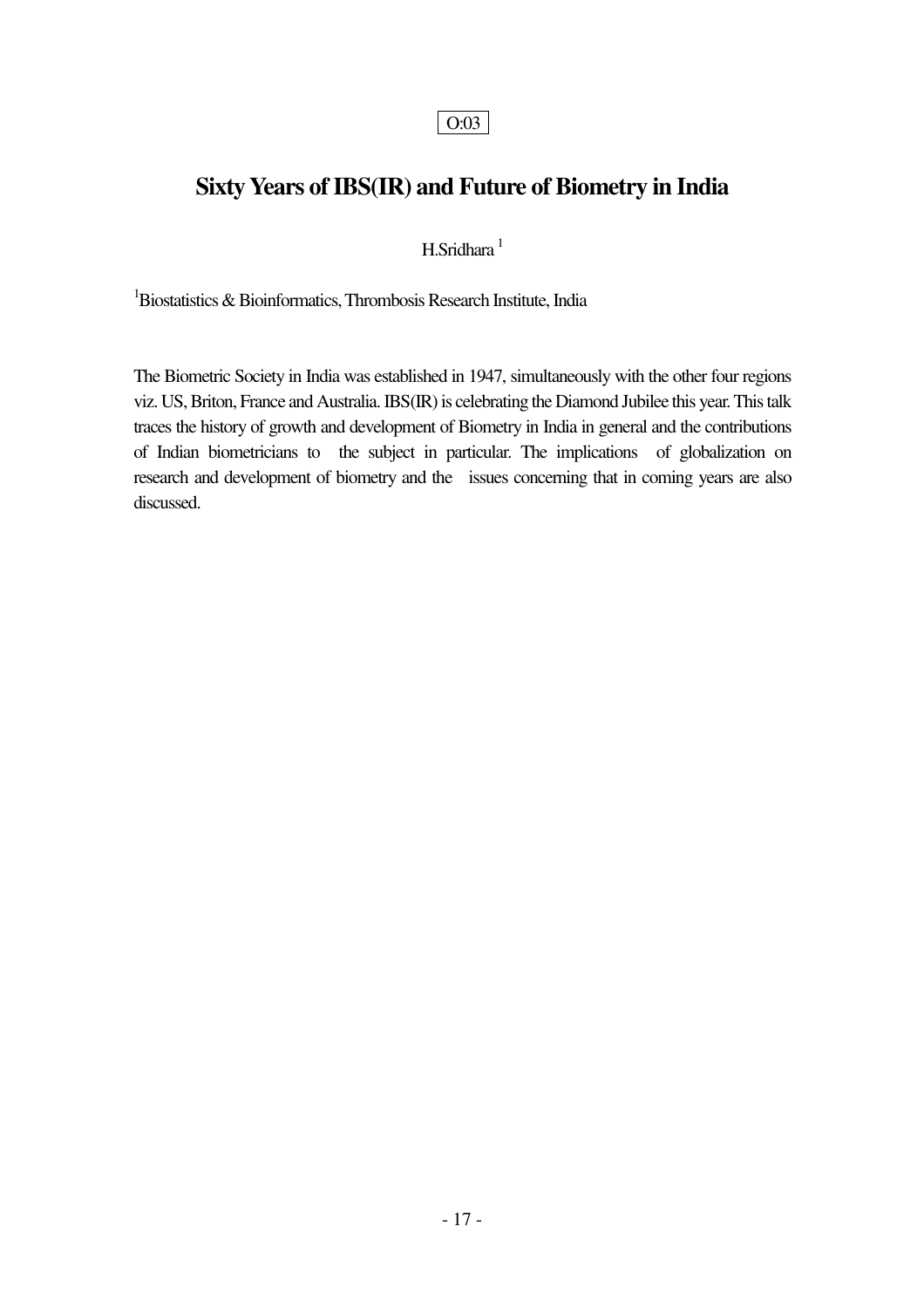### **Web Based Biostatistics Education Hub for East Asian Region**

Taerim I  $ee<sup>1</sup>$ 

<sup>1</sup>Department of Information  $\&$  Statistics, Korea National Open University, Korea

e-Learning is an on-line education defined as the self paced or real time delivery of training and education over the internet to an end user device. In view of biostatistical education e-Learning has many advantages such as reduction of education cost, repeated learning, customized education, and self-paced learning.

e-ABEH system for Biostatistics, Bioinformatics and Medical Informatics Education has improved the lack of two-way communication and repetition, the main weakness of the existing face to face class and written text. And it has extended the opportunity of learner by operating a variety of individual curriculum on the basis of e-learning.e-ABEH is an web based network under Far East Asian Biometric Region consortium we call ABEH(Asian Biometric Education Hub) for promoting cooperation among Far East Asian Biometric Region in regard to Biostatistics, Bioinformatics , Medical Informatics and statistical consulting.

The aim of e-ABEH is to first initiate online research network that allows Far East Asian Biometric University partners to continuously exchange Biostatistics, Bioinformatics and Medical Informatics related academic and practical experiences.

Secondly it is to use the online research network for conducting collaborative research projects and practical biostatistical consulting among the ABEH members. With these aims, three sub-research themes and seven working group activity to be performed on the e-ABEH network.

This paper describes the e-learning community e-ABEH for Biostatistical education that anyone who wants to study could study anywhere, anytime with web and multimedia system under the Asian member regions consortium. Those e-learning contents will be constructed with the components e-lecture, e-book, simulation experiment, web link for reference, computer-aided tutor for statistical learning, self-evaluation system, and a statistical package for the practice of data analysis and biostatistical consulting center.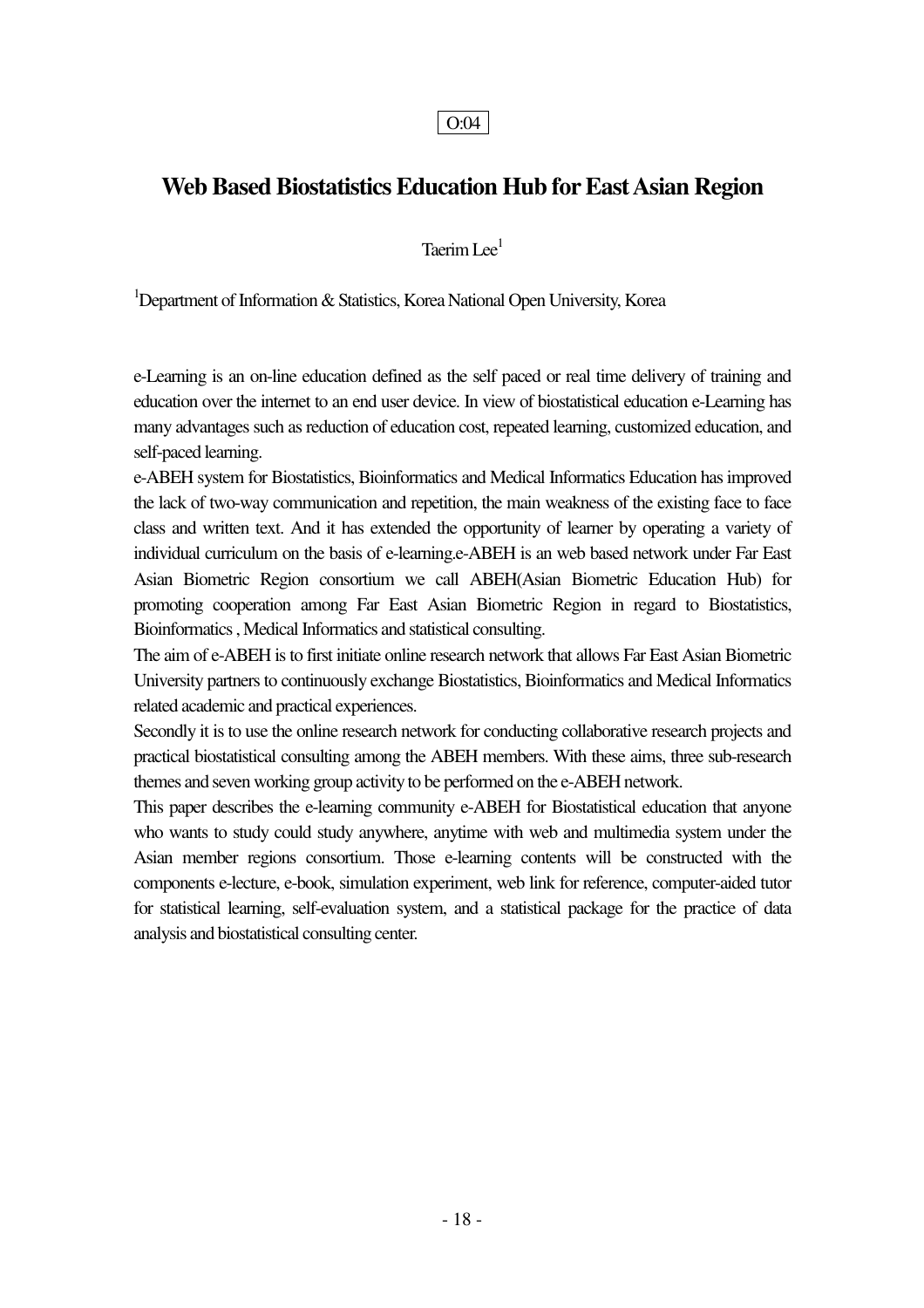### **Major Activities of Biometric Society of Japan and Japanese**

### **Biostatisticians:Past, Present and Future.**

Toshiro Tango<sup>1</sup>

<sup>1</sup>Department of Technology Assessment and Biostatistics, National Institute of Public Health, Saitama, Japan

At the end of 2005 Biometric Society of Japan (BSJ) cerebrated a quarter of a century of its establishment, a 25-year period over which the number of BSJ members has increased to about 450 from 220 and it has engaged a wide range of research and education. In this talk, I shall review the major activities of BSJ and the achievements that BSJ members have made by investigating the temporal trend of published papers in such journals as Japanese Journal of Biometrics, Biometrics and Statistics in Medicine. I will further investigate the Japanese achievements published in the Encyclopedia of Statistical Sciences and the Cambridge Dictionary of Statistics. Based on these investigations, I would like to discuss the conditions that, I think, could improve the present situation and infuence the future activities and status of Japanese Biostatisticians.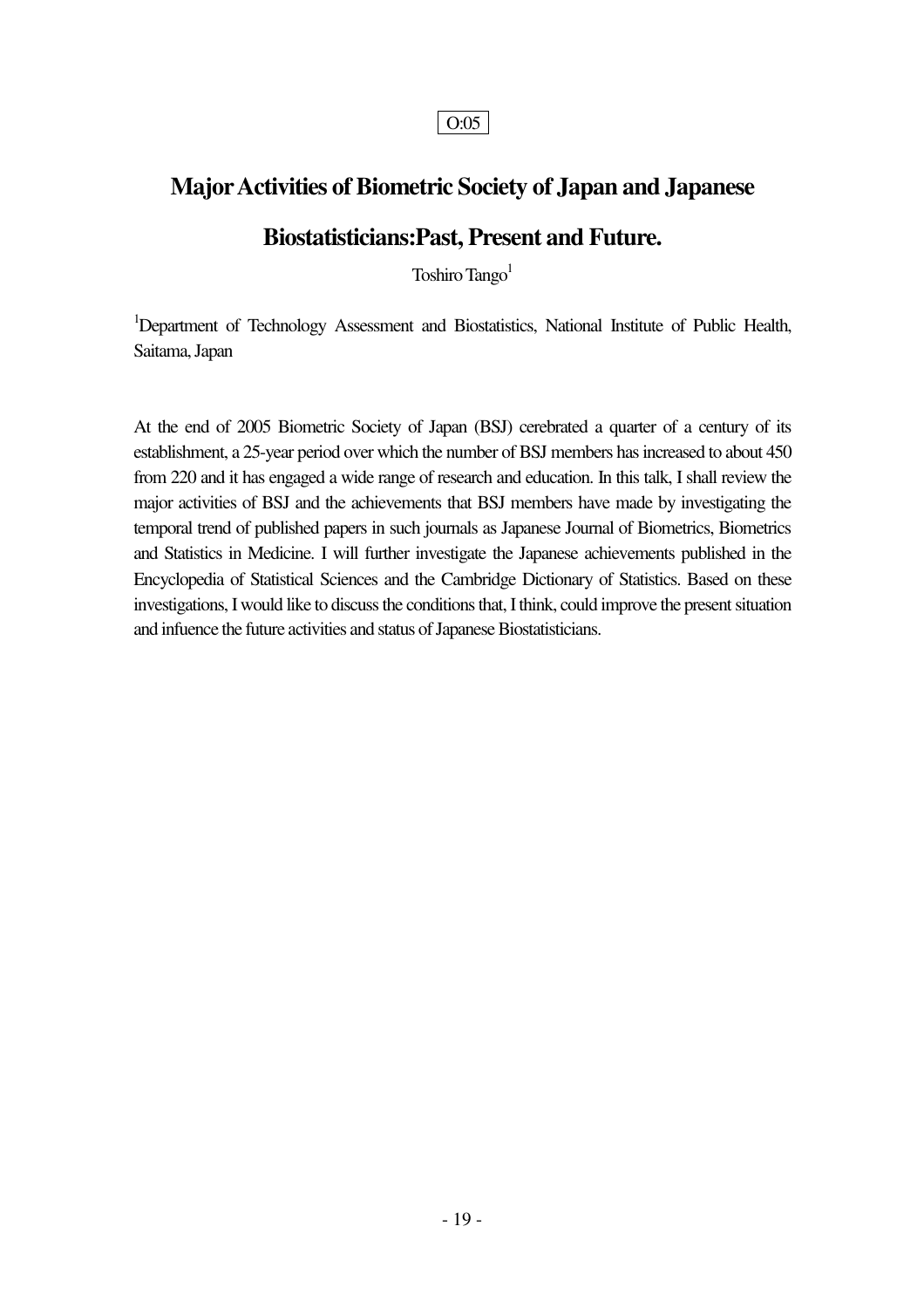## **Non-linear Factor Analysis Model and its Application to Evaluating the Equivalence of Questionnaires**

Yuantao Hao<sup>1</sup>,Jiqian Fang<sup>1</sup>,Xinyuan Song<sup>2</sup>,Mick Power<sup>3</sup>

<sup>1</sup>Department of Medical Statistics and Epidemiology, School of Public Health, Sun Yat-sen University, Guangzhou, China <sup>2</sup>Department of Statistics, Hongkong Chinese University <sup>3</sup>Department of Clinical Psychiatry, University of Edinburgh, Edinburgh, UK

The increasing international collaboration in health-related quality of life research has created a need for cross-culturally valid instruments for outcome assessment. According to the definition, Equivalence concerns if there exists the same factor structure and factor loading matrix among different language/culture versions of questionnaire from the aspect of factor analysis. Accordingly, multi-group confirmatory factor analysis can be used to assess equivalence of questionnaires. In the traditional confirmatory factor analysis, a set of observed variables is expressed as a linear combination of a number of latent variables and a residual vector. There is a strong demand to extend linear model to non-linear model since non-linear relationship such as the interaction of latent variables exists in many research fields. The difficulties of non-linear factor analysis are how to establish the non-linear model and how to estimate parameters. Methods used by now have some deficiencies and difficulties. In this study, the author established a generic non-linear factor analysis model, put forward parameters estimation methods, and extended the one-sample non-linear model to multi-sample non-linear model. At first, the author formulated a generic non-linear factor analysis model, and then parameters were estimated by using maximization likelihood method. Owing to the non-linear relationship of latent variables, the multiple integral of the log-likelihood function based on the observed data does not have an explicit form. Hence, it is difficult to obtain the estimates by maximization of the log-likelihood function directly. Data augmentation method was considered to solve this problem. The observed data was augmented with the matrix of latent variables which was treated as a hypothetical missing data. Then the ML estimates were obtained by EM algorithm. We used Louis function and random sample generated in the MH algorithm to obtain standard error estimates. BIC criterion was used on model selection in multi-group non-linear factor analysis. Results of simulation study illustrated that the estimates were closed to their true values, and model selection results were approximately the same as the real situation. It is implied that the proposed method performed well. In addition, a real example is reported.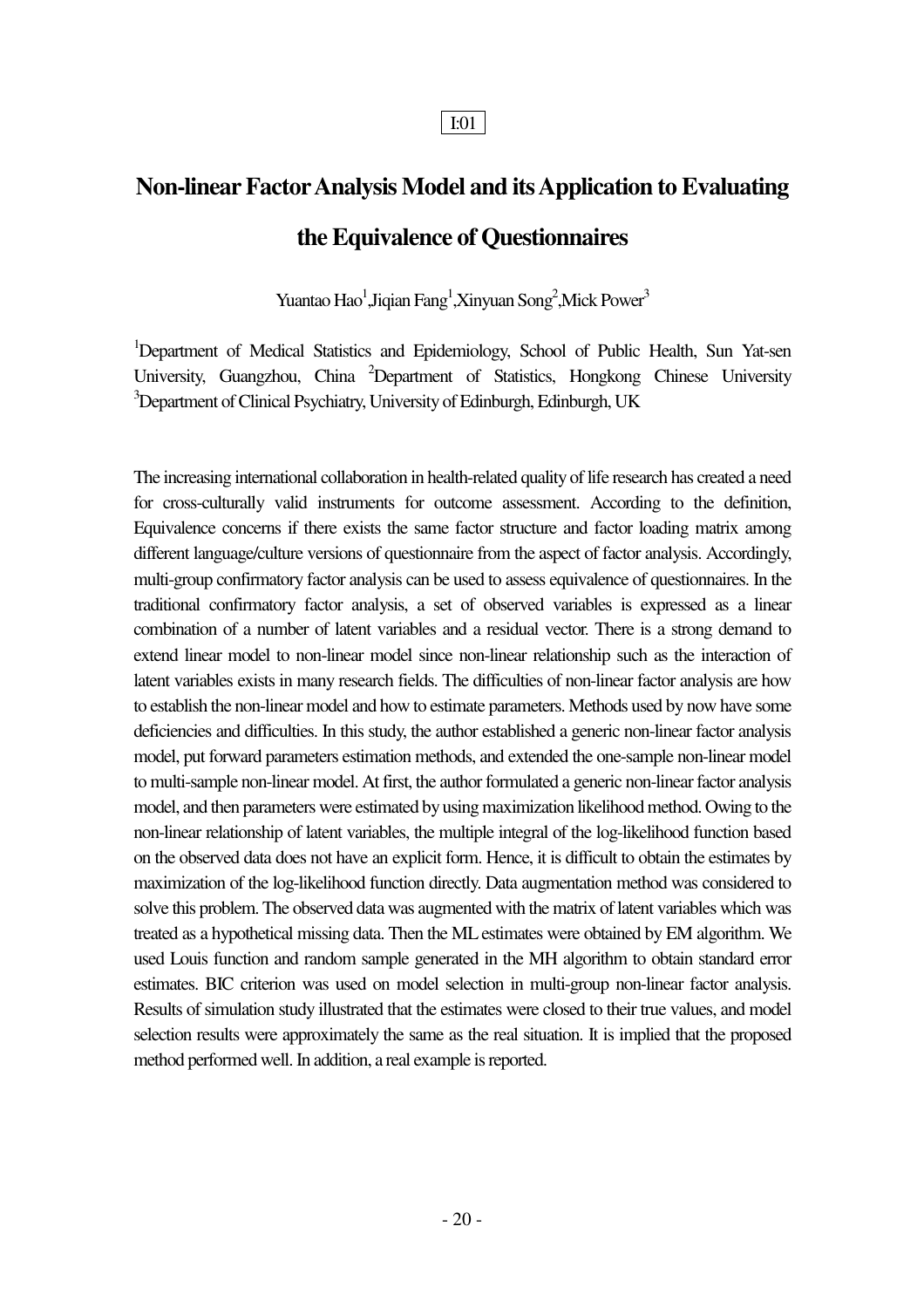### **Determining the Effective Sample Size of a Parametric Prior**

Satoshi Morita<sup>1</sup>

<sup>1</sup>Department of Clinical Trial Design and Management, Translational Research Center, Kyoto University Hospital, Kyoto, Japan

We present a definition for the effective sample size of a parametric prior distribution in a Bayesian model, and propose methods for computing the effective sample size in a variety of settings. Our approach first constructs a prior chosen to be vague in a suitable sense, and updates this prior to obtain a sequence of posteriors corresponding to each of a range of sample sizes. We then compute a distance between each posterior and the parametric prior, defined in terms of the curvature of the logarithm of each distribution, and the posterior minimizing the distance defines the effective sample size of the prior. For cases where the distance cannot be computed analytically, we provide a numerical approximation based on Monte Carlo simulation. We provide general guidelines for application, illustrate the method in several standard cases where the answer seems obvious, and then apply it to some non-standard settings.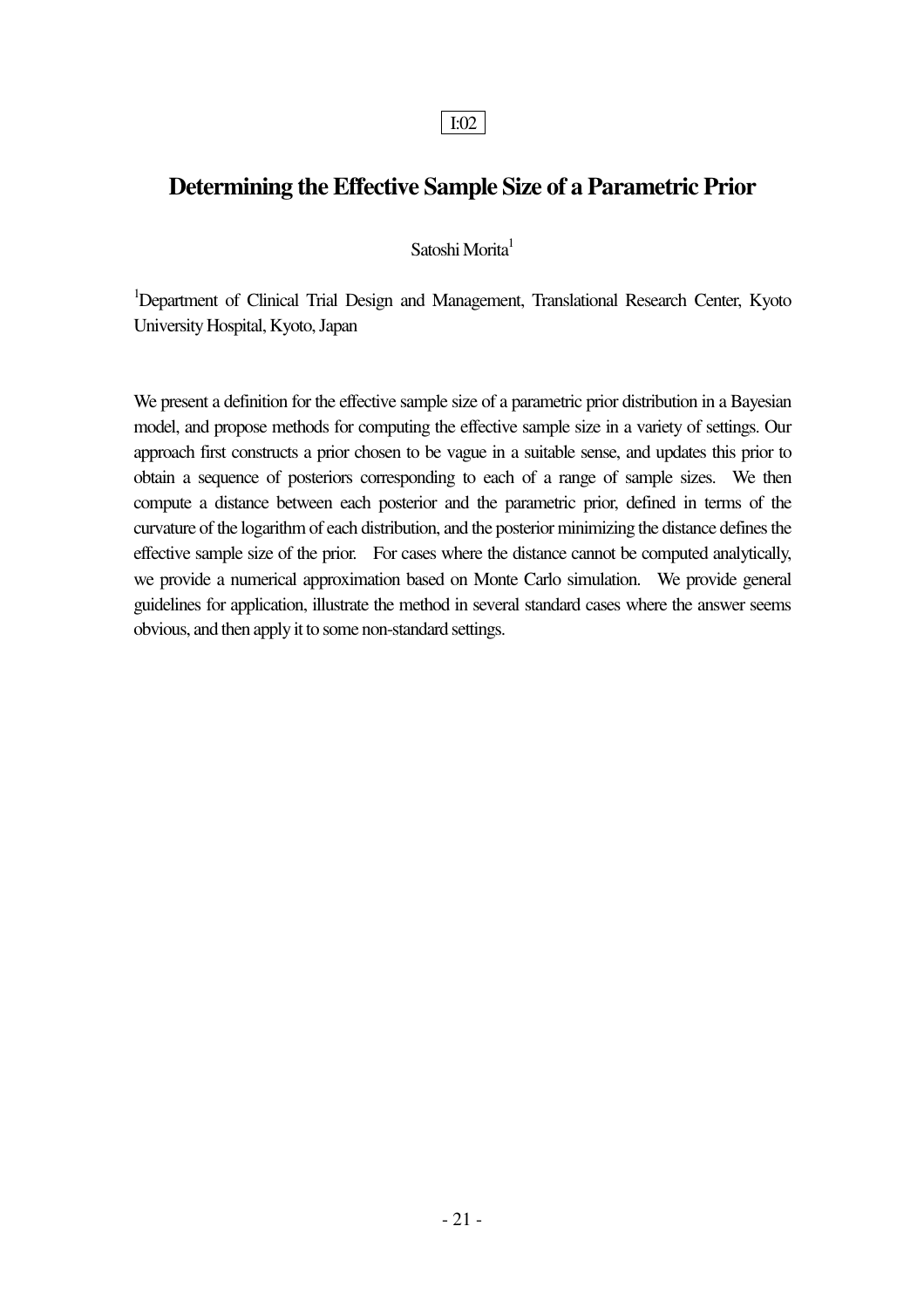## **Simple Statistical Tests for New Composite Hypotheses in Randomized Clinical Trial Reflecting the Relative Clinical Importance**

Masako Nishikawa<sup>1</sup>,Toshiro Tango<sup>1</sup>,Megu Ohtaki<sup>2</sup>

<sup>1</sup>Department of Technology Assessment and Biostatistics, National Institute of Public Health, Japan <sup>2</sup>Department of Environmetrics and Biometrics, Research Institute for Radiation Biology and Medicine, Hiroshima University, Japan

In confirmatory clinical trials, it is recommended that the most important endpoint (EP) should be chosen as primary. However, it is often difficult to choose only one primary EP in some therapeutic area. Such a trial set up multiple EPs which arise multiplicity problem in general. To avoid the multiplicity problem a combined EP can be considered. O'Brien (1984) proposed an ordinary least squares and a generalized least squares approach for continuous variables under the assumption that the effects are equal across EPs. Pocock et al. (1987) extended the method to combine different types of variables into a single EP which is asymptotically normally distributed, and they suggested a formulation for unequal priorities to various EPs, however, there are no methods to measure the relative clinical importance quantitatively. We propose a new set of composite hypotheses taking the relative clinical importance between EPs into account for continuous variables. This formulation leads to a new test statistic, which can measure the relative clinical importance between EPs quantitatively and will be sensitive for such an alternative hypothesis that the effect for the more important EP of the new treatment is greater than that of the other EP even if the new treatment is superior to the control in both EPs. The size of the proposed test is explored by simulation. Our test is illustrated by an example. References O`Breien. (1984) Procedures for comparing samples with multiple endpoints. Biometrics 40, 1079 -1087.Pocock SJ., Geller NL. and Tsiatis AA. (1987) The analysis of multiple endpoints in clinical trials. Biometrics 43, 487-498.Keywords COMPOSITE ENDPOINT, ONE-SIDED TESTS, MULTIPLE ENDPOINTS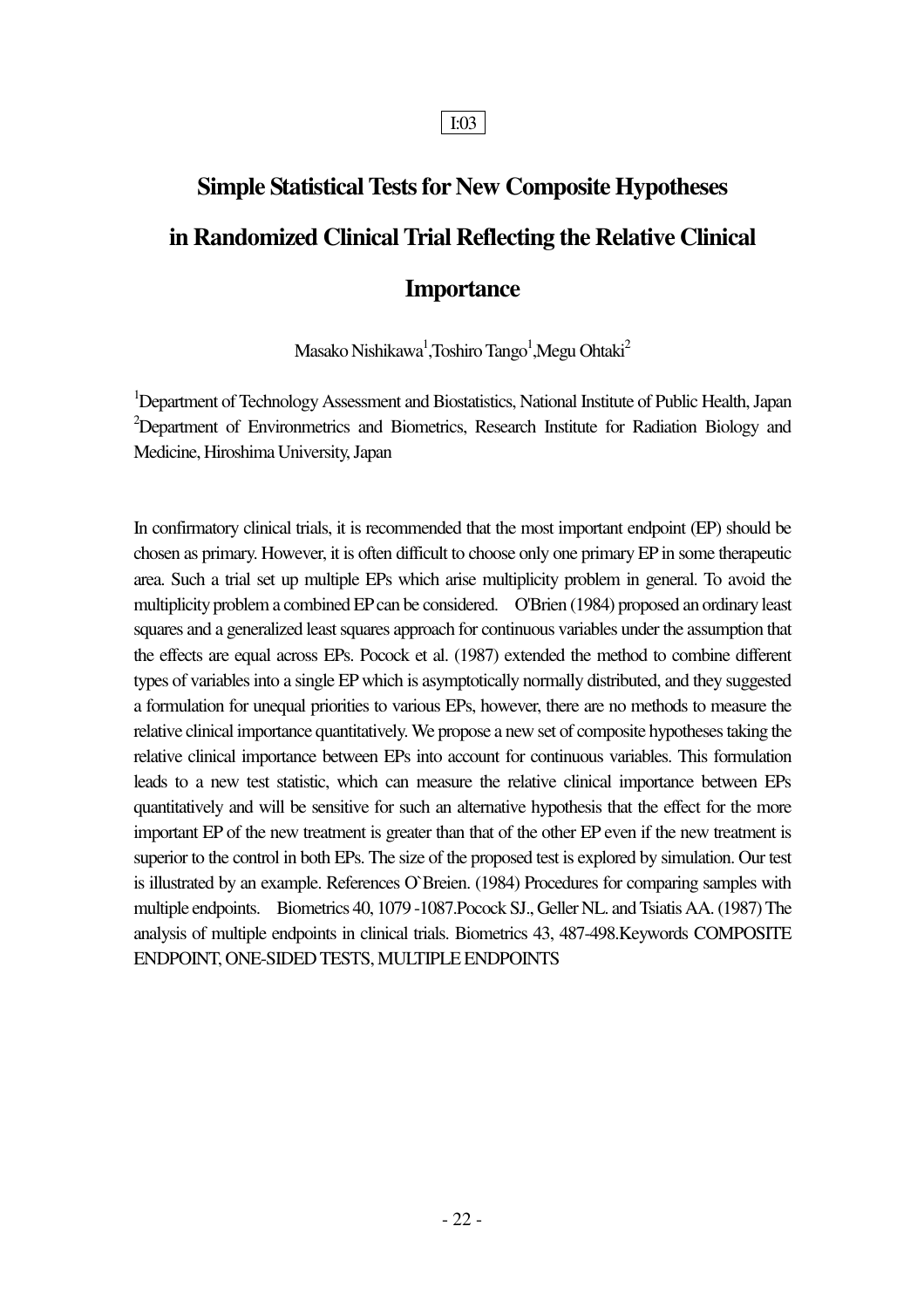## **Statistical Tools for Protein Identification Based on Mass Spectrometry Data:A Review**

Jae Won Lee<sup>1</sup>,JungBok Lee<sup>2</sup>,Shin-Jae Lee<sup>1,3</sup>

<sup>1</sup>Department of Statistics, Korea University, Seoul, Korea <sup>2</sup>Institute of Human Genomic Study, College of Medicine, Korea University <sup>3</sup>Department of Orthodontics, College of Dentistry, Seoul National University

Peptide Mass Fingerprinting (PMF) through mass spectrometry is a technique used to identify proteins by matching their constituent fragment masses (peptide masses) to the theoretical peptide masses generated from a protein or DNA database and widely applied in proteome research. To identify the protein from the high throughput mass spectrometric data, the database searching has emerged as a key platform in this field and several DB searching algorithms have been developed. Some researchers commented several factors influencing the quality of a mass spectrometry experiment. Missed cleavages, post-translational modifications of peptides and contaminants are important factors affecting the results of the mass spectrometric data analysis, but these factors have an influence on the identification process rather than the quality of the MS spectra. In this talk, we will review statistical algorithms for protein identification and evaluate the identification performance of current DB searching algorithms by simulation study. Our simulation result will provide the proteome researchers the insight for selecting the DB searching algorithm appropriate for their data.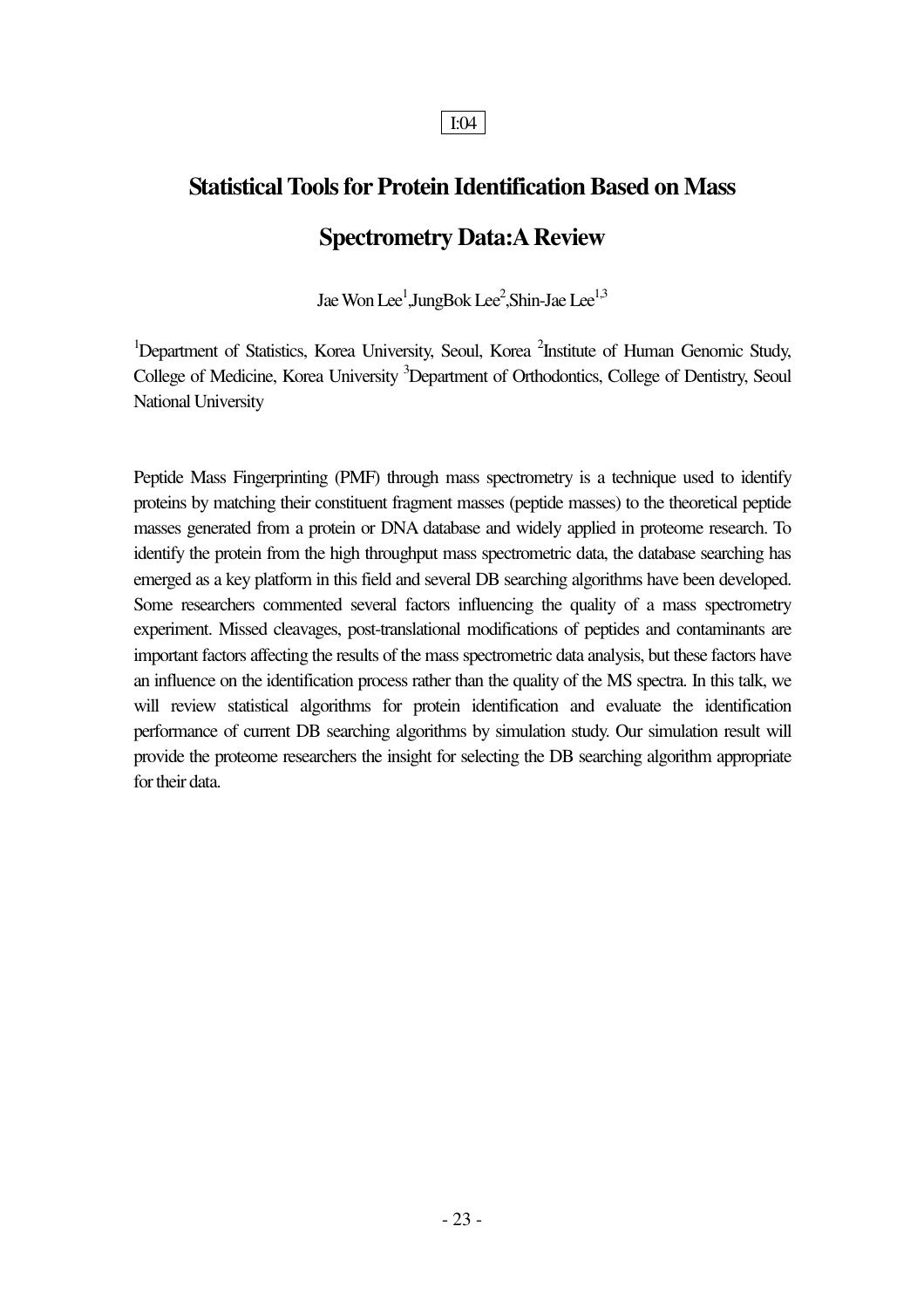### **Bioinformatics Approach Towards Drug Target Gene Discovery**

Seiya Imoto $1$ 

1 Institute of Medical Science, University of Tokyo, Tokyo, Japan

Microarray technology has produced a large volume of genome-wide gene expression profile data under various experimental conditions such as gene disruptions, gene overexpressions, shocks, cancer cells, etc. Along with this new data production, there have been considerable attempts to infer gene networks from such gene expression profile data and several computational methods have been proposed together with gene network models such as Boolean networks, differential equation models and Bayesian networks. While the paradigm of using microarray technology with the clustering technique has made tremendous impacts on biomedical research and practice, the strategy enhanced with computational gene network analysis has not yet been well examined for practical applications. In this talk, we show a computational method for identifying and validating drug target genes from DNA microarray gene expression data. To demonstrate the whole process of the proposed method, we analyze expression data from human endothelial cells. We generate new time-course data that reveal the responses of human endothelial cell transcripts to treatment with the anti-hyperlipidaemia drug fenofibrate. We also generate new data from 270 gene knock-down experiments in human endothelial cells. The fenofibrate-related gene network is estimated based on fenofibrate time-course data and 270 gene knock-down expression data by the proposed method. The estimated gene network reveals gene regulatory relationships related to PPARa, which is known to be activated by fenofibrate. Our gene networks have the potential to predict the mode-of-action of a chemical compound, discover more effective drug target and predict side-effects. Finally, the proposed computational analysis suggests that our strategy based on gene knock-down and drug-dosed time-course microarrays will give a new way to druggable gene discovery.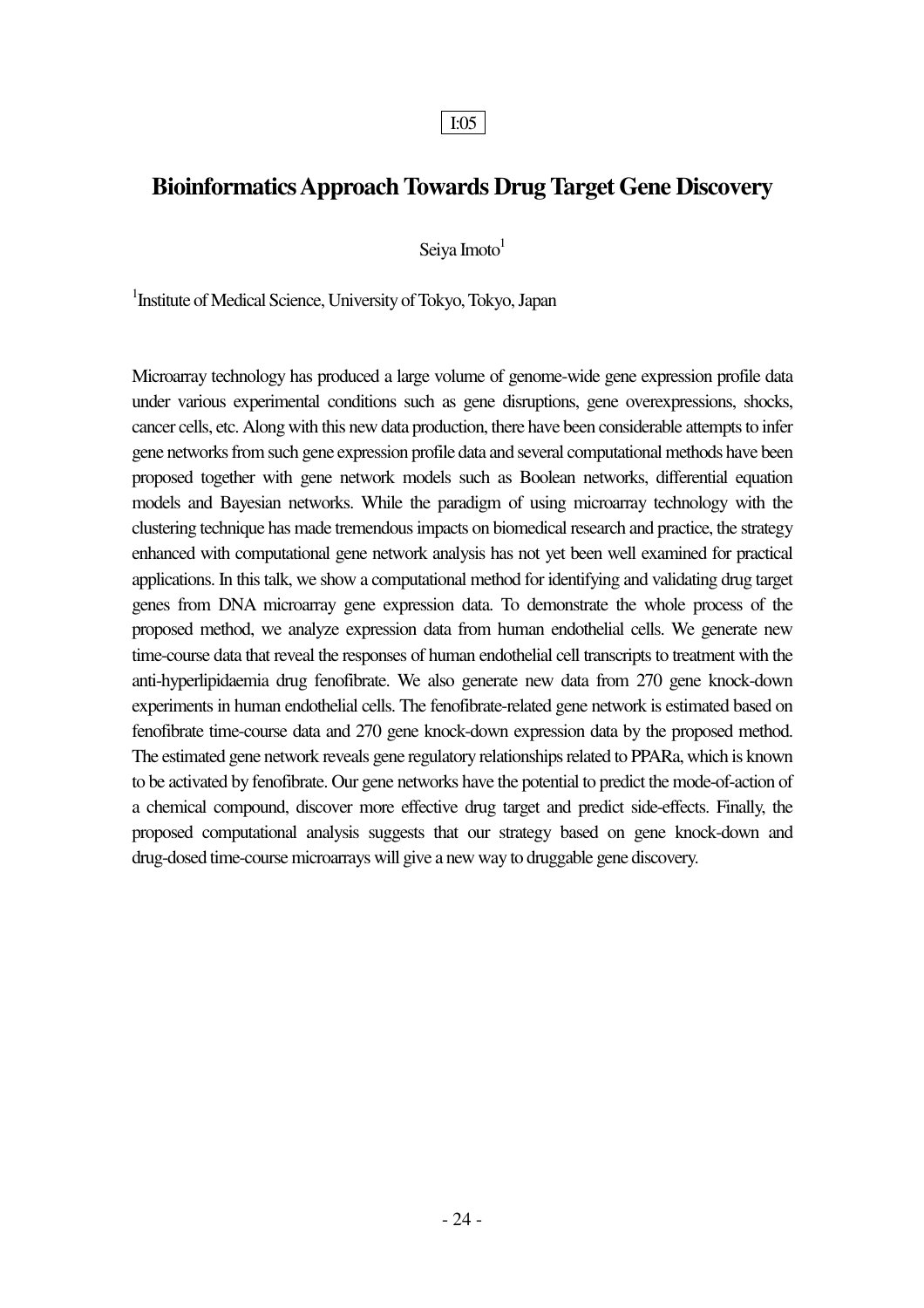### **Analyses of OMICS Data in Medical Informatics**

Masaru Ushijima<sup>1</sup>

<sup>1</sup>Genome Center, Japanese Foundation for Cancer Research, Tokyo, Japan

Bioinformatics is the science of using computers, databases, and math to organize and analyze large amounts of biological, medical, and health information by NCI definition. Major research area in the field of classical bioinformatics includes sequence analysis, protein structure prediction and comparative genomics. In the 'omics' era of cancer research, high-throughput analyses of 'omics' data such as genome, transcriptome and proteome data will have a great impact on diagnosis, prognosis, and therapy of cancer. In this presentation, we focus on medical informatics for personalized medicine and review recent methodologies for high-throughput analyses for genome-wide association study using SNPs, gene expression profile analysis and mass spectrometry data. In genome analysis, we introduce a method of association study using SNPs and haplotypes. Haplotype block structure is identified using an ancestor-derived model and the MDL principle. We show some examples that the appropriate haplotype block partitioning leads to increase the power of tests in association study. In transcriptome analysis, we breifly introduce a method of gene selection for the prediction of phenotypes using microarray datasets. Finally we introduce our new common peak approach, using mass spectrometry datasets for predicting effects on anticancer drugs. The original common peak method proposed by Fushiki et al. (2006) is a simple way to select the sensible peaks that are shared with many subjects among all detected peaks by combining a standard spectrum alignment and kernel density estimates. The key idea of our proposed method is to apply the common peak approach to each class label separately. Hence, the proposed method gains more informative peaks for predicting class labels, while minor peaks associated with specific subjects are deleted correctly. We used a SELDI-TOF MS data set from laser microdissected cancer tissues for predicting the treatment effects of neoadjuvant therapy using an anticancer drug on breast cancer patients. The AdaBoost algorithm is adopted for pattern recognition, based on the set of candidate peaks selected by the proposed method. The analysis gives good performance in the sense of test errors for classifying the class labels for a given feature vector of selected peak values.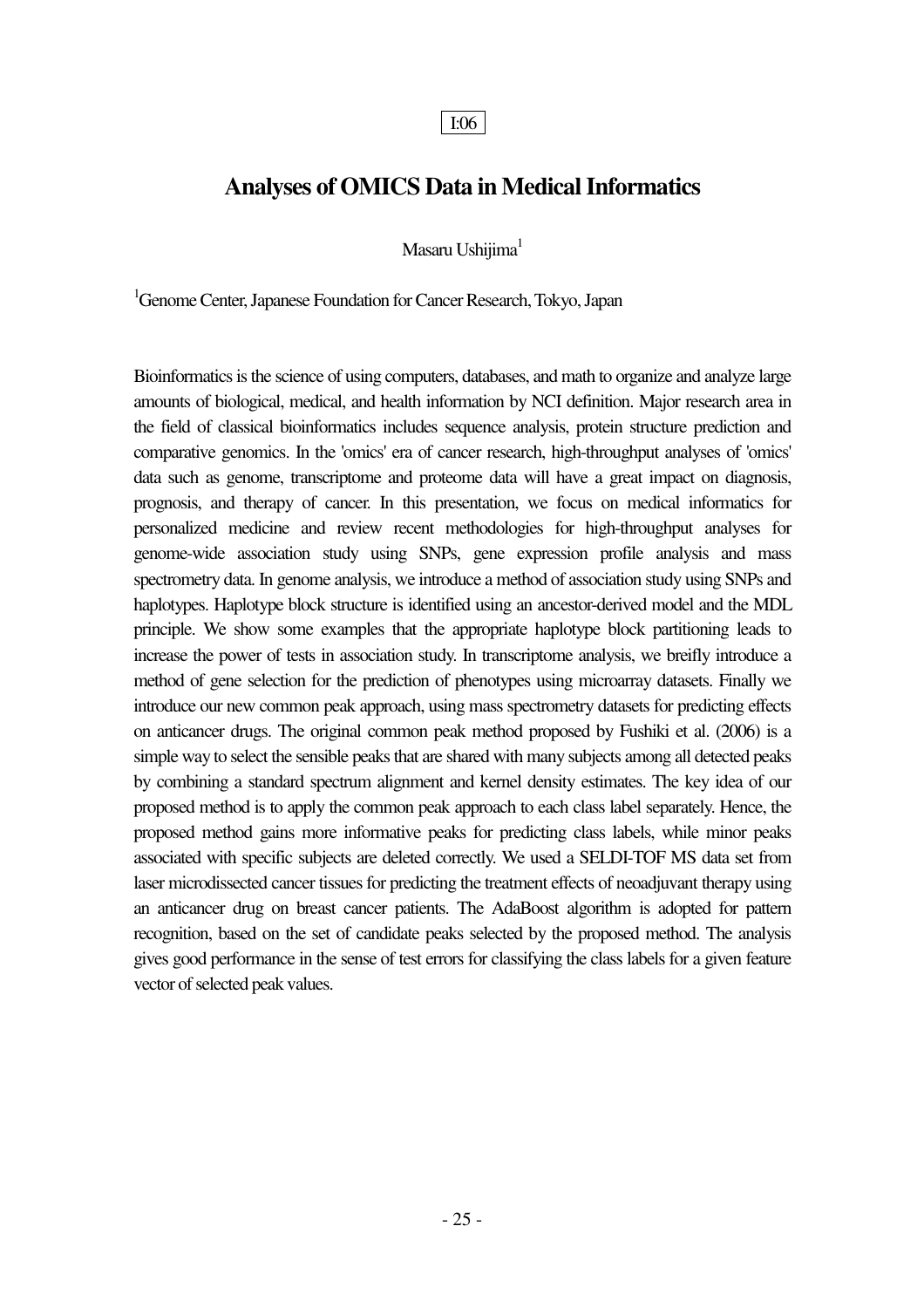## **Tests of Hypothesis about the Kappa Statistic based on the Goodness-of-fit Approach**

Ayanendranath Basu<sup>1</sup>,Sumit Gupta<sup>1</sup>,Wen-tao Huang<sup>2</sup>

<sup>1</sup>Bayesian and Interdisciplinary Research Unit, Indian Statistical Institute, 203 B. T. Road, Kolkata 700108, India <sup>2</sup> Tamkang University, Tamsui, Taiwan, R.O.C.

We consider the goodness of fit approach for performing tests of significance about the kappa statistic. The approach was suggested by Donner and Eliasziw (1992; Statistics in Medicine, 11, 1511-1519) who framed the parametric hypothesis testing problem about the kappa statistic (leading to other associated small sample inference) as a multinomial goodness-of-fit testing problem, for which they proposed the Pearson's chi-square statistic. Basu and Basu (1995; Statistics in Medicine,14,347-356) considered the use of some other members of the Power divergence family of Cressie and Read (1984; J. Roy. Statist. Soc. B, 46, 440-464) for this goodness of fit testing. However, when a specific alternative is of interest, all the standard goodness of fit tests can be quite poor in comparison with the most powerful test within the above family; in addition the asymptotic chi-square approximation for these statistics may be quite inadequate for small samples. Here we consider the results of a general investigation based on exact power computations which helps us to search for the most powerful test for each sample size given the appropriate parameters and identifies the randomized exact critical values. The advantages of this method are demonstrated with power and sample size comparisons.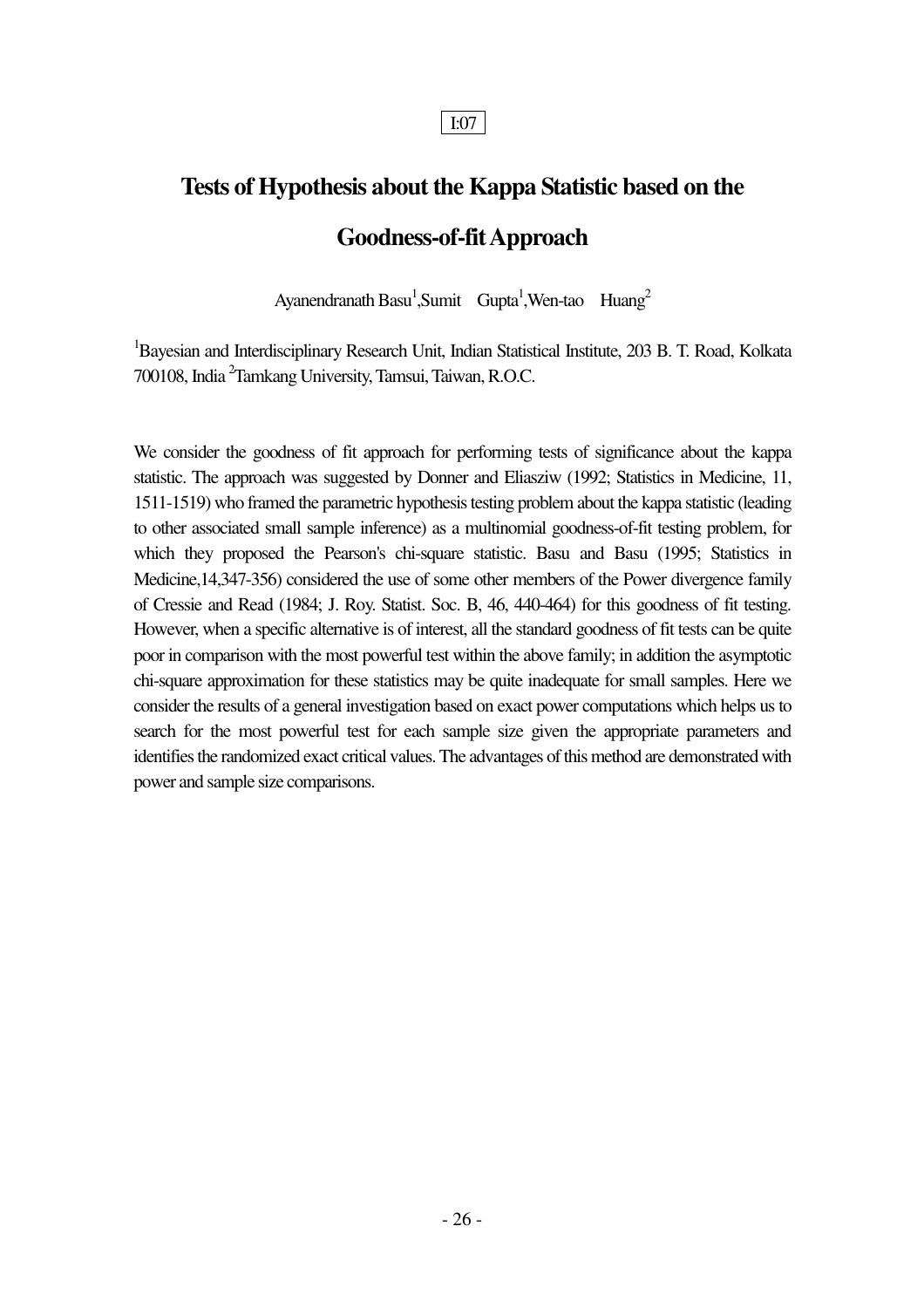### **Mantel-Haenszel Estimators**

### **for Irregular Sparse K 2 X J(J&gt2) Tables**

Satoshi Hattori $^1$ ,Takashi Yanagawa $^1$ 

<sup>1</sup>The Biostatistics Center, Kurume University, Japan

The Mantel-Haenszel estimator has a shortcoming that it cannot be calculated for certain sparse tables, called irregular, although it is consistent under sparse-data limiting model. In this paper, we propose a Mantel-Haenszel-type estimation procedure for such sparse K  $2 X J$  tables when J $\>q$ , employing the idea of the projection-method by Yanagawa and Fujii (1995 JASA). The projection method projects log-transformed Mantel-Haenszel estimators for all K 2 X 2 subtables, called naive Mantel-Haenszel estimators, onto a linear space of log odds ratios. However, for sparse tables, all the naive Mantel-Haenszel estimators may not be calculated. We introduce alternative naive Mantel-Haenszel estimators using a graph representing K 2 X J tables and propose to apply the projection-method for these alternatives. In this way, we have infinitely many reasonable projection-method estimators. We propose a method to choose the optimal one among them by solving a quadratic optimization problem induced by the graph, where some graph-theoretic arguments play important roles to simplify the optimization problem. An illustration is provided with data from a case-control study. A simulation study is conducted, which indicates that the Mantel-Haenszel estimators are more stable than the estimators by the conditional logistic regression for sparse K  $2 \times J(J \>g2)$  tables.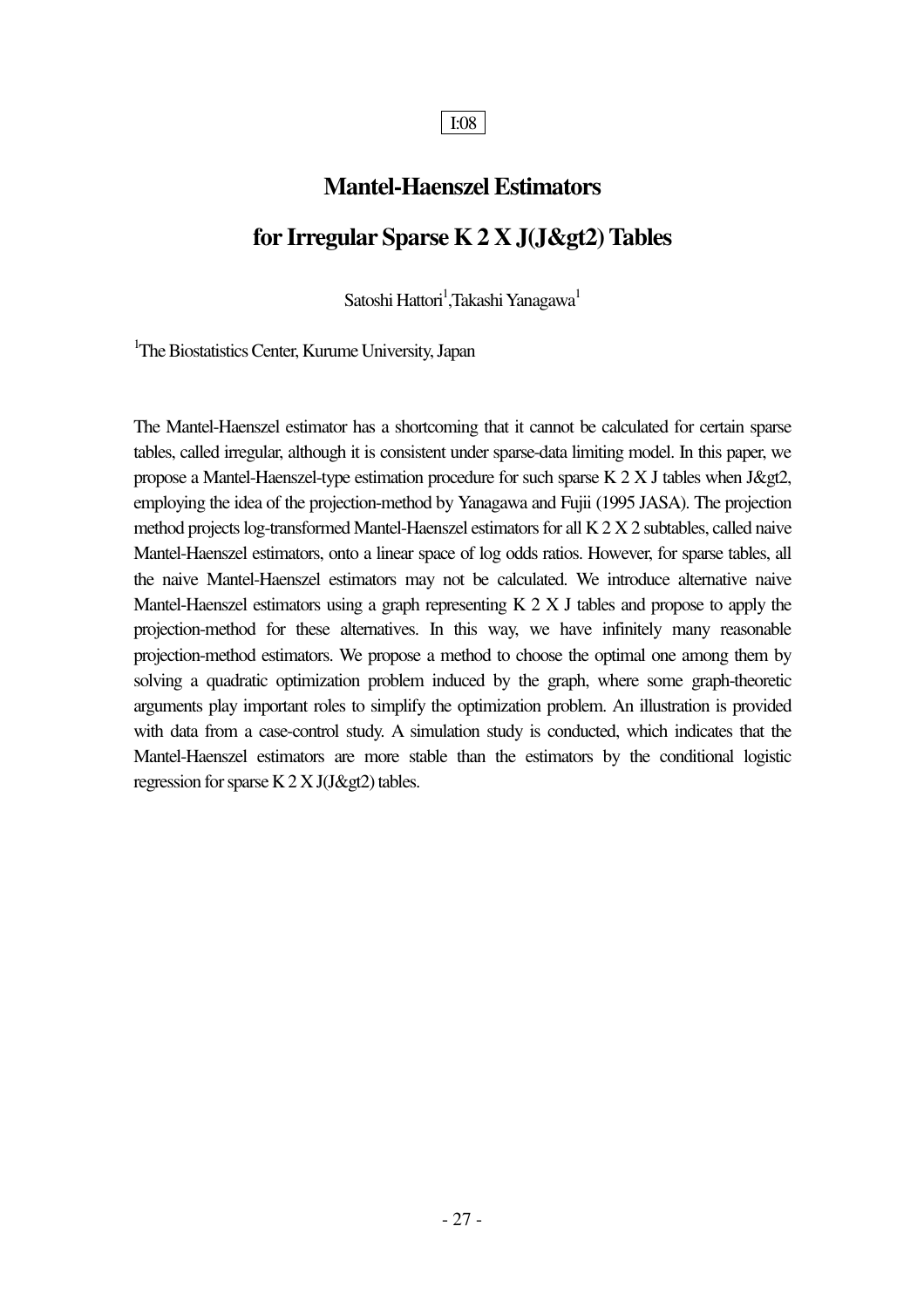### **Scan Statistics for Disease Clustering**

Kunihiko Takahashi<sup>1</sup>, Toshiro Tango<sup>1</sup>

<sup>1</sup>Department of Technology Assessment and Biostatistics, National Institute of Public Health, Japan

The circular spatial scan statistic proposed by Kulldorff (1995, 1997) has been widely used along with SaTScan software in epidemiological studies for cluster detection. To detect arbitrarily shaped clusters which cannot be detected by the circular scan statistic, some spatial scan statistics such as those developed by Duczmal and Assuncao (2004) and Patil and Taillie (2004) have proposed. Also Tango and Takahashi (2005) proposed a flexible spatial scan statistic along with FleXScan software. On the other hand, early detection of disease outbreaks enables public health officials to implement disease control and prevention measures at the earliest possible time. A time periodic geographical disease surveillance system based on a cylindrical space-time scan statistic proposed by Kulldorff (2001) has been used for disease surveillance. Recently, Takahashi et al have proposed a flexibly shaped space-time scan statistic for early detection of disease outbreaks based on the flexible spatial scan statistic.

 All of these scan statistics are based on maximizing the likelihood ratio statistic. However, Tango and Takahashi (2005) showed an example that Duczmal and Assuncao's procedure detected quite large and peculiar shaped clusters that had the largest likelihood ratio, which caste a doubt on the validity of the model selection based on maximizing the likelihood ratio. Furthermore, Tango and Takahashi (2005) have indicated that the circular scan statistic tend to detect an unrealistically larger cluster than expected by absorbing surrounding regions where there is no elevated risk. One of reasons for detecting undesirable clusters is that the likelihood ratio statistic is derived only from the observed number of cases within the window *Z*, and the expected number within *Z* under the null hypothesis of no clustering. And the statistic ignores the variability of individual regions' risks included in *Z*.

We propose several scan statistics that can take such variability into account. Some data in Japan are used to illustrate the proposed scan statistics for purely spatial and space-time clustering. Power comparisons are also presented. These proposed scan statistics have better ability of pinpointing the assumed hot-spot cluster compared with the likelihood ratio statistic.

References:

Kulldorff, M. and Nagarwalla, N. (1995) Spatial disease clusters: detection and inference. *Statistics in Medicine*, **14**, 799-810.

Tango, T. and Takahashi, K. (2005) A flexibly shaped spatial scan statistic for detectingclusters. *International Journal of Health Geographics*, **4**, 11.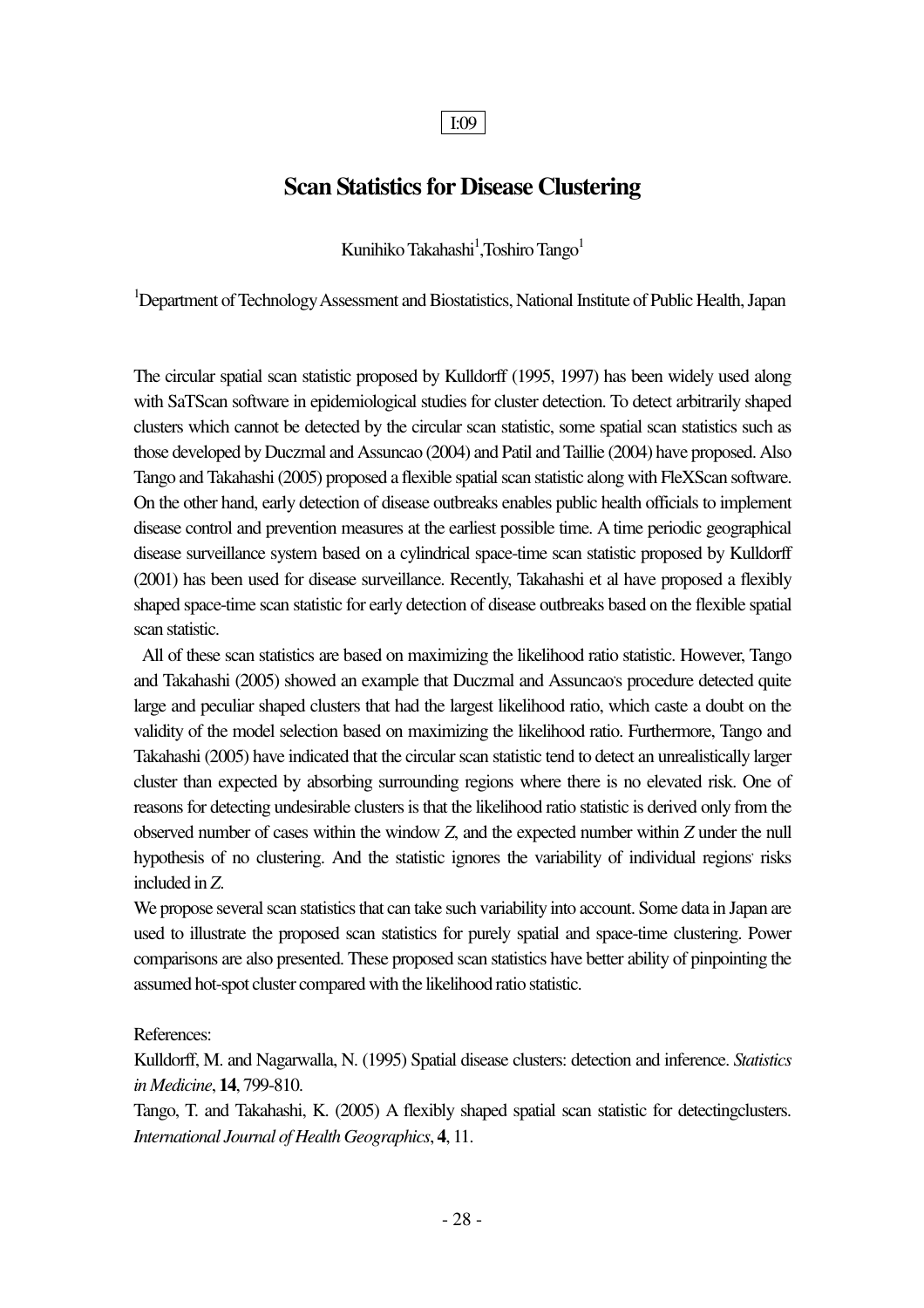## **Probability Prediction in Multistate Survival Models for Patients with Chronic Myeloid Leukaemia**

Ya Fang<sup>1</sup>

<sup>1</sup>Department of Preventive Medicine, College of Medicine, University of Xiamen, Xiamen, China

[Objective] Multistate survival experiments include various terminal events and competing-risk events. How to predict the probabilities with multistate survival models is of interest. The purpose of this study is to find an appropriate model suitable for a multistate survival experiment. [Methods] 634 patients with risk score 0 or 1 as an example were selected to illustrate the method of analysis from 3142 CML patients who underwent bone marrow transplantation between 1989 and 1997. The statistical methods which were used were log-rank test, Kaplan-Meier method, survival analyse and competing-risk method. [Results] After transplantation, there are four possible situations for a patient-- disease free, relapse but still alive, death before relapse, and death after relapse. The last three events are considered as treatment failure. First, we deal with the two events, relapse either death or not and death before relapse, as competing-risk causes which are the endpoints with transplantation as the starting point. The risk of death before relapse is higher than that of the relapse, especially in the first year after transplantation. Subsequently we analyse the effect of relapse time on the event of death after relapse which is the endpoint with relapse as the starting point by the Kaplan-Meier method. The result of patients with relapse time less than 12 months was much poor. Finally, the multistate survival models are developed which are detailed and informative based on the analysis of competing risks and Kaplan-Meier analysis. We make a further analysis on conditional probability with the multistate survival models for patients who are disease free and still alive at month 12 after transplantation. [Conclusions] It is possible for an individual patient to predict the four possible probabilities at any time, namely disease free, relapse but still alive, death before relapse, and death after relapse. Also the prognoses for relapse either death or not and death either before or after relapse may be given. Furthermore, the conditional probabilities for patients who are disease free and still alive in a given time after transplantation can be predicted.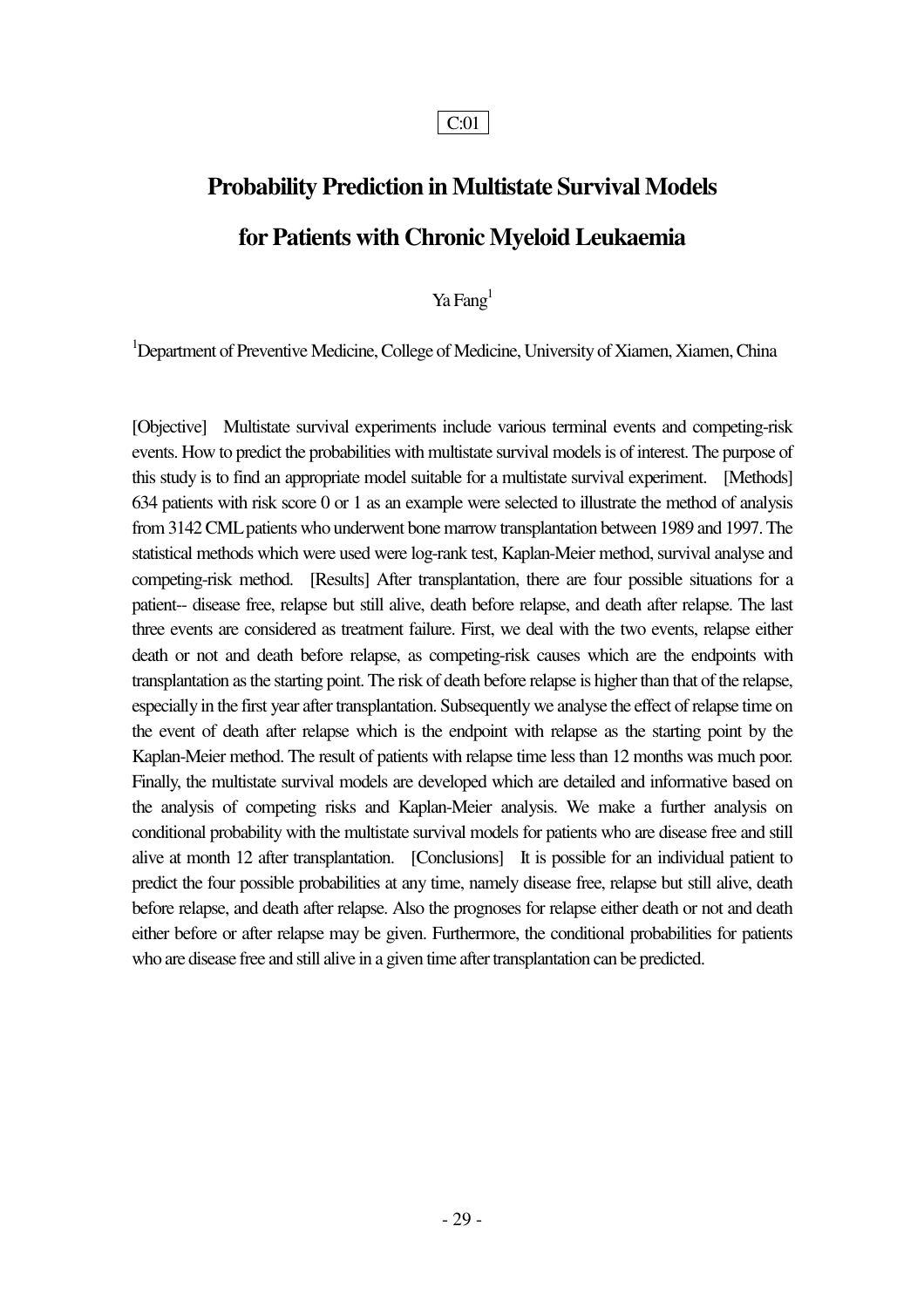## **Inverse Probability Weighted Estimators in the Stratified Nested Case-control Sampling Methods**

Sachiko Tanaka<sup>1</sup>

1 Faculty of Engineering Course, Tokyo University of Science, Tokyo, Japan

Stratified nested case-control designs are widely used in the expectation that these methods may increase precision relative to simple nested case-control design. Although conditional logistic regression is used for analysis of data with matching, it will be inefficient because it does not use all subjects at risk. In this talk, we introduce the simple- and augmented- inverse probability weighted (IPW) estimator of Cox regression parameter under stratified sampling designs. We estimate selection probability and conditional expectation of missing covariate using nonparametric methods that incorporates information of matching factors. The performance of the proposed method is investigated through simulation studies. From the results of simulation studies, our proposed methods improved showed superior efficiency to the conditional logistic model.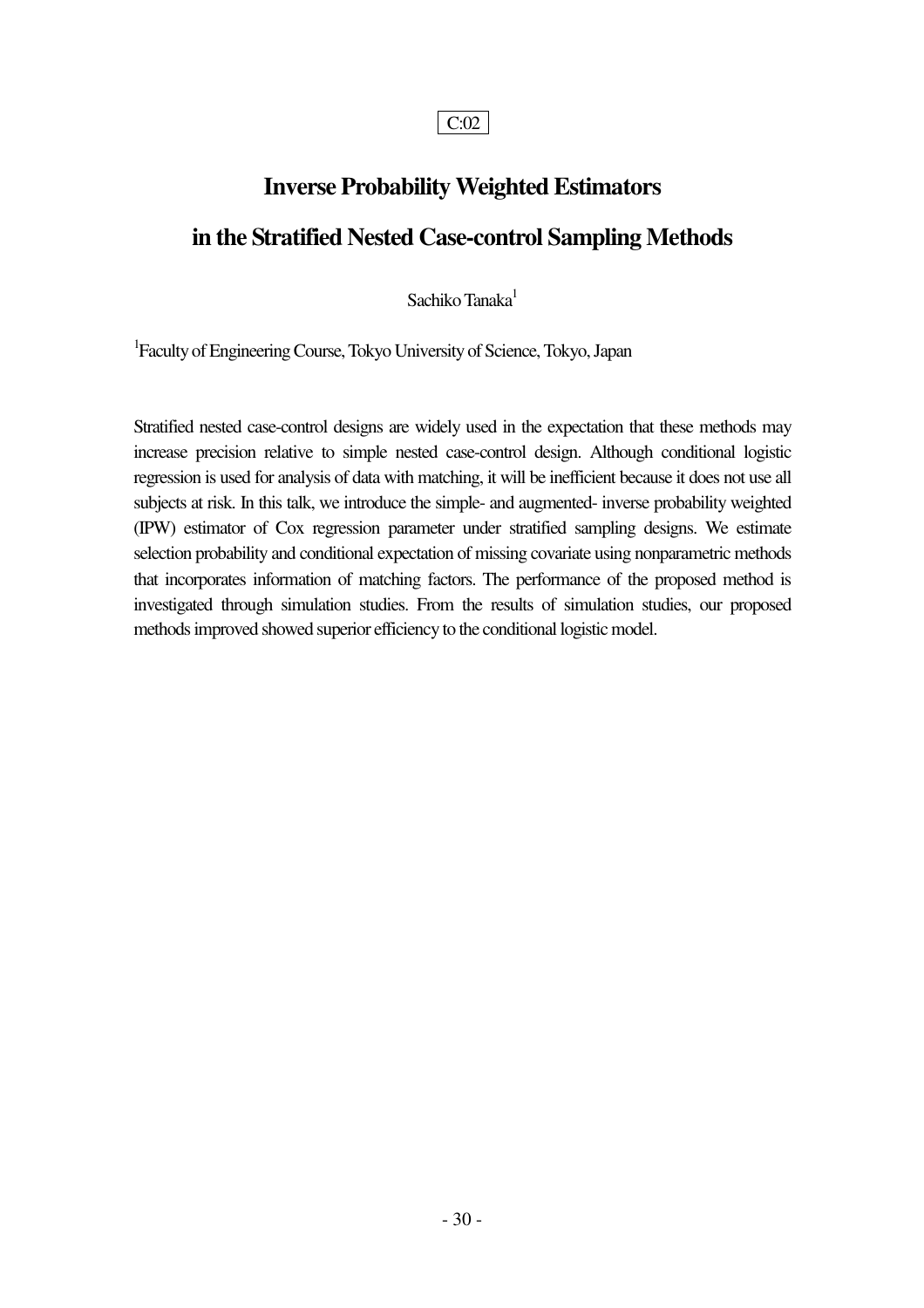## **Application of Functional ANOVA Models for Hazard Regression to the Hisayama Data**

Koji Yonemoto<sup>1</sup>,Atsushi Kawaguchi<sup>2,3</sup>,Yumihiro Tanizaki<sup>1</sup>,Yutaka Kiyohara<sup>1</sup>,Takashi Yanagawa<sup>2</sup>, Young K. Truong<sup>3</sup>

<sup>1</sup>Department of Environmental Medicine, Graduate School of Medical Sciences, Kyushu University, Fukuoka, Japan <sup>2</sup>Biostatistics Center, Kurume University, Kurume, Japan <sup>3</sup>Department of BIostatistics, University of North Carolina at Chapel Hill, Chapel Hill, NC, USA

A methodology for modeling covariate effects on the time-to-event data is developed. The covariates are allowed to be time-dependent and their effects are modeled using polynomial splines in order to account for possibly non-linear effects. The methodology is applied to examine the effects on the incidence brain infarction based on a cohort study in Hisayama, Japan. The results indicate that at least two non-linear effects are significant (body mass index and systolic blood pressure) and there is a time-varying drug effect. The resulting significant risk factors are assessed by the proposed method which is more flexible and hence less biased than the traditional procedures where linear effects are imposed. These results are extremely important to the local medical investigation. In particular, more insight has been gained by examining the non-linear effects.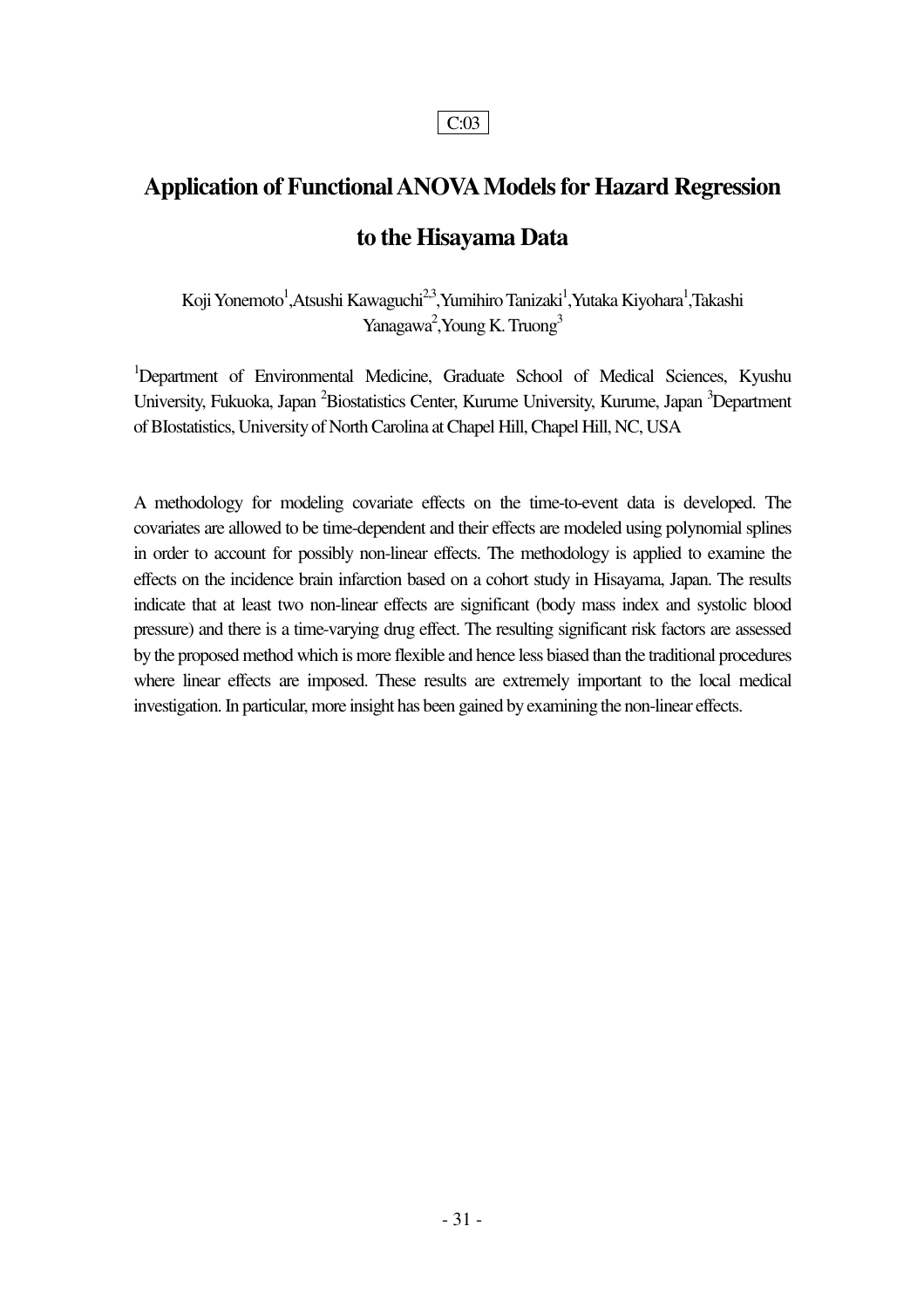## **Estimating the Power of the Likelihood Ratio Test in the Cohort-based Nested Case-control Studies**

Shizue Izumi<sup>1</sup>, Yoshinori Fujii<sup>2</sup>

<sup>1</sup>Department of Computer Science and Intelligent Systems, Oita University, Japan <sup>2</sup>Faculty of Education and Culture, University of Miyazaki, Japan

Cohort-based molecular epidemiologic studies have been conducted actively to ascertain the disease mechanism with candidate biologic markers using the stored biological samples accumulated over years. It is important to thoroughly consider what design is the best under the given study conditions. Possible choices include a case-cohort design, a simple case-control design, a nested case-control design, and a case only design. Some designs have pro and cons to others. A nested case-control design is relatively efficient in estimating the effects of the target variable. Therefore, we propose a new method to estimate the power of the likelihood ratio test in the cohort-based nested case-control studies.

 In our settings of the power calculation, the cohort data are assumed to include the complete information on the event status of the disease, the observed time, and the exposure. Frequently the information of the confounder is missing in the cohort data so that the marginal distribution of the confounder is obtained from other studies to randomly assign the value to the individuals of the cohort. Using such interpolated cohort data, the effects of the exposure and the confounder can be estimated with the proportional hazard model. For the cohort-based nested case-control data, the controls are sampled from the risk set defined for each event time. In our method, a surrogate case is additionally sampled from the risk set using the likelihood-based sampling weights as a replacement of the original case. Likelihood ratio test is used at the level of 0.05 to examine a null hypothesis in that the parameter estimate is zero. The power is computed as a probability of rejecting a null hypothesis when the alternative hypothesis is true. Our method may be fragile to the distortion of proportional hazard assumption.

 The simulation studies were conducted to examine the feasibility of our method. The event status and the observed time in the cohort data were defined with the Weibull distribution and the exponential distribution. Five hundred nested case-control data were created to each 500 cohort data. All computations were done with R software. As results, the mean power of our method was close to the power of the classic method and the R programming for the simulation studies was fairly straightforward. As a conclusion, our proposed method is feasible and useful to estimate the power of the likelihood ratio test in the cohort-based nested case-control studies.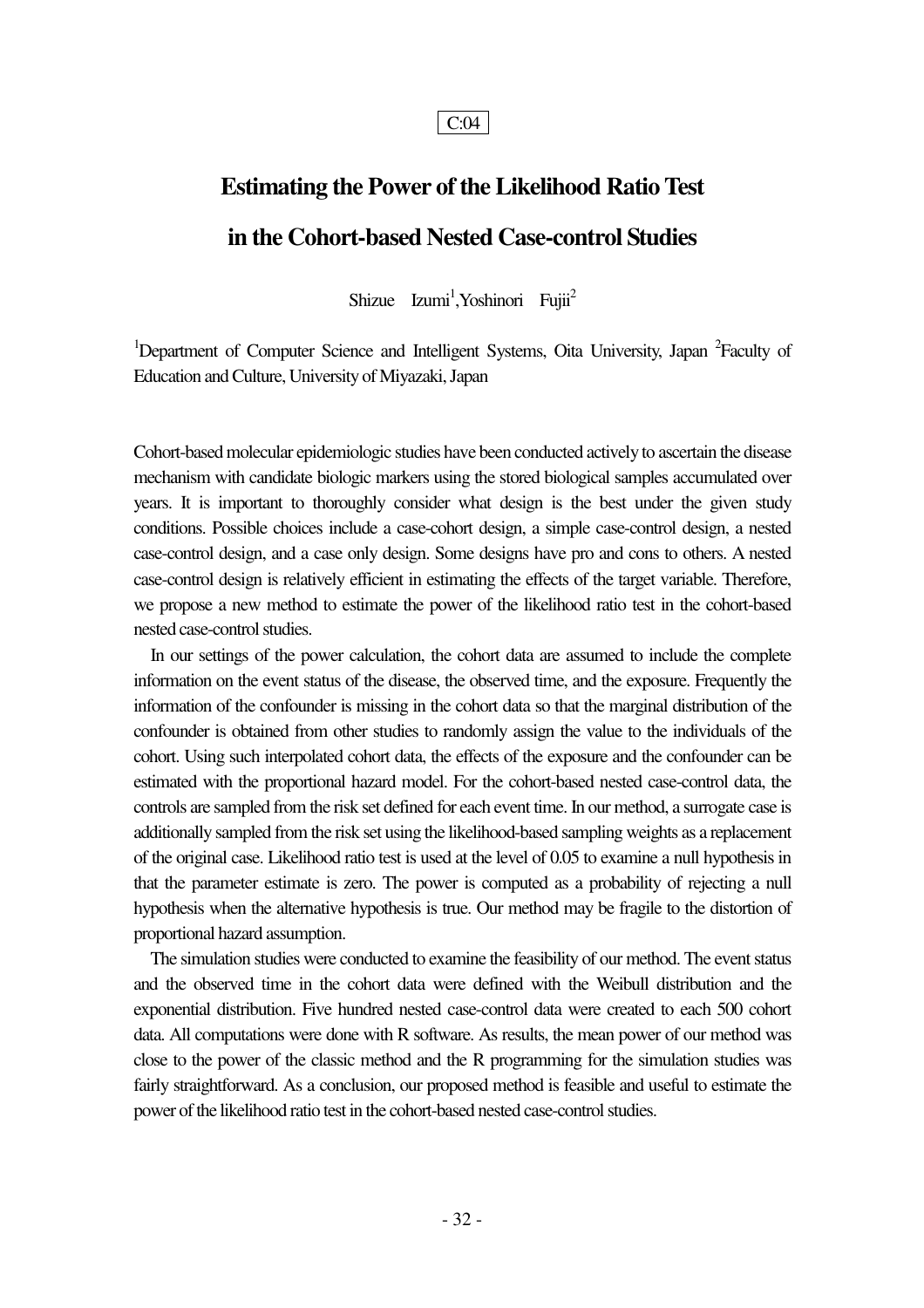## **Sample Size Calculations Based on Exact Distribution of False Discovery Proportion in Microarray Experiments**

Tomonori Oura<sup>1</sup>,Shigeyuki Matsui<sup>1</sup>,Koji Kawakami<sup>1</sup>

<sup>1</sup>Department of Pharmacoepidemiology, Kyoto University School of Public Health

Microarray gene expression analysis is one of the standard tools for screening for differentially expressed genes among different diagnostic or prognostic classes of disease. In order to detect differential genes, thousands of univariate tests are usually conducted simultaneously, with control of the false discovery rate (FDR), which is defined as the expectation of the false discovery proportion (FDP), the number of false positive genes out of the number of genes declared positive.

To obtain a reliable list of differential genes, more attention should be paid to experimental design, including determination of the number of samples. Many methods for sample size calculations recently developed are based on marginal FDR (mFDR), which is the ratio of the expectation of the numerator to that of the denominator of FDP, as an approximation of FDR. However, this approximation can be inaccurate for correlation among genes by virtue of co-regulation, potentially resulting in a serious failure in determining sample sizes.

In this paper, we propose to use an exact distribution of FDP, which allows exact control of distributional characteristics of FDP, including the mean (i.e., FDR) and percentiles. Our methods can accommodate block-wise gene correlation structures with various correlation coefficients and various effect sizes on the phenotype variable. We demonstrate that our sample size calculations are accurate compared with previous sample size calculations  $(1,2)$ , through Monte Carlo simulations and application to real datasets from clinical studies for multiple myeloma and lymphoma.

1. Jung SH. Sample size for FDR-control in microarray data analysis. Bioinformatics 2005; 21: 3097-104

2. Shao Y, Tseng CH. Sample size calculation with dependence adjustment for FDR-control in microarray studies. Statistics in Medicine 2007; 26: 4219-4237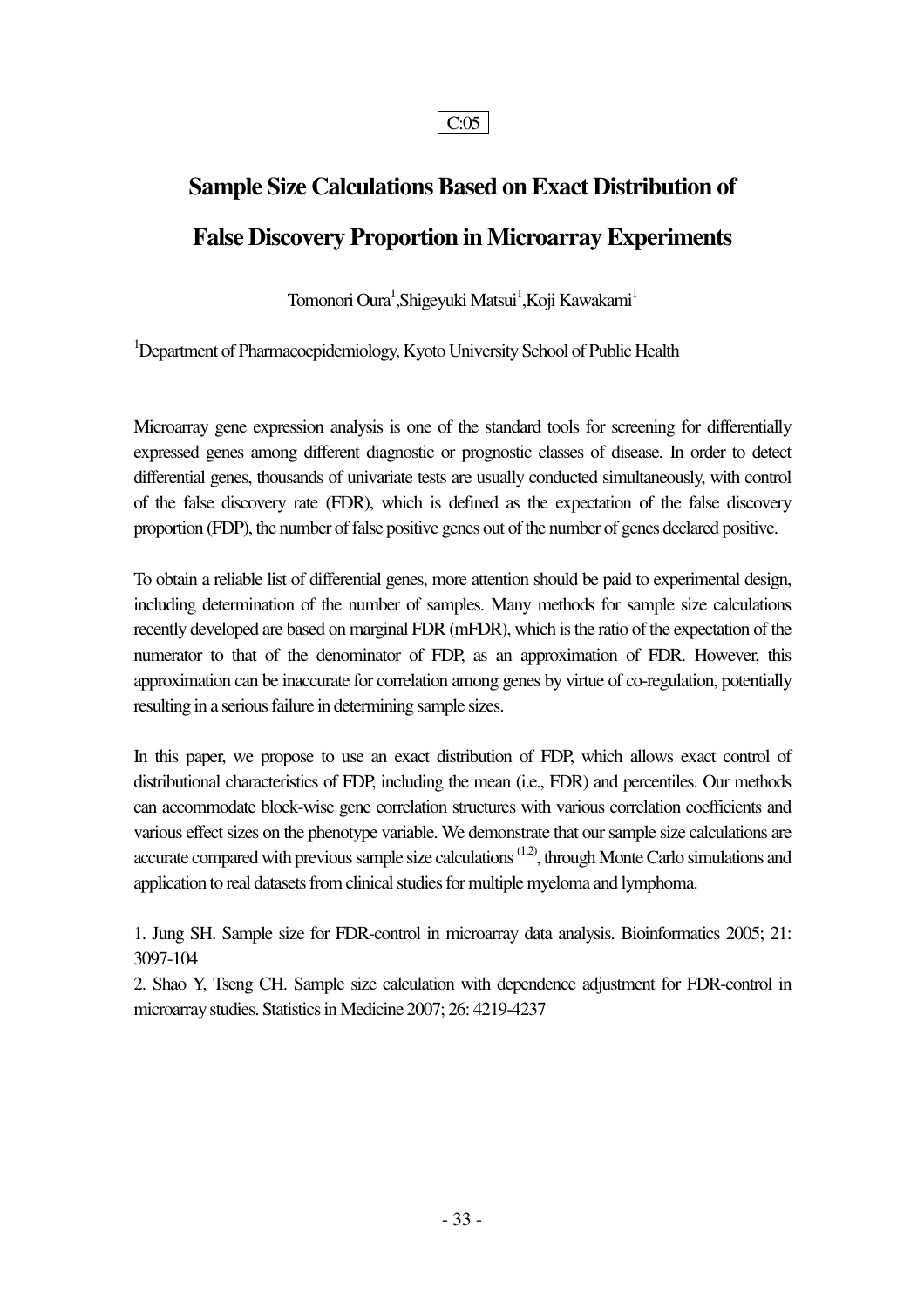## **A Test Statistic Based on Shrunken Sample Variance for Identifying Differentially Expressed Genes in Microarray Data Analysis**

Akihiro Hirakawa<sup>1</sup>,Yasunori Sato<sup>2</sup>,Chikuma Hamada<sup>3</sup>,Isao Yoshimura<sup>3</sup>

<sup>1</sup>Office of New Drug I, Pharmaceuticals and Medical Devices Agency, Tokyo, Japan  ${}^{2}$ Department of Biostatistics, Harvard School of Public Health, USA <sup>3</sup> Faculty of Engineering, Tokyo University of Science, Japan

Choosing an appropriate test statistic for comparing the gene expression levels under different conditions is essential for identifying differentially expressed genes. For identifying truly differentially expressed genes, it is necessary to suppress both false positives, which are genes that are falsely identified as differentially expressed genes, and false negatives, which are genes that are falsely not identified as differentially expressed genes. Both false positives and false negatives mainly arise due to the underestimation and overestimation of the variance of gene expression levels, respectively. The Welch t-statistic leaves both the underestimation and overestimation of variance uncontrolled, resulting in an increased risk of both false positives and false negatives. The t-type score proposed by Pan et al. (2003) with a correction term added to the denominator of the Welch t-statistic can suppress false positives by controlling the underestimation of variance, but it can not suppress the overestimation. To control the overestimation, we devised a variance stabilized t-type score by placing shrunken sample variances of the James-Stein type in the denominator of the t-type score. The shrunken sample variances, which can utilize information across genes according to the James-Stein shrinkage concept, can control the overestimation of variance. The variance stabilized t-type score, therefore, can suppress both false positive and false negatives. We conducted a simulation study to compare the performances of the Welch t-statistic, t-type score, and variance stabilized t-type score, demonstrating that the variance stabilized t-type score was better than or at least as good as the t-type score. In particular, the variance stabilized t-type score outperformed the t-type score when the sample size was smaller than 5 in each group or the proportion of differentially expressed genes was smaller than 5%. As a result of application using Significance Analysis of Microarray (SAM) (Tusher et al., 2001) to colorectal cancer data (Provenzani et al., 2006), the variance stabilized t-type score might control the overestimation of variance.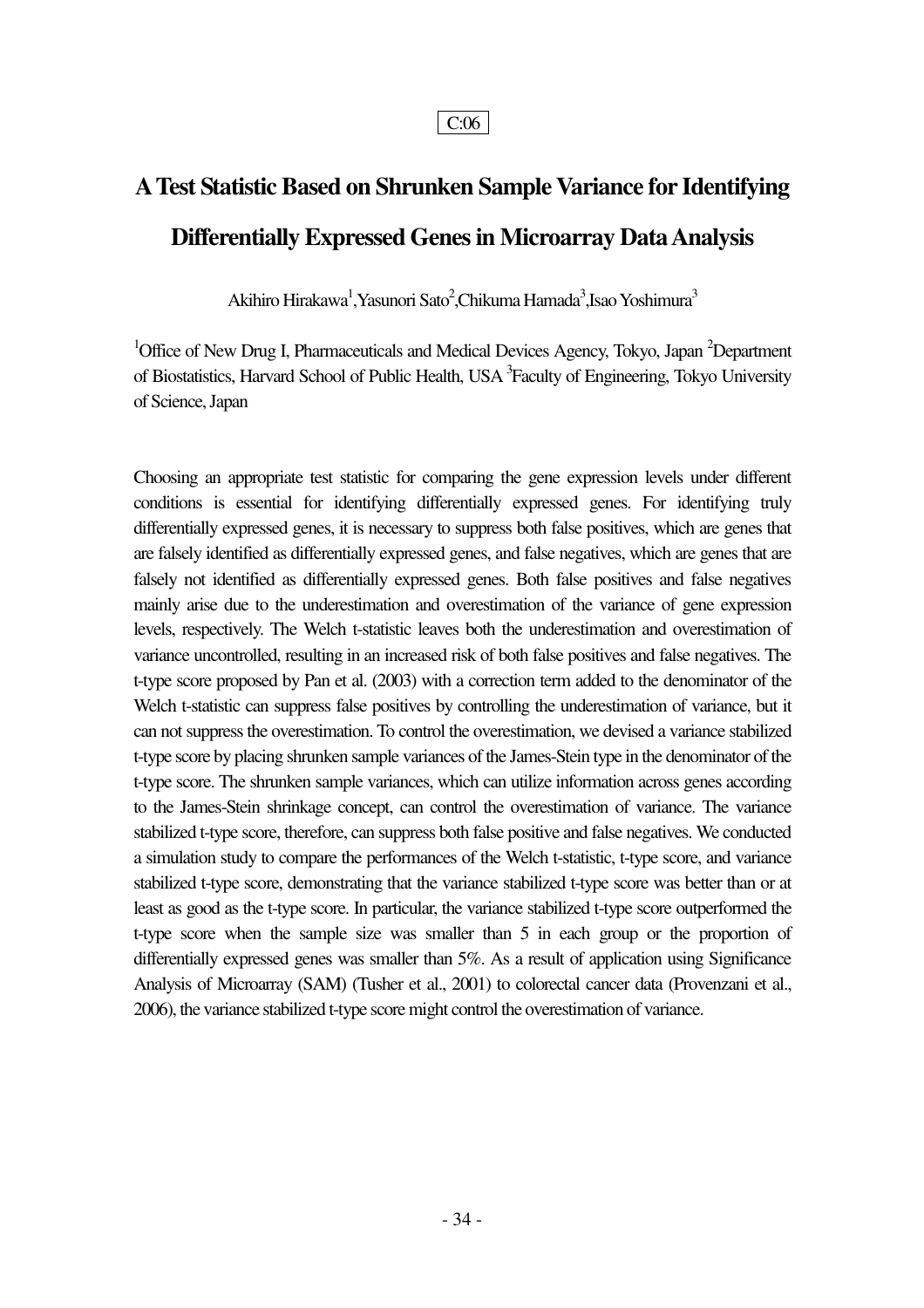## **Measurement Scale Categorization and its Resolution. A Gene Reduction Approach to the Microarray Data Analysis.**

Yoichi M. Ito<sup>1</sup>, Yasuo Ohashi<sup>1</sup>

<sup>1</sup>Department of Biostatistics, School of Public Health, University of Tokyo, Tokyo, Japan

In the microarray data analysis, selection of the important gene must be needed because the sample size is usually limited in contrast to the huge number of genes. The measurement error of the microarray data is prone to be large, therefore the subtle difference of gene expression cannot be detected. In this study, we propose the measurement scale categorization according to both the measurement error and the categorization error. This approach is to break continuous gene expression measurement into some prespecified categories and by which the expression for a gene can be classified to one of a finite expression patterns. The simulation study revealed that the power loss associated with this approach was large when the effect size is small. However this property is useful for eliminating the genes which shows a small change. We applied this approach to a clinical data for primary breast cancer.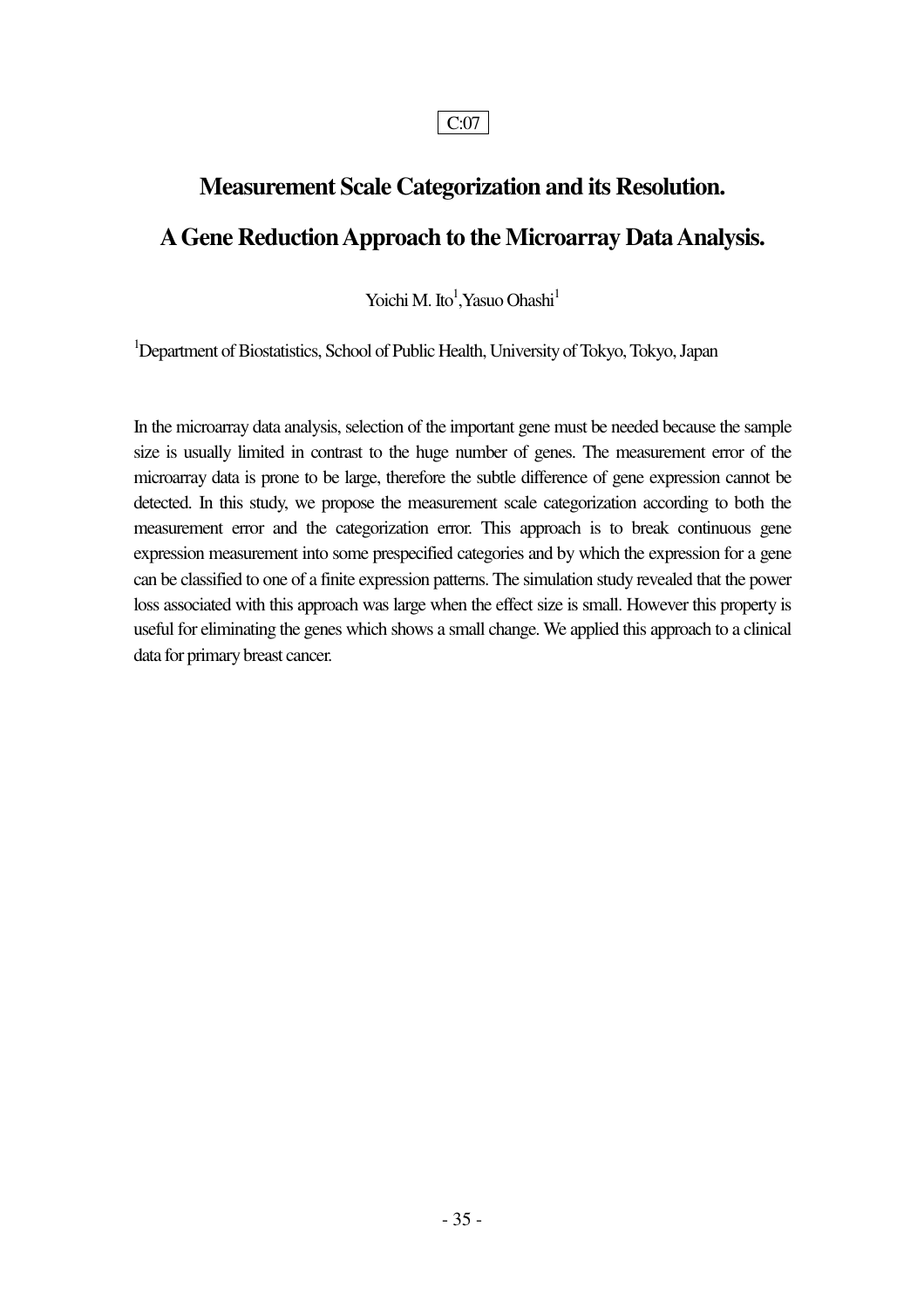## **Survival Prediction using Top Ranking Significant Genes in Cancer Prognostic Studies with Microarrays**

Takeharu Yamanaka $^1$ ,Shigeyuki Matsui $^2$ 

<sup>1</sup>Institute for Clinical Research, National Kyushu Cancer Center, Fukuoka, Japan <sup>2</sup>Department of Pharmacoepidemiology, Graduate School of Medicine, Kyoto University, Kyoto, Japan

Microarray technology promises a sound possibility for developing patient prognostic markers at molecular level. Primary analysis for such studies is to screen a subset of relevant, prognostic genes from (ten of) thousands of candidates and then is followed by an investigation regarding prognostic power of the screened subset as a supplemental analysis. However, many methods for survival prediction actually intend to use a whole full set of genes for prediction or to use gene subsets that are selected without regard to the primary analysis. Accordingly, no formal statistical comparison among predictors has not been conducted under the practical limitation of significant genes being chosen previously. Our study is thus concerned with assessing predictive accuracy of several predictors on the condition that we focus on a selective subset of relevant genes from the primary analysis. We evaluated several linear predictors including principal components<sup>1</sup>, partial least squares<sup>2</sup>, compound covariates<sup>3</sup>, and ridge regressions<sup>4</sup>. The predictive performance of these methods were measured firstly by using simulated data under various conditions on the total number of top ranking genes, their correlation structures, and the degree of linkage to survival outcome. The reliability and validity of their predictive accuracy arising from cross-validation split of whole data into training and test sets were also evaluated. Then, we used publicly available microarray data from cancer clinical studies and examined the applicability of the results from simulated data to them. Integrating these investigations has revealed that there is large predictive heterogeneity among predictors and some of methods often fail to achieve enough performance.

 We have also investigated a possible impact of the selection of top ranking genes. Primary identification of gene subsets is a crucial step in prognostic studies although most cases simply rely on ranking univariate Cox scores. We will report the impact of various summary statistics used for primary screening, including log hazard ratios and empirical Bayes estimators, on predictive performance of predictors.

#### References

1. Bair E and Tibshirani R (2004) PLoS Biology 2:511-522

2. Li H and Gui J (2004) Bioinformatics 20(Suppl 1):208-215

3. Matsui S (2006) BMC Bioinformatics 7:156

4. van Houwelingen HC *et al* (2006) Stat Med 25:3201-3216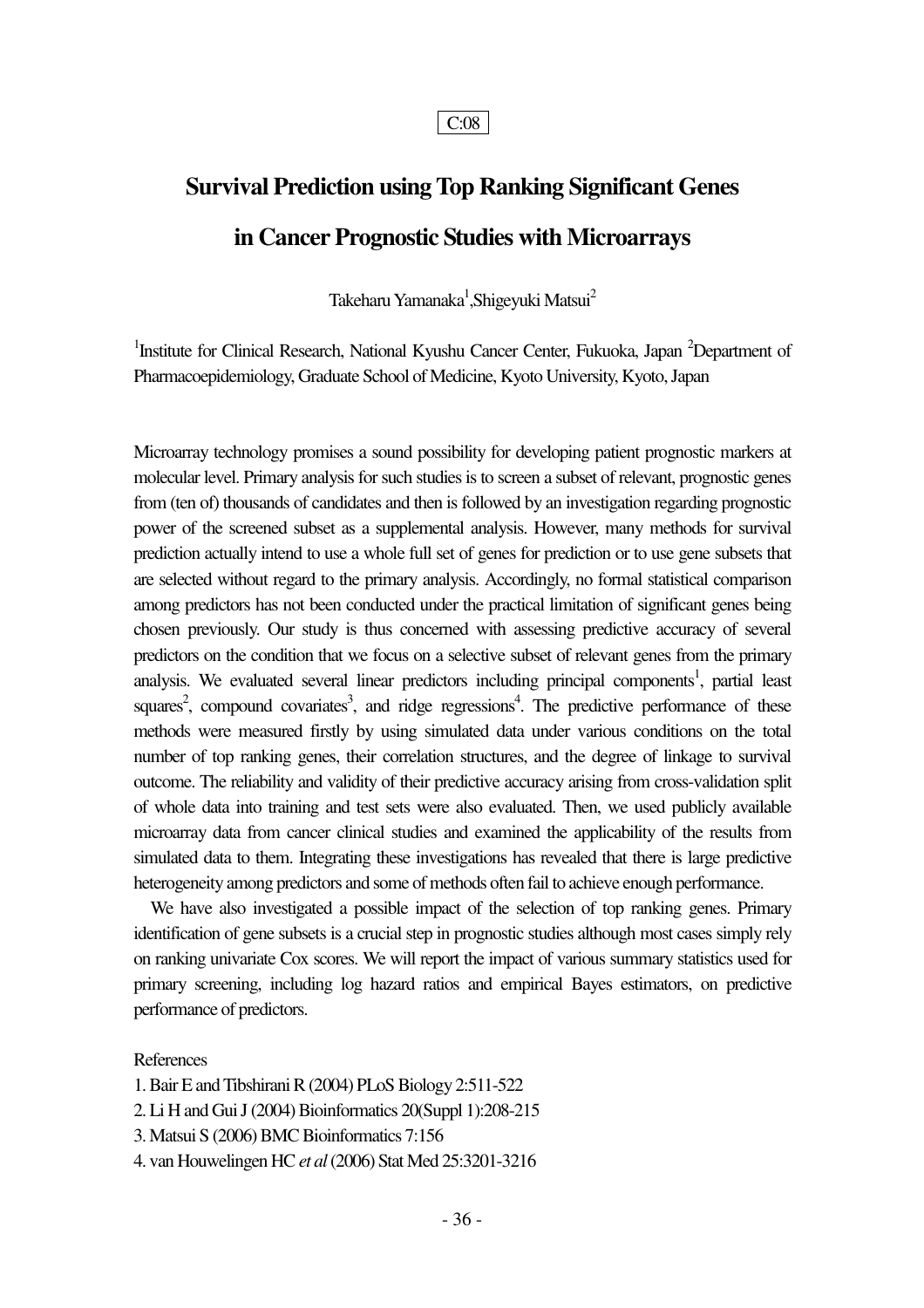## **Applications of Minimal Spanning Tree and Self-organizing Map in Miroarray Data Analysis.**

Mira Park<sup>1</sup>, Yoo-Jin Jang<sup>2</sup>, Myung-Hoe Huh<sup>2</sup>

<sup>1</sup>Department of Preventive Medicine, Eulji University, Daejon, Korea <sup>2</sup>Department of Statistics, Korea University

Self-organizimg map (SOM) is an unsupervised learning neural network method and it is useful to present high-dimensional data to low dimensional map. However, there are several problems in applying SOM such as determination of the size and shape, ineffectiveness in visualization, and so on. Minimal spanning tree is a tree in which each taxon is connected by a line to its most similar neighbor. It can be used for pattern recognition of large dataset. In this study, we suggest a measure for determining proper size of the map using minimal spanning tree. And we also propose a method for partitioning and choosing the number of clusters. It is based on the distance between objects connected by MST on SOM. The methods are applied to some variants of SOM, such as subnode-SOM and PC-SOM. We also illustrate the proposed methods using two well-known microarray data sets: the leukemia data set(Golub et al., 1999) and the lymphoma dataset(Alizadeh et al.,2000).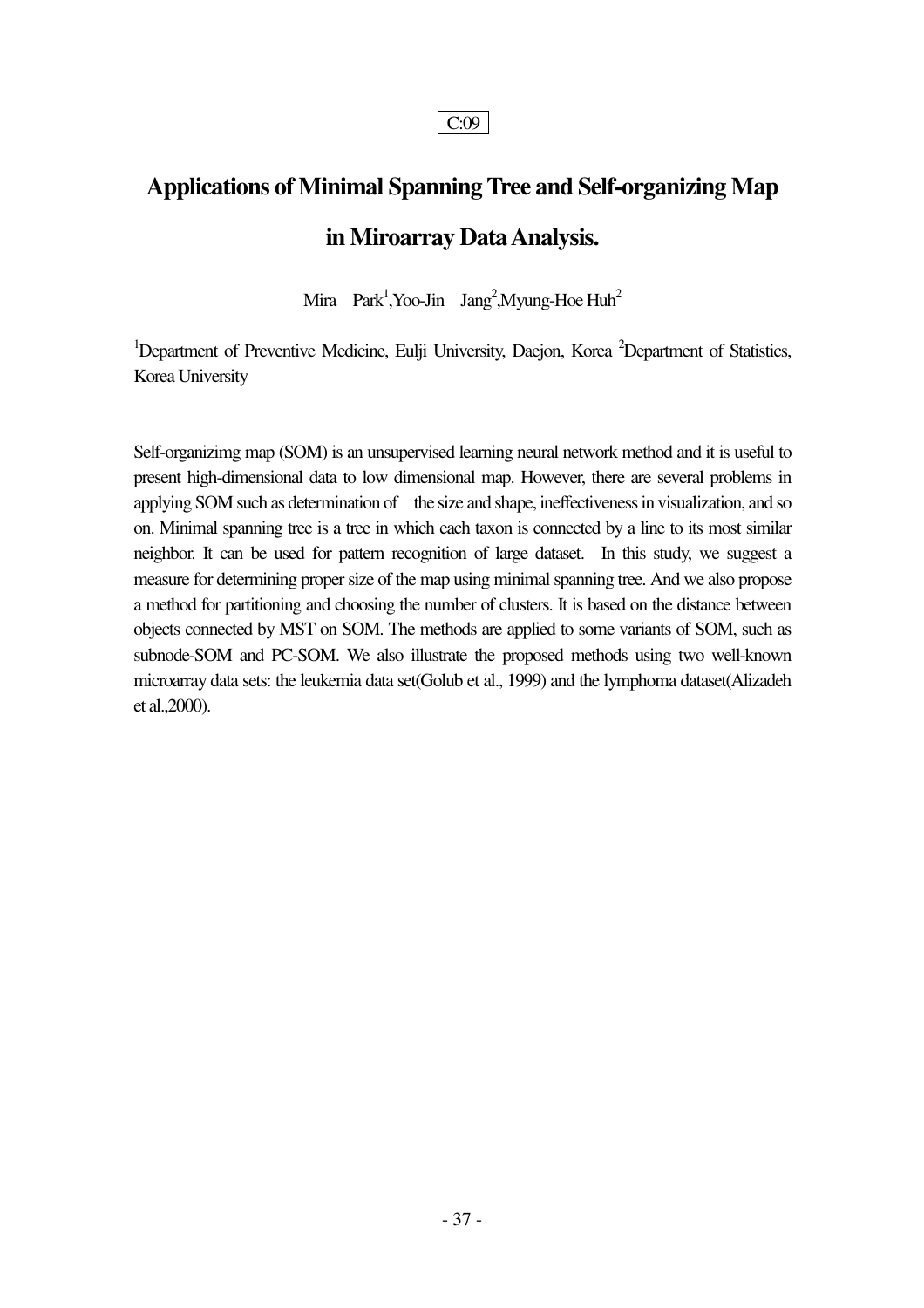## **Estimating Surrogate Endpoints Defined by Principal Causal Effects**

Shiro Tanaka $^{\rm l}$ ,Yutaka Matsuyama $^{\rm l}$ ,Yasuo Ohashi $^{\rm l}$ 

<sup>1</sup>Department of Biostatistics/Epidemiology and Preventive Health Sciences, School of Health Sciences and Nursing, University of Tokyo, Tokyo, Japan

In clinical trials, comparison of treatments for the outcome of primary interest such as survival time may require a long follow-up before yielding useful results. Because of this, there is increasing interest in the use of surrogate endpoints to make decisions about treatment efficacy. Frangakis and Rubin (2002) proposed a principal surrogate, which was defined by potential values of surrogate endpoints. However, it is impossible to observe joint distribution of potential surrogate endpoints without untestable assumptions. In this talk, we propose an estimation method of the principal surrogate under monotonicity assumption, which states that there is no subject who would not have a response under test arm, but have a response under control arm. We also applied the proposed method to a clinical trial data of advanced prostate cancer.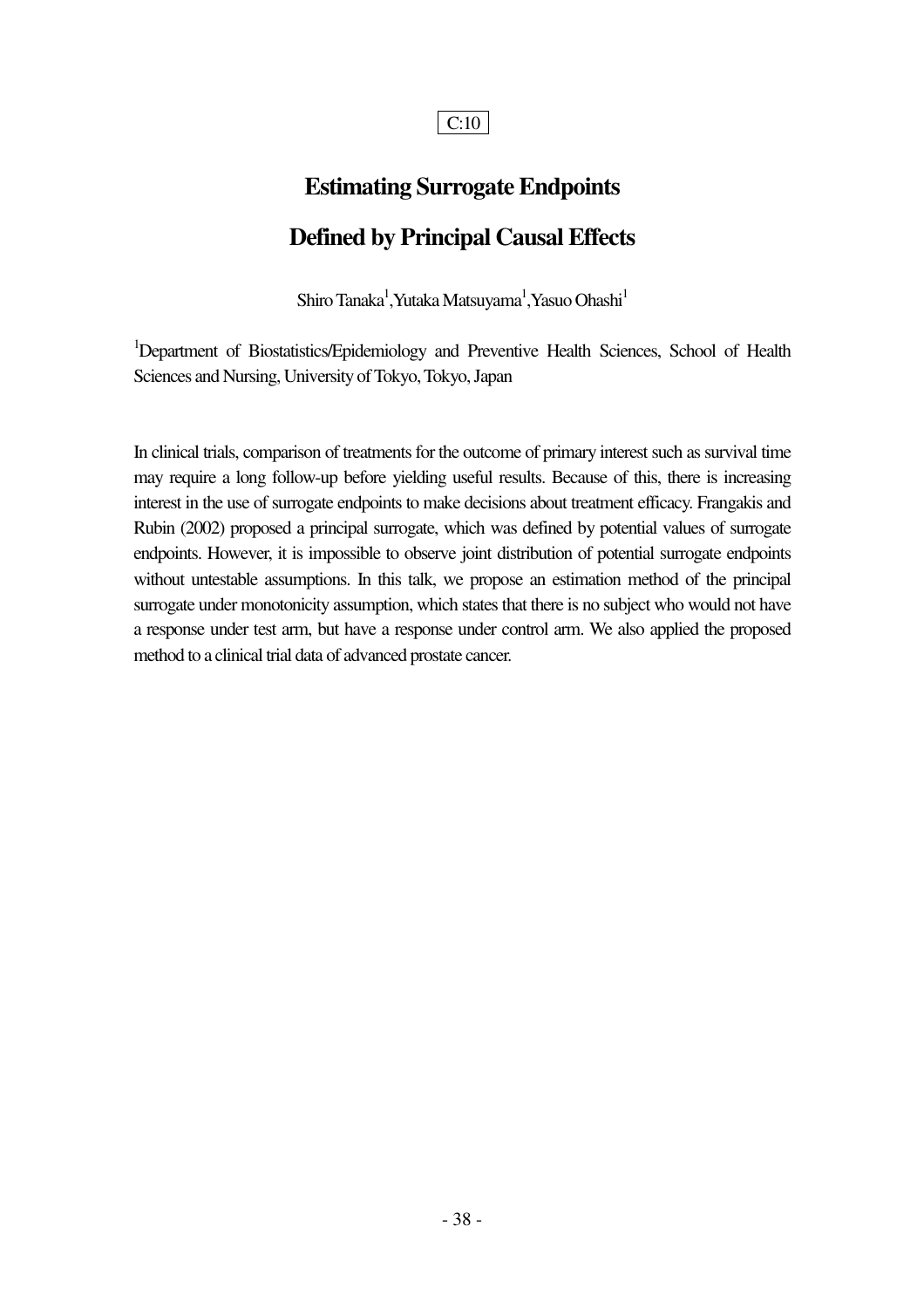## **Recent Advances in Stepdown Procedures for Identifying Inferiority among Treatments in Clinical Trials**

Anthony Hayter<sup>1</sup>, Chen-ju Lin<sup>2</sup>

<sup>1</sup>Department of Statistics and Operations Technology, University of Denver, Colorado, USA <sup>2</sup>Georgia Institute of Technology

This talk considers the problem of identifying which treatments are not the best treatment in a one-way layout, which has many important applications in screening trials for new product development. In Hayter (2007) "A Combination Multiple Comparisons and Subset Selection Procedure to Identify Treatments Strictly Inferior to the Best," Journal of Statistical Planning and Inference, a procedure has been developed that selects a subset of the treatments containing only treatments that are known to be strictly worse than the best treatment or treatments. In addition, simultaneous confidence intervals are obtained which provide upper bounds on how worse each treatment can be compared with the best treatment. In this way the new procedure shares the characteristics of both subset selection procedures and multiple comparison procedures. Also, in Lin and Hayter (2007) "A Stepdown Procedure with Feedback for Identifying Inferiority among Three Treatments" a stepdown procedure is developed that uses feedback from the first stage to the second stage which improves its operating characteristics. The advantages accruing from this feedback are demonstrated.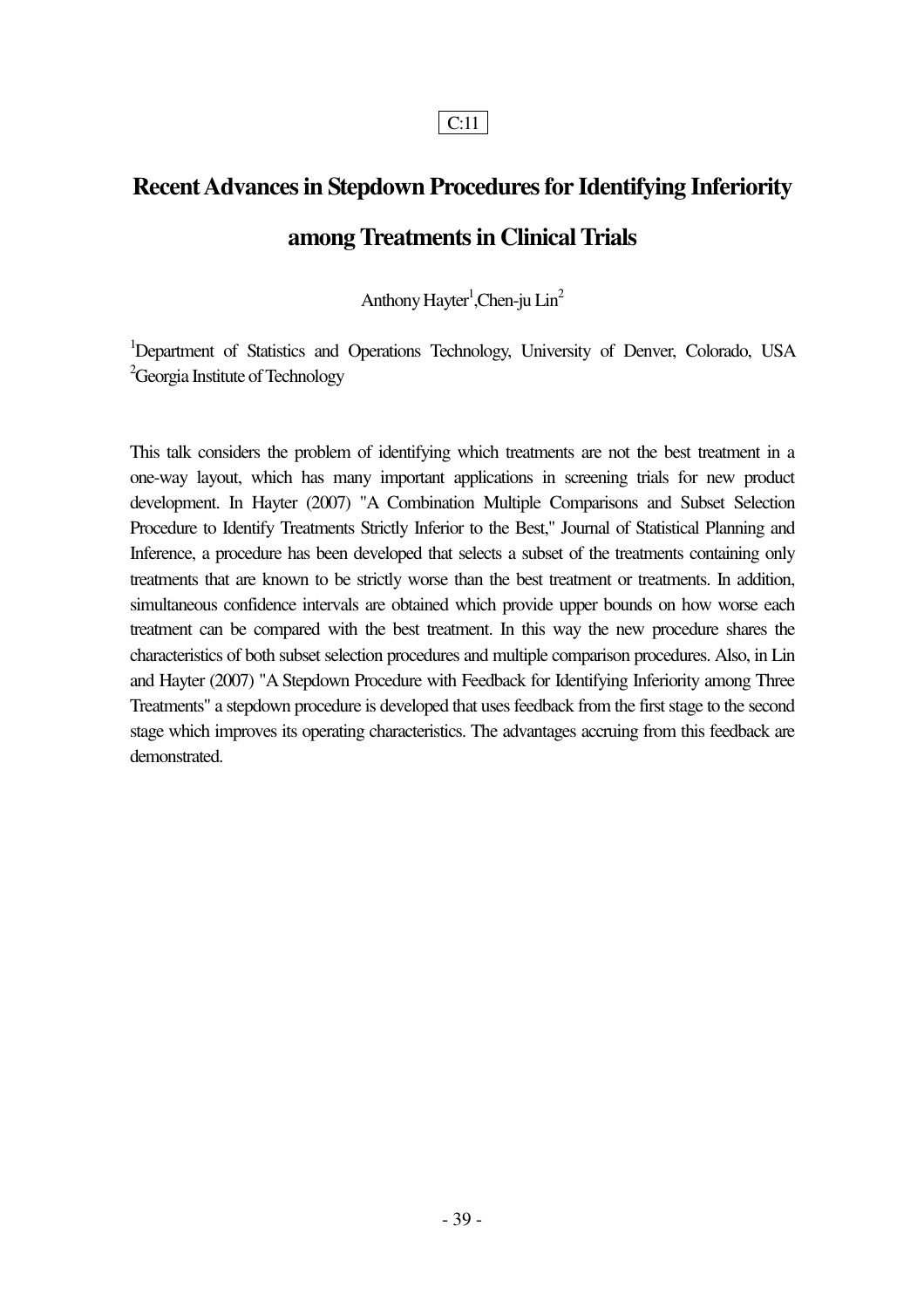## **Permutation Test Following Covariate-adaptive Randomization in Randomized Controlled Trials**

Takahiro Hasegawa $^{\rm l}$ ,Toshiro Tango $^{\rm 2}$ 

<sup>1</sup>Biostatistics Dept., SHIONOGI & CO., LTD., Osaka, Japan <sup>2</sup>Department of Technology Assessment and Biostatistics, National Institute of Public Health, Saitama, Japan

In randomized controlled trials, eligible and consenting patients are recruited and randomly allocated to treatments. Patients are never randomly sampled from large population of patients on treatments under study. Therefore, it is natural to apply permutation test under the *randomization model*, where it is assumed that the treatment assignments is random and that the set of observed responses is fixed under the null hypothesis. However, most of the statistical analyses are still based on the concept of *population model*, where patients are assumed to be randomly sampled from populations.

In this article, we examined the property of *permutation test* following Pocock-Simon's covariate-adaptive randomization using the difference in means as a test statistic under the randomization model in comparison with that of *t* test and analysis of covariance under the population model. Furthermore, we compared the size and average power of permutation test with that of *t* test and analysis of covariance via Monte Carlo simulation. When complete covariate balance is attained, permutation test is proved to be identical to the analysis of covariance. When there is a little covariate imbalance, the average power of permutation test is shown to be slightly lower than that of analysis of covariance. Unless the effects of covariate is negligible, *t* test is shown to be inadequate in that its size is quite lower than the nominal  $\alpha$  level. Our results suggest that permutation test following Pocock-Simon's covariate-adaptive randomization can be used as a useful alternative to traditional population-based design in a confirmatory randomized controlled trial with important prognostic factors.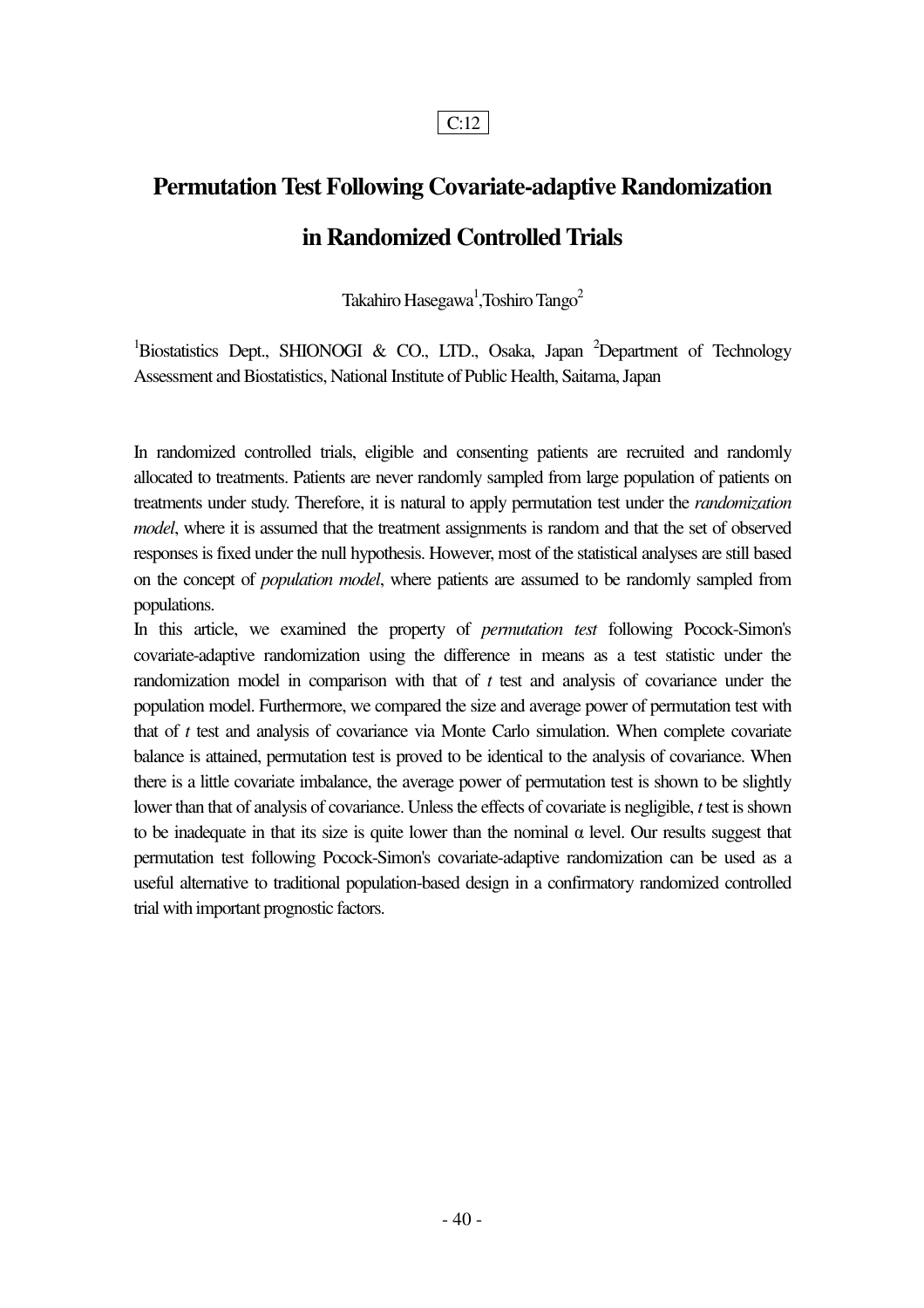## **Comparisons between Three Treatments including a Placebo and a Control by the Multiple Confidence Procedure**

Tetsuhisa Miwa<sup>1</sup>

<sup>1</sup>Ecosystem Informatics Division, National Institute for Agro-Environmental Sciences

Takeuchi (1973) proposed a multiple confidence procedure for multiple decision problems in his book "*Studies in Some Aspects of Theoretical Foundations of Statistical Data Analysis*" (in Japanese).This procedure is based on a partition of the parameter space, and it is closely related to the recent development of the partitioning principle for multiple comparison procedures.

In our talk we apply the multiple confidence procedure to the problem of comparing three treatments: placebo, control and test treatments. Let  $\mu_0$ ,  $\mu_C$ ,  $\mu_T$  be the population means of the placebo, control ant test treatments, respectively.Then the total parameter space is partitioned into four disjoint regions:

 $(1) H_0^{(1)}$ :  $\mu_C + \Delta_U$  <  $\mu_T$  (superiority)  $(2) H_0^{(2)}$ :  $\mu_C - \Delta_L \leq \mu_T \leq \mu_C + \Delta_U$  (equivalence) (3)  $H_0^{(3)}$ :  $\mu_0$  <  $\mu_T$  <  $\mu_C - \Delta_L$  (effectiveness against control) (4)  $H_0^{(4)}$ :  $\mu_T \le \mu_0$  (futility)

We construct test procedures for the null hypotheses  $H_0^{(i)}$ . Then the possible decisions are obtained by collecting all the accepted null hypotheses.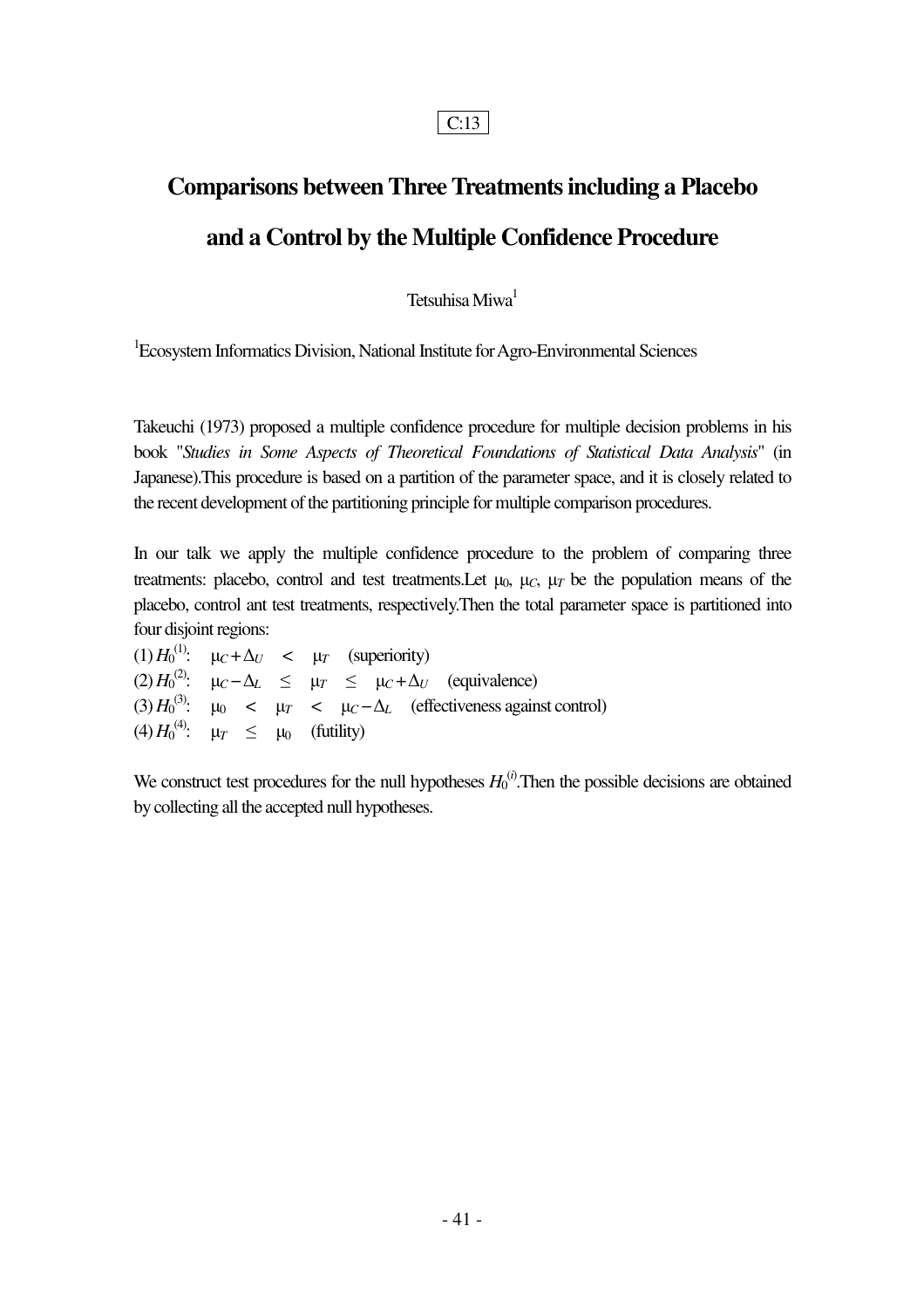## **Statistical Inference for Outbreaks in a Population with a Contact Network Structure.**

Lilia L. Ramirez-Ramirez $^1$ ,Mary E. Thompson $^1$ 

<sup>1</sup>Department of Statistics and Actuarial Sciences, University of Waterloo, Canada

For diseases that spread in a population with the direct contact of its individuals, traditional epidemic models assume that every susceptible individual is homogeneously exposed to the agent. However it has been observed that for some diseases, the outbreaks do not evolve uniformly through populations making evident that some epidemics are heavily affected by the population connectivity patterns in which the infective agent spreads ([1], [2] and [3]).

Recent epidemic models incorporate the heterogeneous individual exposure based on a contact structure that is built in terms of random graphs [4]. Random graphs or networks have been widely used to model several systems, including the World Wide Web, metabolic and protein and language, and have been observed to model social relationships like the number of sexual partners [5],

Since the basic reproductive number  $(*)$  replacement number  $(**)$ , together with the threshold theorem (\*\*\*) are used to plan and evaluate the control measures for outbreaks, it is important to improve its estimation, separating it from the particular population contact network structure in which the data is observed. In this work we show the methodology for statistical estimation for outbreaks in a population with a network structure, and some examples.

Special emphasis is made in the Reed-Frost model that evolves in a contact network.

Footnote

(\*) Average number of new infected individuals produced by a contact with one infected individual in a complete susceptible population.

(\*\*) Average number of new infected individuals produced by a contact with one typical infected individual

(\*\*\*) States the critical value of the basic reproductive number (replacement number) above which the probability that the outbreak develops into an epidemic is greater than zero.

References

[1] Bailey, N. T. J. (1975). The Mathematical Theory of Infectious Diseases. Charles Griffin & Company LTD, second edition.

[2] Diekmann, O. and Heesterbeek, J. A. P. (2000). Mathematical Epidemilogy of Infectious Diseases: Model Building, Analysis and Interpretation. Wiley series in math. and comp. biology.

[3] Anderson, R. and May, R. M. (1991). Infectious Diseases of Humans: Dynamics and Control. Oxford Science **Publications** 

[4] Newman, M. E. J. (2002). Spread of epidemic disease on networks. Physical Review, E, 66:016128.

[5] Liljeros, F., et al.(2001). The web of human sexual contacts. Nature, 411:907-908.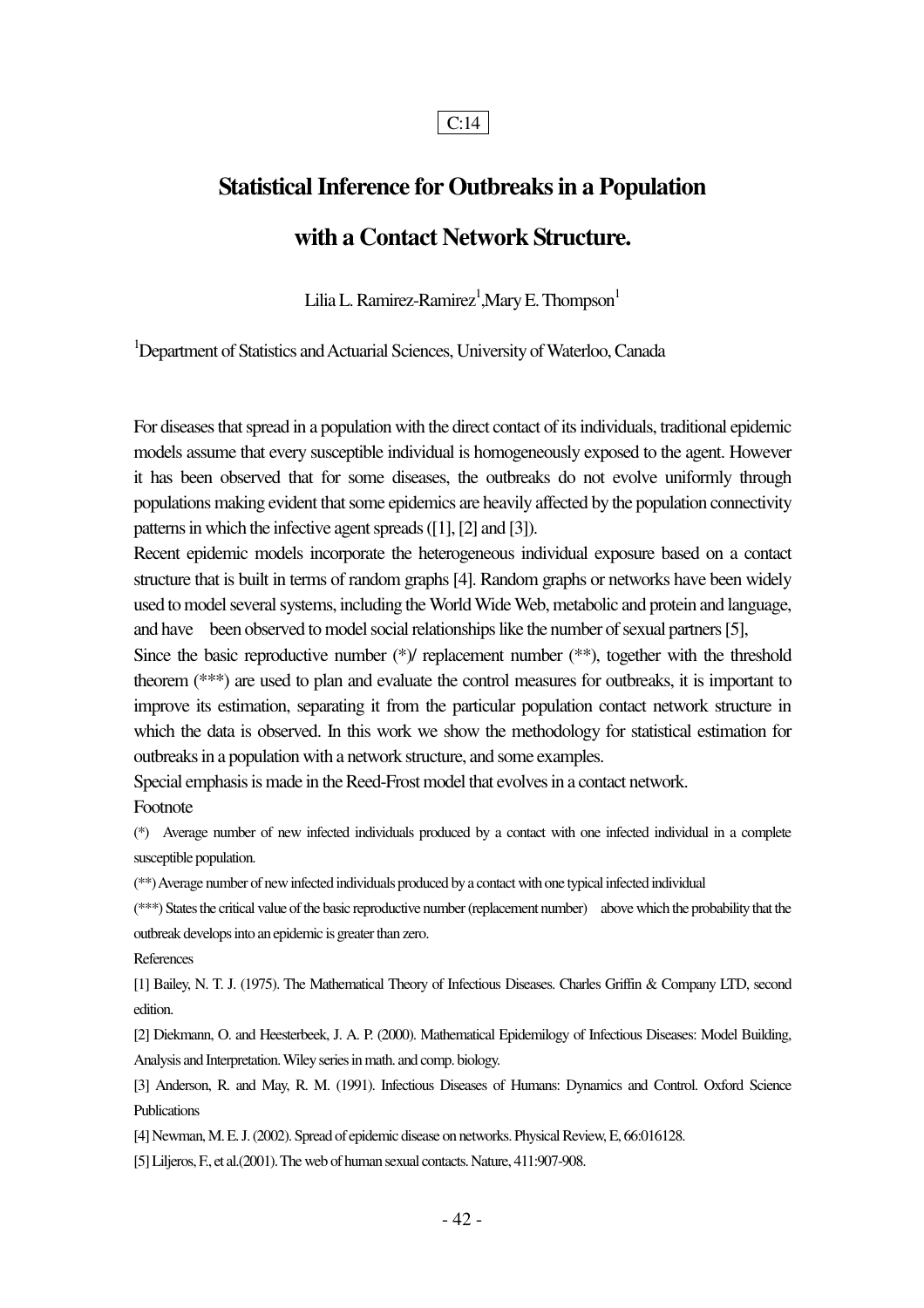# **Several Challenges by Biostatisticians for Developing**

## **a New Animal Test Method**

Takashi Omori<sup>1</sup>,Takashi Sozu<sup>2</sup>,Isao Yoshimura<sup>3</sup>

<sup>1</sup>Department of Biostatistics, Kyoto University School of Public Health, Japan <sup>2</sup>The Center for Advanced Medical Engineering and Informatics, Osaka University, Japan <sup>3</sup>Department of Management Science, Faculty of Engineering, Tokyo University of Science, Japan

To identify chemicals of skin sensitization potential is an aim in regulatory toxicology. The Local Lymph Node Assay (LLNA) is one of the test methods for the purpose, which has been developed and validated. Since the standard LLNA, however, requires the use of radioisotopes, the facility which conducts the experiments of the test method is limited. Then, the development of the alternatives for the standard LLNA is expected. A modified LLNA proposed by Daicel ltd. based on ATP content (LLNA-DA) is a candidate of alternatives for the standard LLNA (1).

 For a new assay to be recognized as a test method, the validated data for intra- and inter-laboratory reproducibility and relevance is required (2). Since the LLNA-DA had no data for inter-laboratory reproducibility, two validation studies of the LLNA-DA were conducted in 2006-2007. Due to limited funding and a short time schedule for the project, there were many challenges involved in the studies: how to collect data from each experiment laboratory, how to allocate masked chemicals for laboratory experiments, how to measure the inter-laboratory reproducibility, how to evaluate transferability and so on. We prepared formatted data files in order to collect data correctly and a program for random allocation that considers the degree of skin sensitization. We also developed confidence intervals and inter-laboratory variance of an index for the judgment on skin sensitization potential, and proposed a measure for transferability.

 Although these works are simple and may not be new ones for the statistical methodology, we believe that the works by biostatisticians enable researchers in the area not only to evaluate the pure inter-laboratory reproducibility avoiding other errors but also to show successfully high performances of the LLNA-DA.

 We report these statistical challenges and results in the LLNA-DA validation studies. Refernces

 1. Yamashita, K., Idehara, K., Fukuda, N., Yamagishi, G., and Kawada, N. (2005). Development of a modified local lymph node assay using ATP measurement as an endpoint. Alternatives to Animal Testing and Experimentation, 11, 136-144.

 2. OECD. (2005). Organization for Economic Co-operation and Development - OECD series on testing and assessment. No. 34: Guidance document on the validation and international acceptance of new or updated test methods for hazard assessment.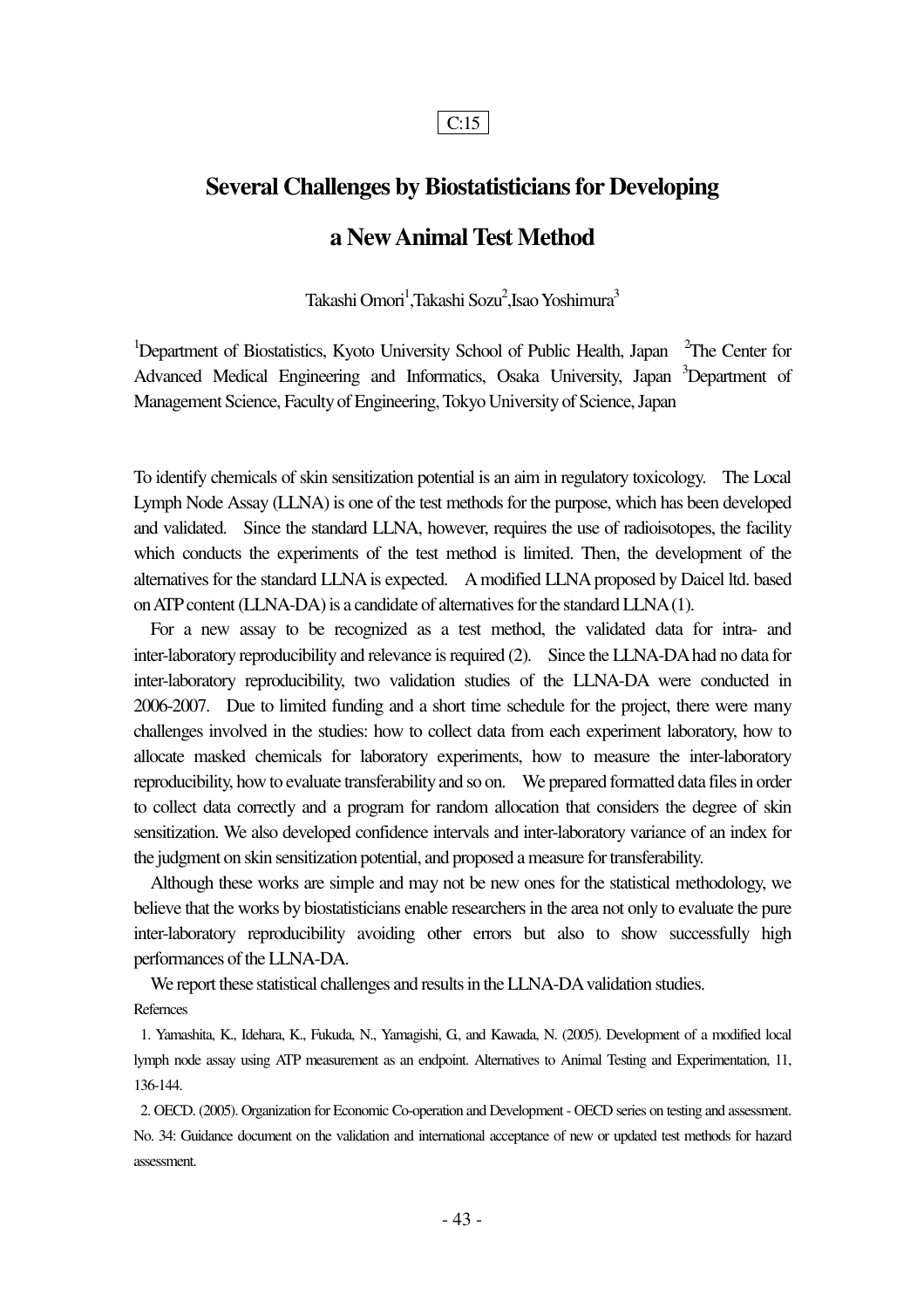## **Bayesian Analysis of Repeated Data with ManyZeros: Application to the Longitudinal Adolescent Substance Abuse Study**

Hyonggin  $An<sup>1</sup>$ 

<sup>1</sup>Department of Biostatistics, Korea University, Seoul, Korea

Data with too many zeros are quite common in the longitudinal substance abuse research. Standard statistical methods for those data such as repeated measures analysis of variance or generalized linear mixed model may produce invalid inferences. As appropriate alternatives to standard methods, Tooze et. al. (2002) proposed a two-part model with random effect for continuous outcomes while Hall (2000) proposed a zero-inflated Poisson regression with random effects for counting outcomes. The parameters in these models were estimated by maximum likelihood. In this paper, as alternatives to maximum likelihood approaches, we will propose Bayesian estimation methods for both the two-part model and the zero-inflated Poisson regression with random effects. The Bayesian methods are more flexible and can be easily implemented in the existing software, R and WinBUGS. We will also present the results from simulation study and real data analysis comparing the standard methods and the proposed methods in the longitudinal adolescent substance abuse study.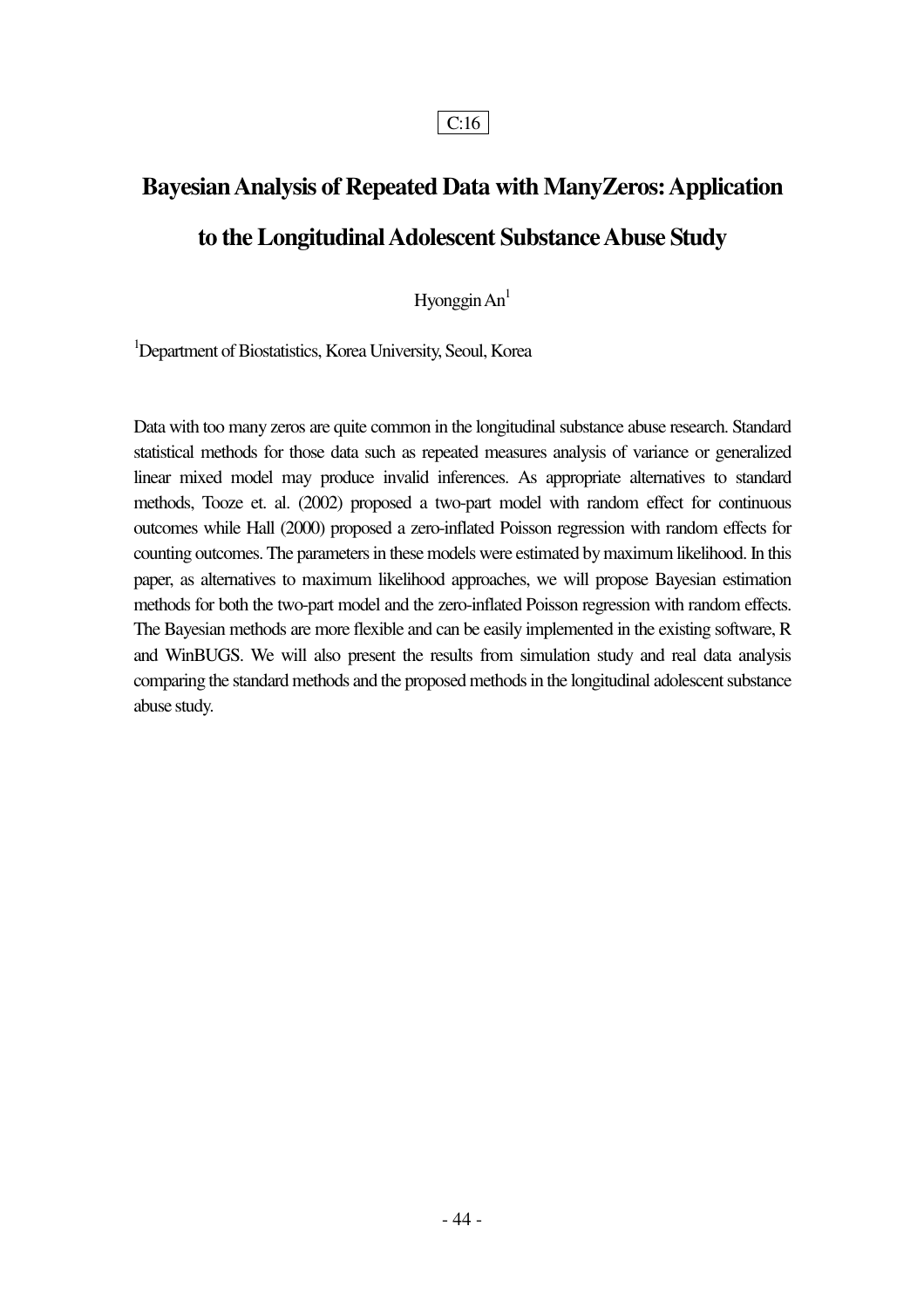## **Consistency of Signal Measures with Epidemiologic Effect Measures**

Tetsushi Komori<sup>1,2</sup>,Takashi Ohmori <sup>2</sup>,Tosiya Sato<sup>2</sup>

 ${}^{1}$ Bayer Yakuhin, Ltd.  ${}^{2}$ Department of Biostatistics, Kyoto University School of Public Health

**Purpose**. As tools for the signal detection on large spontaneous reporting databases, several signal measures, such as the proportional reporting ratio or the reporting odds ratio, are utilized. While these signal measures have similar forms to the epidemiologic effect measures, it is anticipated that the actual risk to subjects cannot be known through these measures because of the nature of spontaneous reports. The objective of this study is to investigate the conditions for the consistency of signal measures with epidemiologic effect measures like the incidence rate ratio. Practical methods to examine such conditions with real data are also proposed.

**Methods**. Each signal measure is expressed as a function of the time dependent factors: the size of a cohort; the proportion of subjects exposed to drug; the hazard of adverse event; the reporting proportion of a drug-event combination. Under the proportional hazard assumption, the conditions for the consistency of signal measures with the incidence rate ratio are examined. As a numerical example, anaphylaxis related events among quinolones are investigated.

**Results**. We derived four conditions for the consistency of signal measures. Two conditions are common for all measures: the incidence of the other events is equal between the drug of interest and the other drugs; the odds ratio of reporting proportion equals one. The example suggests the conditions may not hold in real data.

**Conclusions**. Each signal measure has its own conditions for consistency with the incidence rate ratio. These conditions could be utilized to infer the actual risks through signal measures.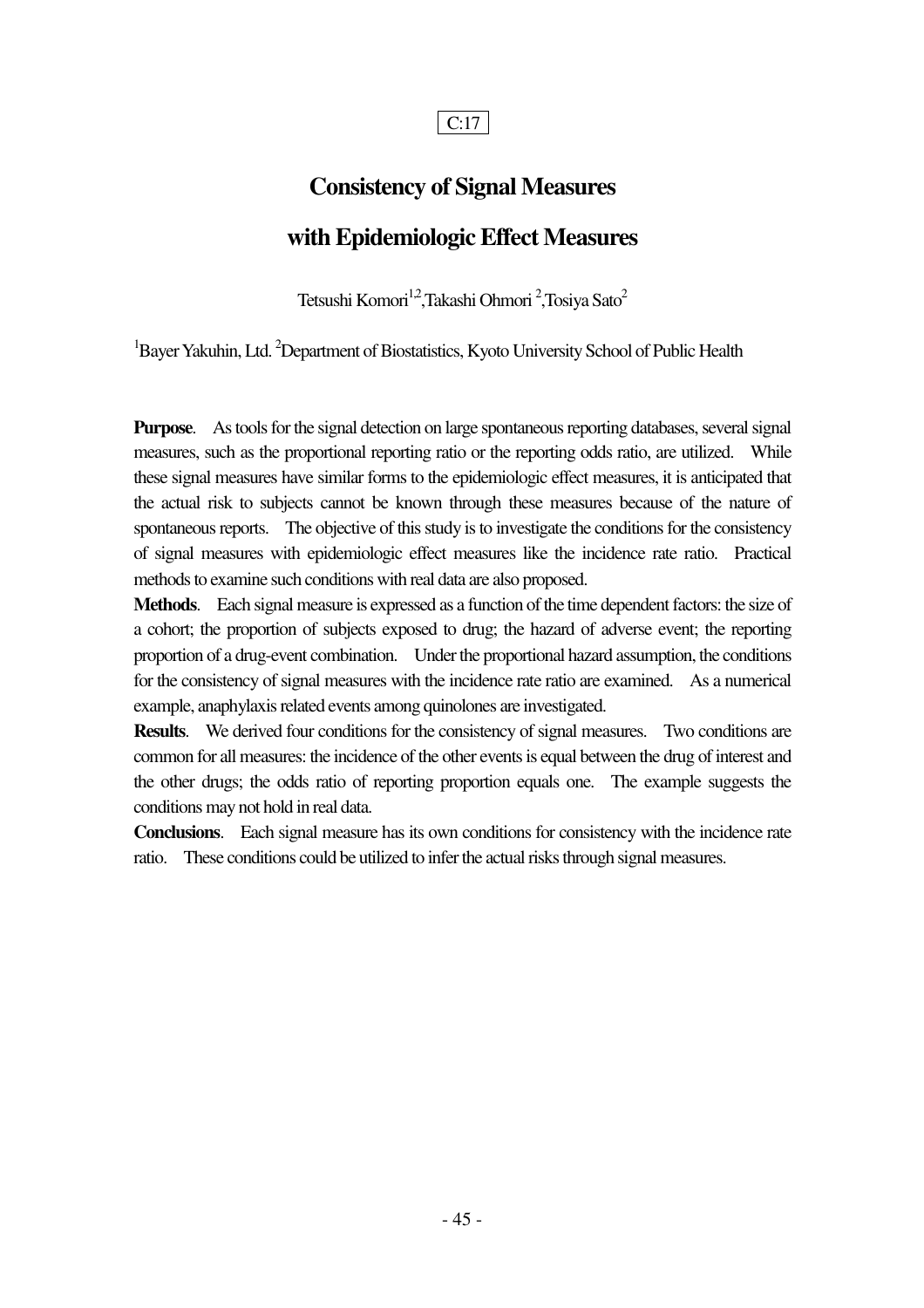## **An Independent Statistical Center in Support of the Data and Safety Monitoring Board: The Adenoma Prevention with Celecoxib (APC) Trial**

#### KyungMann Kim<sup>1</sup>

<sup>1</sup>Department of Biostatistics & Medical Informatics, University of Wisconsin-Madison, USA

The role of an independent statistical analysis center in support of data and safety monitoring boards in the industry-modified National Institutes of Health model has been previously described in general terms . The importance of the data and safety monitoring board in continuing review of ongoing clinical trials to ensure the safety of participants and the validity and integrity of the data has now been widely recognized both by the regulatory agencies and industry sponsors. In order to ensure confidentiality and integrity of interim data review, an independent statistical center is often established by the sponsor in support of the data and safety monitoring boards. Celebrex (celecoxib) and Vioxx (rofecoxib) are both a nonsteroidal anti-inflammatory drug specifically inhibiting cyclooxygenase-2 and were approved by the US Food and Drug Administration, respectively, in December 1998 for treatment of arthritis and in May 1999 for treatment of arthritis and acute pain in adults. The National Cancer Institute launched the Adenoma Prevention with Celecoxib (APC) trial in November 1999, and shortly afterwards Merck launched the Adenomatous Polyp PRevention On Vioxx (APPROVe) trial in February 2000. A regularly scheduled review of the interim safety data from the APPROVe trial by its external safety monitoring board led to a voluntary withdrawal of Vioxx on 30 September 2004 , and this was followed by early termination of the APC trial on 17 December 2004 . In this presentation, the APC trial will be used as an example to illustrate the necessity and the importance of the independence of the statistical center in support of the data and safety monitoring board.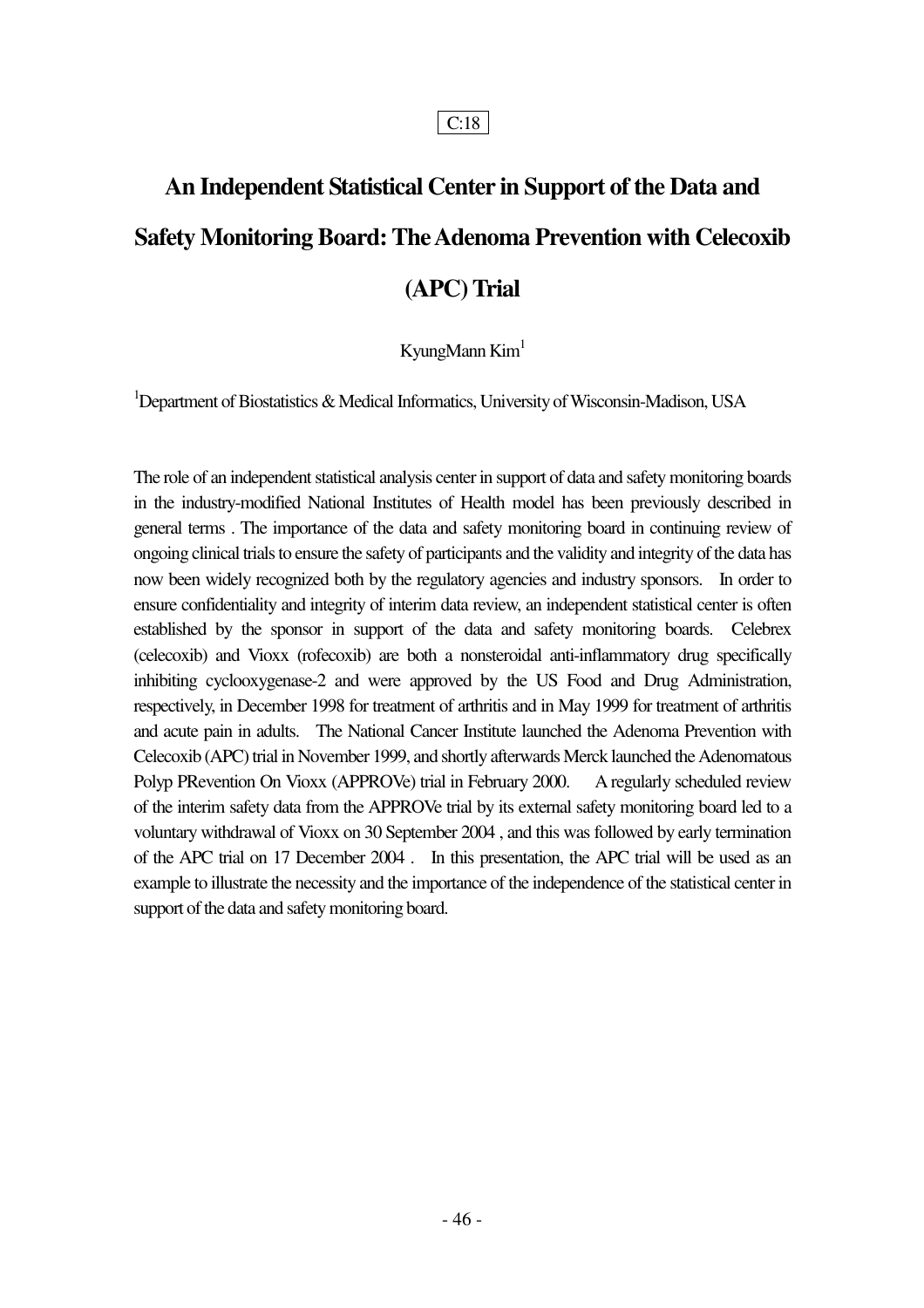## **An Improved Estimating Method of QT Interval for Adjusting Heart Rate: a Multivariate Approach**

JungBok Lee<sup>1</sup>,Byoung Cheol Jung<sup>2</sup>,Hong Euy Lim<sup>3</sup>,Chol Shin<sup>1,3</sup>

<sup>1</sup>Institute of Human Genomic Study, Collecge of Medicine, Korea University, Korea <sup>2</sup>Department of Statistics, University of Seoul <sup>3</sup>Department of Internal Medicine, College of Medicine, Korea University

Prolongation of the QT interval on a electrocardiogram(ECG) is a key marker for potential cardiac disease. There are several empirical proposals in the literature for adjusting QT intervals for heart rate(for example, Bazett, Fridericia and Sagie correction method, etc). From a statistical perspective, these approaches have been criticized as they tend to overcorrect the QT interval.

On ECG tracing QT interval is defined as the amount of time between the initiation of the QRS complex and the conclusion of the T wave(QT interval=QRS complex + ST interval). The QT interval is highly correlated with heart rate, the conventional correction formulas adjusted on the whole QT interval, which made overcorrection. The QRS complex of the ECG corresponds to the initiation of the contraction. In this period, muscle was relaxed and repolarization of cellular membranes followed. However, we observed the QRS is less associated with heart rate than ST interval.

Motivated by the difference in the degree of the association with heart rate, we proposed multivariate modeling of ECG waveform and derived improved QT correction formula. We used population based cohort study data in Korea, ongoing 10 year follow up study for a model construction and simulation studies were performed to compare to conventional correction methods.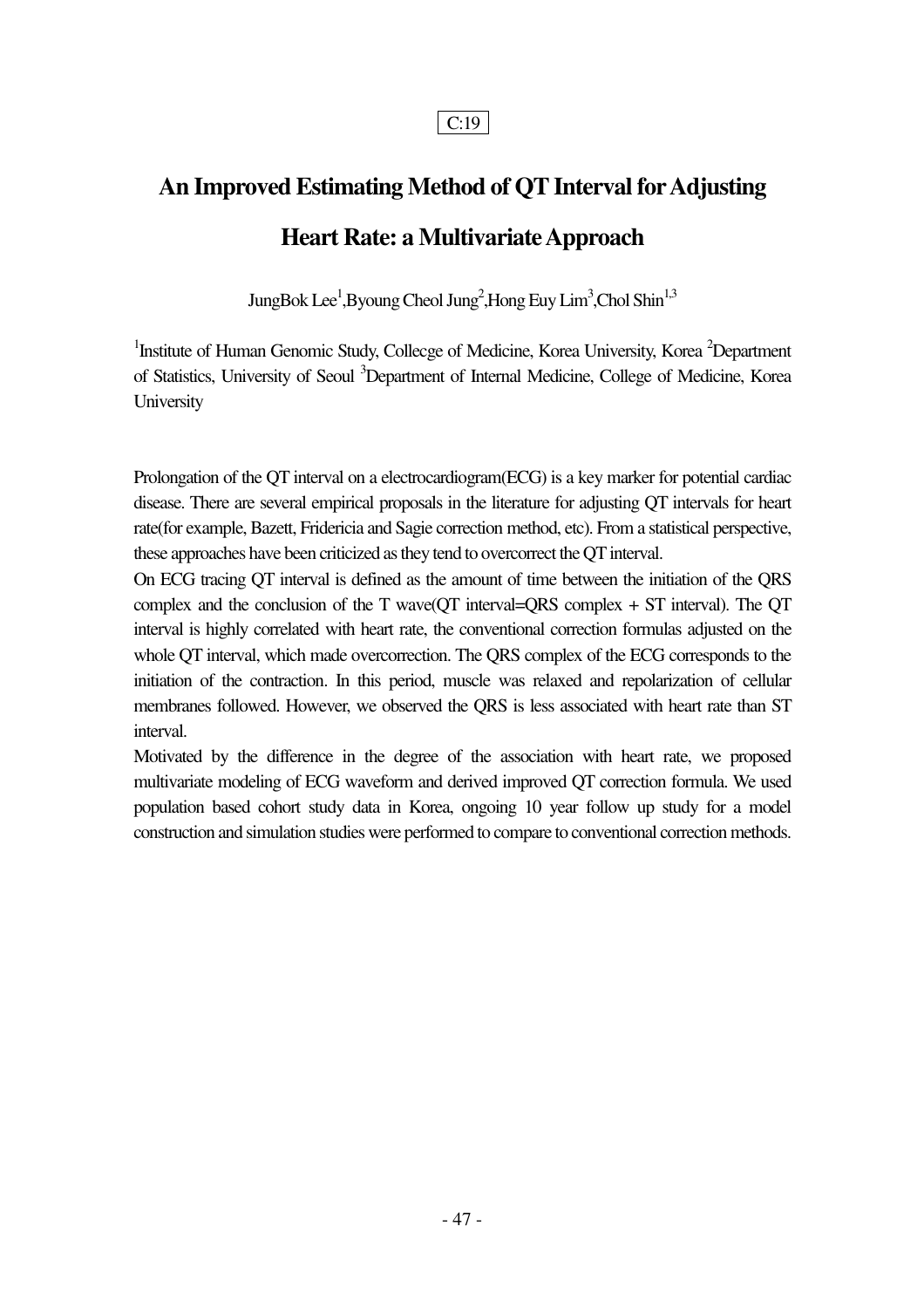## **A Sensitivity Analysis allowing for All Possible Selection Processes of Studies in Meta Analysis**

Masayuki Henmi $^1$ ,John B. Copas $^2$ ,Shinto Eguchi $^1$ 

<sup>1</sup>The Institute of Statistical Mathematics, Tokyo, Japan <sup>2</sup>Department of Statistics, University of Warwick, Coventry, UK

Meta analysis is now a popular method to obtain more strong evidence in medical research. However, one crucial problem in meta analysis is publication bias, that is, the process of study selection is not usually random, so the overall result may be biased if we neglect it. A popular way to deal with publication bias is to introduce a selection function to the analysis, which describes the probability that each study is selected for review. However, the choice of the selection function is often problematic because it requires strong assumptions which are not verifiable from the available data. In this paper, we consider confidenceintervals and P-values allowing for all possible selection functionswhich satisfy the weak assumption that large studies are as likely, or more likely, to be selected than small studies. The confidence interval and P-value are determined for each given number of unpublished (or missing) studies, so each of these leads to a (worst-case) sensitivity analysis by controlling for it. Using our method, we re-analyze the data used in the meta analysis of Hackshaw et al. (BMJ, 1997) on the lung cancer risk of passive smoking. The possibility of publication bias in this example has been a matter of some dispute in the literature: our analysis shows that although study selection would imply that the relative risk has been exaggerated, it is unlikely to be sufficientto negate the main conclusion in Hackshaw et al. (1997) that passivesmoking does pose a health risk, albeit at a more modest level thanhas been claimed. This talk is based on our recent paper Henmi et al. (2007).

References:

Hackshaw, A. K., Law, M. R. and Wald, N. J. (1997).

The accumulated evidence on lung cancer and environmental tobacco smoke.British Medical Journal 315, 980-988.

Henmi, M., Copas, J. B. and Shinto, E. (2007). Confidence intervals and P-values for meta analysis with publication bias.Biometrics 63, 475-482.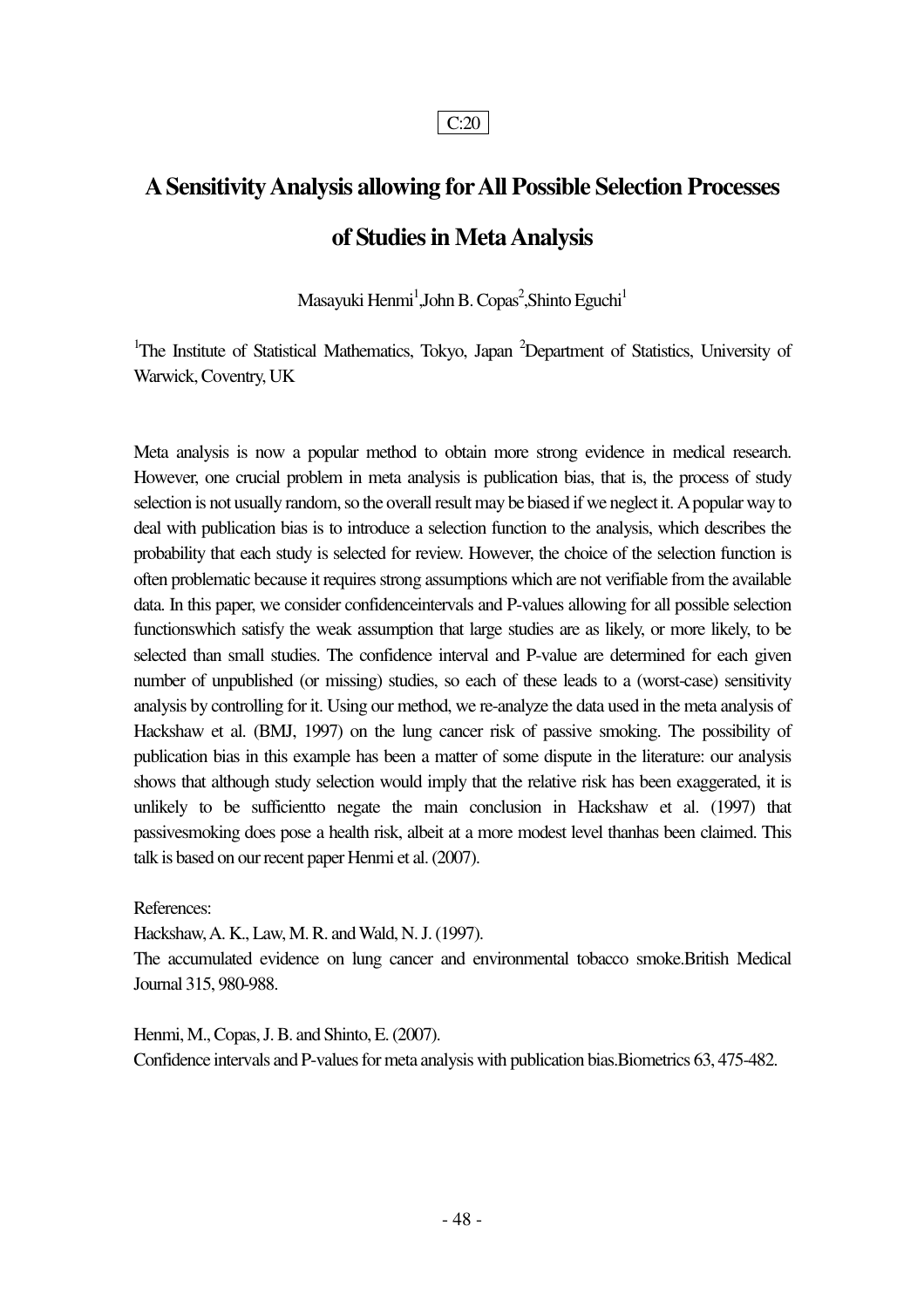### **Sample Size Allocation to Regions in a Multiregional Trial**

Hiroyuki Uesaka<sup>1</sup>

1 Lilly Research Laboratories Japan, Eli Lilly Japan

The objective of a multi-regional bridging trial is to show the efficacy of a drug in various global regions, and at the same time to evaluate the possibility of applying the overall trial results to each region. However, to apply overall results to a specific region, the result in that region should be consistent with the overall results or the results of other regions. This article discusses methods of sample size allocation to a sepcific region and regions overall by introducing statistical criteria for consistency between regional and overall results. Specifically, three rules of sample size allocation are discussed: (1) allocating equal size to all regions, (2) minimizing total sample size, and (3) minimizing the sample size of a specific region. Some total and regional sample sizes calculated under each allocation rule are illustrated.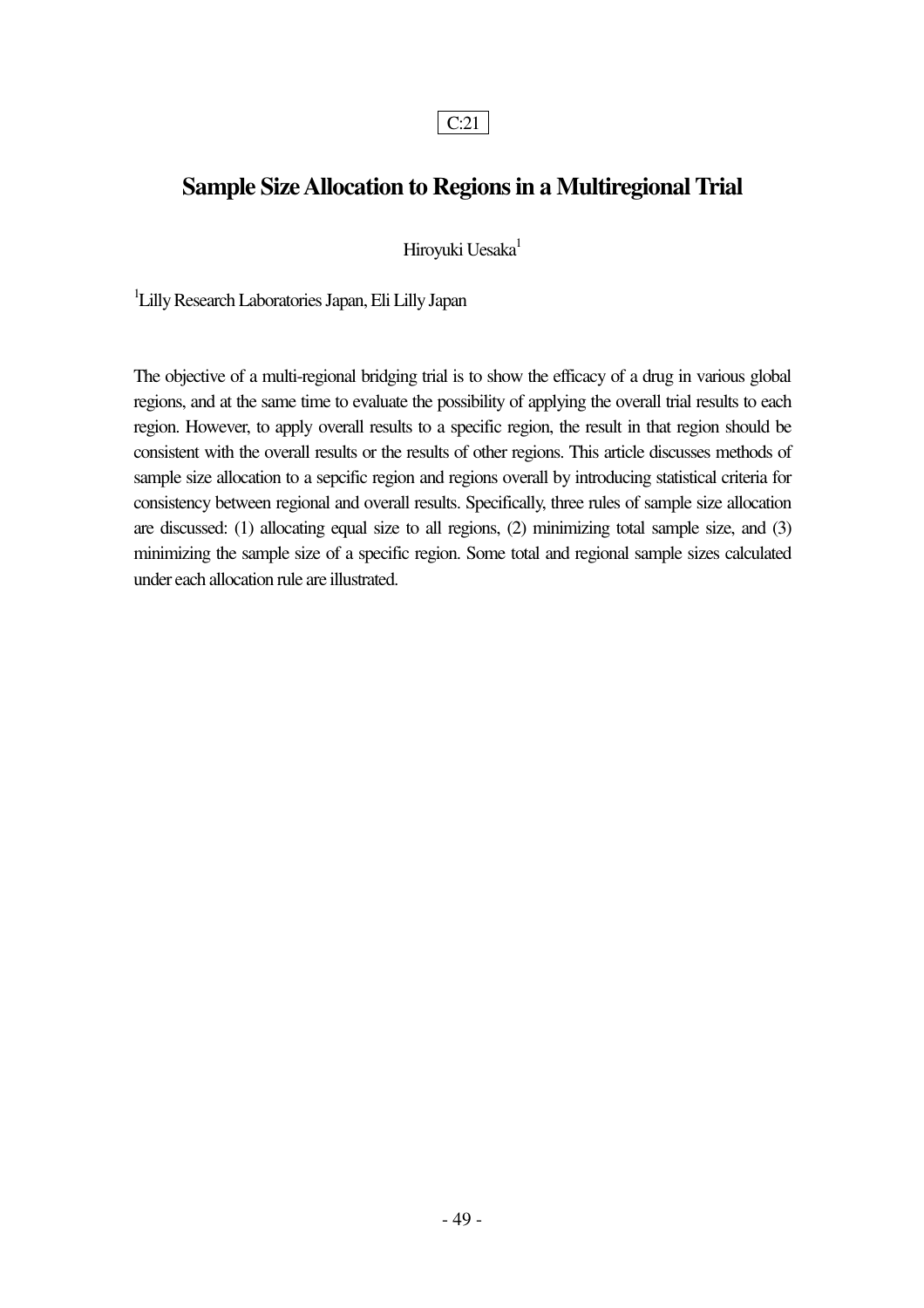## **Bayesian Predictive Multi-stage Design for Phase II Single-arm Clinical Trials:A Case Study**

Satoshi Teramukai<sup>1</sup>,Satoshi Morita<sup>1</sup>

<sup>1</sup>Translational Research Center, Kyoto University Hospital, Kyoto, Japan

Phase II clinical trials are an important step through the development of new therapies. These trials are typically small to moderate size exploratory studies to assess whether a new drug or procedure is sufficiently promising to be evaluated in a randomized phase III trial. Ethical concerns that a trial must be stopped early if the experimental treatment seems to ineffective and/or unsafe have led to the development of sequential or multi-stage designs for phase II trials.

A single-arm clinical trial for evaluating the donor-specific transfusion (DST) on living donor liver transplantation is ongoing in Kyoto University Hospital. The primary endpoint is acute rejection on recipients within 6 months after transplantation and the "response" is defined as no acute rejection. We use a beta distribution with hyper parameters  $(a=1 \text{ and } b=1)$  as a prior distribution. The planned maximum sample size is 35, which was determined by the feasible number of patients. The minimum sample size is 10, which was determined based on a minimum level of information to evaluate safety. A maximal response probability threshold is 0.75, based on the investigators' opinions. A minimal response probability threshold is 0.55, which was estimated based on a historical dataset deriving from 155 recipients. In stopping rule for efficacy, the cumulative response probability is based on the maximal response number threshold being 26; If this cumulative probability is higher than 0.80, we will recommend stopping the trial for efficacy. In Stopping rule for inefficacy, the cumulative response probability is based on the minimal response number threshold being 19; If this cumulative probability is higher than 0.80, we will recommend stopping the trial for inefficacy. Six interim analyses are planned. To assess operating characteristics of the design, we did some simulations. The simulation results show that the Bayesian design could provide acceptable type I error rate and moderate power from the frequentist point of view.

In recent years, Bayesian approaches have been applied to complex statistical modeling in biomedical field and several approaches to study designs and monitoring have been proposed mainly in cancer clinical trials. Recently, the CDRH of U.S. FDA released draft guidance for industry named "Guidance for the Use of Bayesian Statistics in Medical Device Clinical Trials". This guidance shows how Bayesian approaches take more places in clinical trials and it should have a major impact on future clinical development strategies for medical products including devices and drugs.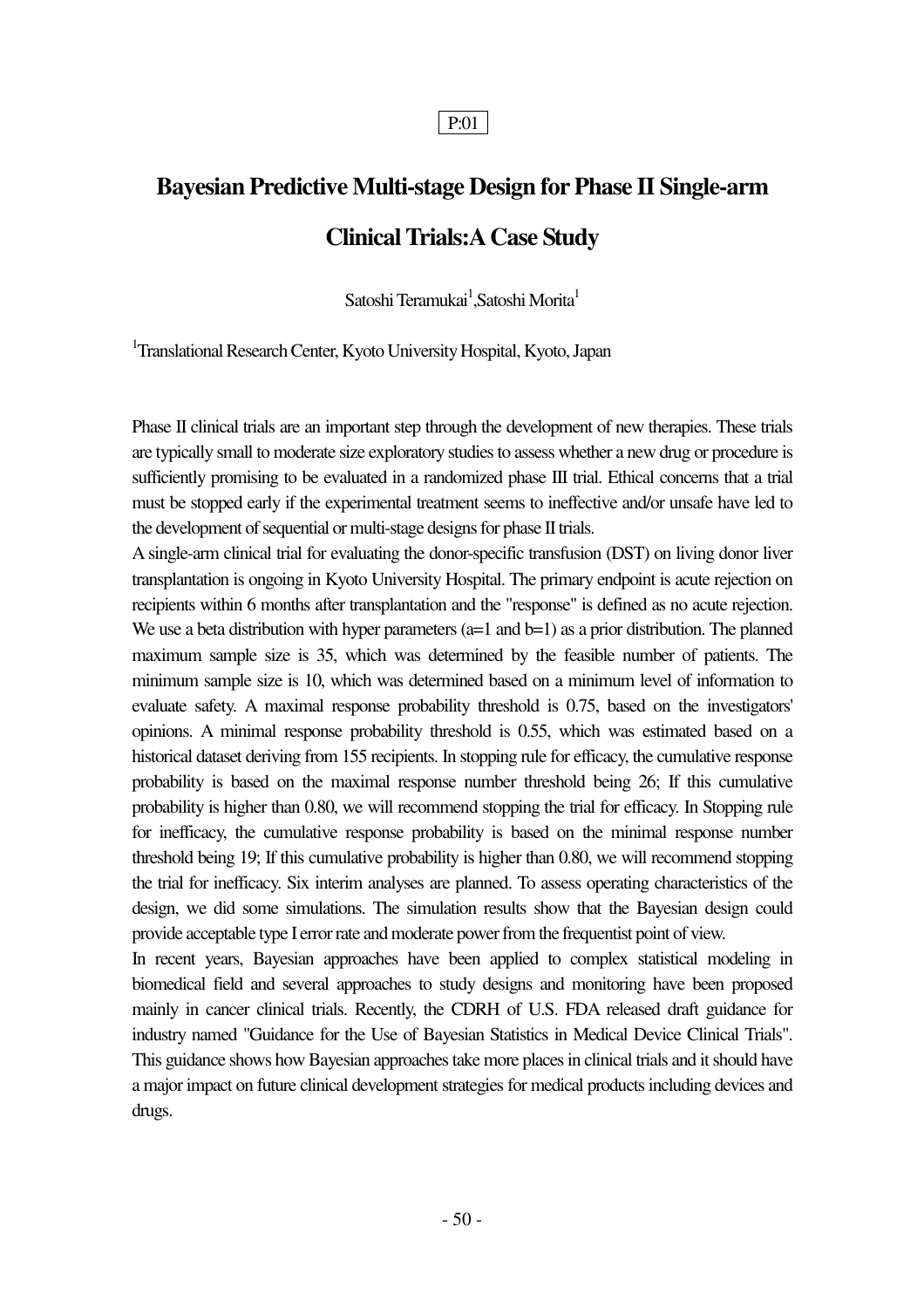### **Hypothesis Test under the Additive Hazards Model**

Hyo-Il Park<sup>1</sup>,Soo-Duck Lim<sup>2</sup>,Joong-Jae Cho<sup>2</sup>

<sup>1</sup>Department of Statistics, Chong-ju University, Chong-ju, Korea <sup>2</sup>Chungbuk National University

In this research, we derive test statistics using the nonparametric likelihood principle under the additive hazards model for the right censored data. We will note that the proposed test statistics are the weighted or generalized log-rank statistics. The derivation of the corresponding variance will be based on the permutation principle. Then we illustrate our procedure with an example.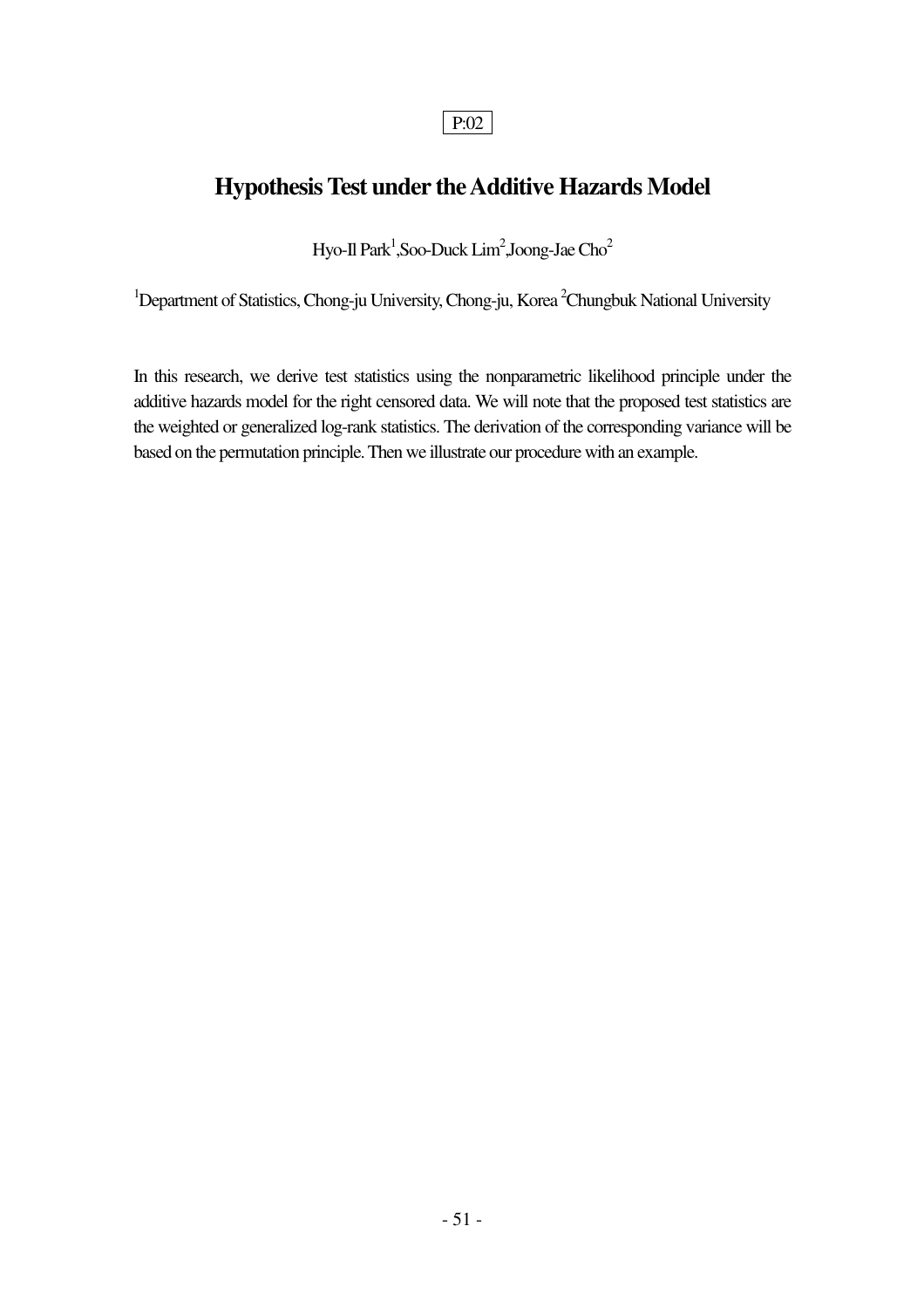## **Study on the Criterion for Selecting the Working Correlation Structure in Generalized Estimating Equation**

Masahiko Gosho $^{\rm l}$ ,Chikuma Hamada $^{\rm 2}$ ,Isao Yoshimura $^{\rm 2}$ 

<sup>1</sup>Clinical Data Science Dept., Kowa Co. Ltd., Tokyo, Japan<sup>2</sup>Tokyo University of Science, Tokyo, Japan

We often handle data that includes repeated observations of one response variable that are correlated to each other for the same individual. Liang and Zeger (1986) proposed the generalized estimating equation (GEE) method to analyze such data, which can be used without strict assumptions on the joint distribution of repeated observations.

The primary role of the GEE method is to estimate parameters in the distribution, and it is necessary to specify the working correlation structure. When an inadequate structure is chosen, the variance of estimators increases, as compared to the case when the ideal structure is selected, i.e., the relative efficiency descends as pointed out by Sutradhar and Das (2000). Consequently, providing an objective criterion for selecting an appropriate working correlation structure is important and useful.

 In this paper, we propose one particular criterion for selecting a proper working correlation structure, based on a test statistic for testing the hypothesis that the covariance matrix is a given matrix.

 As a result of our evaluation of the proposed criterion by a simulation experiment in the scenario of a two-group comparison, we confirmed that the criterion could enable the selection of the most appropriate correlation structure with a substantially high probability. In fact, the achieved proportion of selecting the true correlation structure fell within the range of 30.8% and 99.1%, depending on the sample size, number of time points, and true correlation coefficients. Interestingly, even when the true correlation structure was not selected with the proposed criterion, the descent of the relative efficiency, which is defined by the ratio between the variance of estimators given by the true correlation structure and that by the proposed criterion, was at most as small as 2%. Therefore, the proposed criterion appeared to be satisfactory for the analysis of actual data. We also examined the practicability of the proposed criterion by applying it to clinical trial data and confirmed that it yields a reasonable result.

#### References

Liang, K. Y. and Zeger, S. L. (1986). Longitudinal data analysis using generalized linear models. *Biometrika* **73**, 13-22.

Sutradhar, B. C. and Das, K. (2000). On the accuracy of efficiency of estimating equation approach. *Biometrics* **56**, 622-625.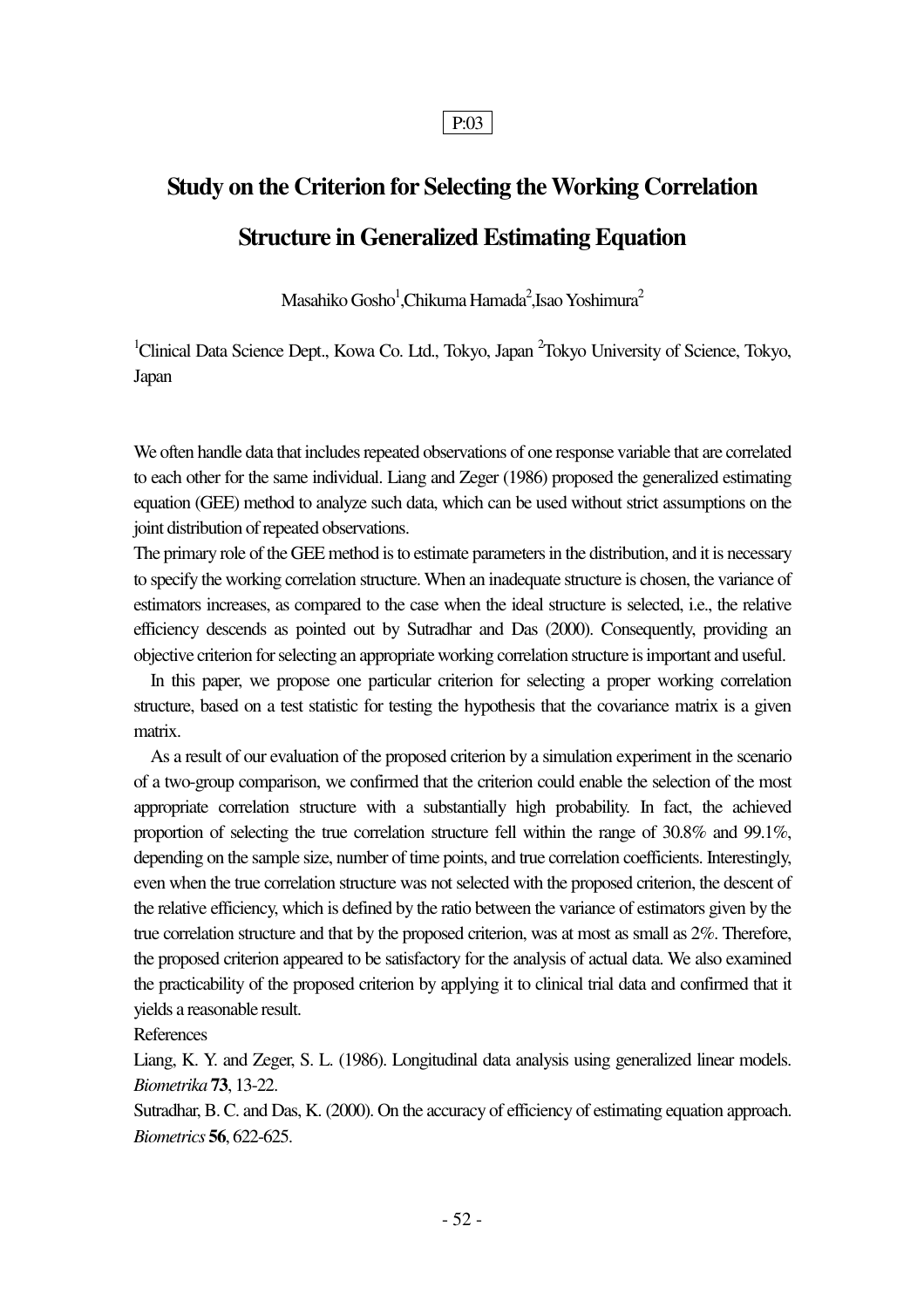## **Statistical Method for Evaluating the Efficacy of a Drug for Osteoporosis on the Occurrence of Bone Fractures as the Primary Endpoint**

Yumiko Uematsu<sup>1</sup>,Chikuma Hamada<sup>1</sup>,Isao Yoshimura<sup>1</sup>

<sup>1</sup>Graduate School of Engineering, Tokyo University of Science, Tokyo, Japan

Consider clinical trials for evaluating the efficacy of a test drug for osteoporosis compared to a control drug with the occurrence of bone fractures (events) as the primary endpoint. The events are generally identified by periodical checks conducted almost once a year; consequently, the time to event is interval-censored. The duration of trial is usually required to be 2 or 3 years to obtain adequate events. The sample size is usually 1,000 or more, considering dropouts due to such a long duration trial.According to our experiences of clinical trials, the results by two analysis methods, i.e., Poisson regression test (for the number of events) and log-rank test (for the time to the first occurrence of events) provided considerably different results, which motivated us to examine which was more appropriate for our data through Monte-Carlo simulation experiments.The probabilistic models used in the simulation experiments were set by referring to the two clinical trials. The number of bone fractures showed overdispersion beyond the Poisson rule such that negative binomial (Poisson-gamma) distribution was assumed for generating simulation data. Assuming the interindividual Poisson parameters change with a gamma distribution, we set the parameter values of gamma distribution. For the comparison, we used type I error rates and powers as the indices, where the Poisson regression test was adjusted by the estimated magnitude of dispersion. The number of repetitions in the simulation was 10,000 and 1,000 for type I errors and powers, respectively.Concerning type I error rates for a nominal 5% significance level, slightly liberal values such as 5.2% or 5.4% were observed in the Poisson regression test with adjustment of overdispersion, whereas they were below 5% in the log-rank test. Concerning powers, the former achieved a considerably higher value than the latter, the difference being the order of 10%.Since the increase of power of the Poisson regression test was sufficiently greater than the negligible increase of type I error rates, we recommend the Poisson regression test with adjustment of overdispersion rather than the log-rank test, to compare the drug efficacy on the occurrence of bone fractures between treatment groups. References:Metcalfe, C. and Thompson, S. G. (2006). The importance of varying the event generation process in simulation studies of statistical methods for recurrent events. Statistics in Medicine, 25,165-179.Keywords: osteoporosis, bone fracture, Poisson regression, statistical method, adjustment of overdispersion, log-rank test, negative binomial distribution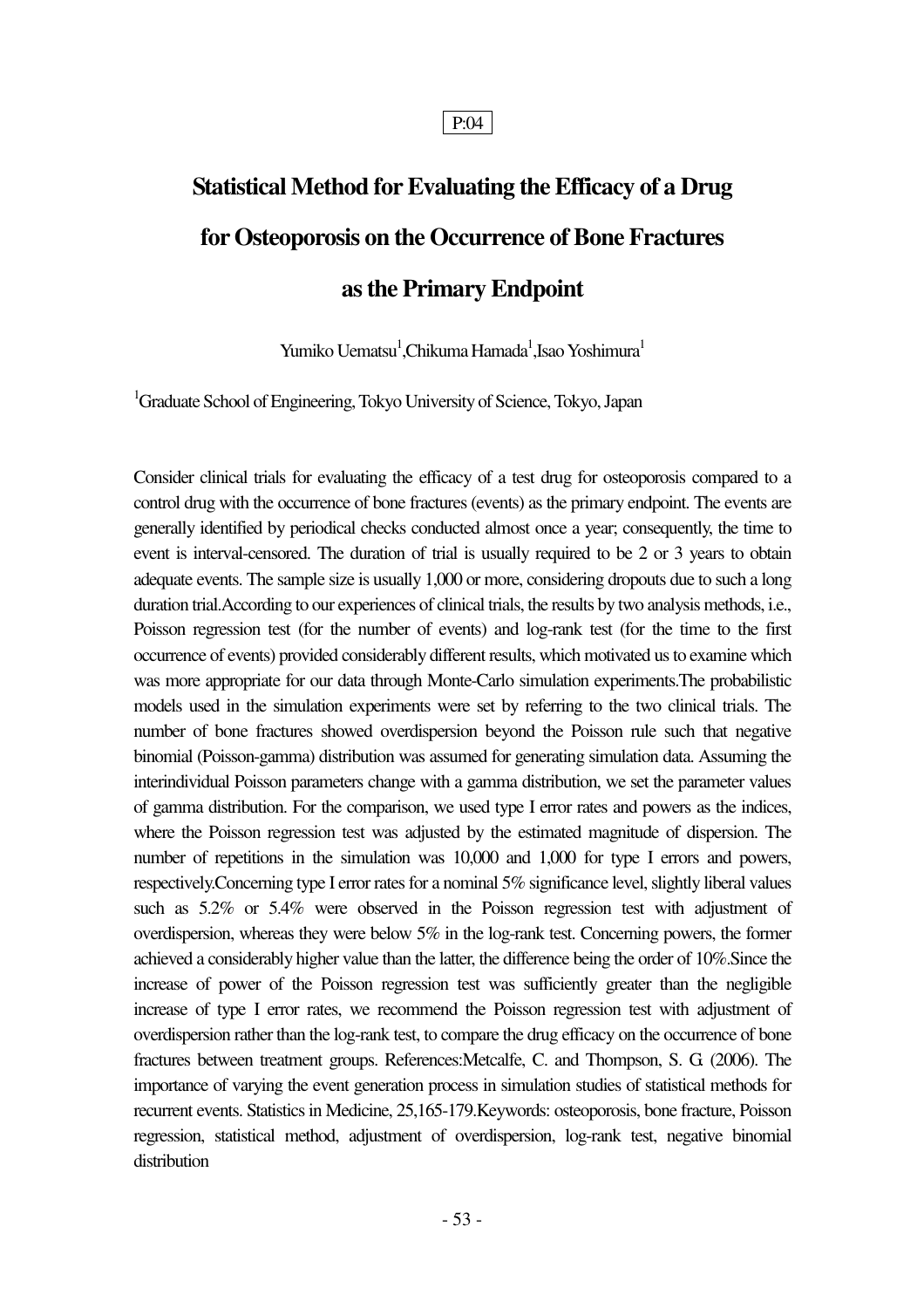# **Study on the Effect of Random Effects included in the Analysis Model for In Vitro Pharmacological Data Adaptable to Four Parameter Logistic Model**

Masayuki Yamada $\rm ^{1,2}$ ,Chikuma Hamada $\rm ^{1}$ ,Isao Yoshimura $\rm ^{1}$ 

<sup>1</sup>Graduate School of Engineering, Tokyo University of Science, Tokyo, Japan <sup>2</sup>Planning & Management Dept., Kiseei Pharmaceutical Co., LTD., Tokyo, Japan

Our interest lies in the estimation of parameters in a 4 parameter logistic model assumed on the data obtained in *in vitro* pharmacological experiments with the objective to identify the concentration-response relationship. The functional form is essentially assumed to be  $f(d) =$  $-$ β<sub>3</sub>+(β<sub>4</sub>-β<sub>3</sub>)/(1+(β<sub>4</sub> exp<sub>10</sub> (β<sub>2</sub> (β<sub>1</sub>-*d*))/ β<sub>3</sub>), where *d* is the concentration and β<sub>1</sub> and β<sub>4</sub> are the 50% inhibition dose (IC50) and the maximum response, respectively. We considered the cases where a response is observed on individuals at all of the certain number of doses and the parameters are variable depending on individuals as the true state of nature.Two issues were addressed in this study; the one is to identify an appropriate estimation method and the other is to determine the model for analysis which might not be the true model. We took a standard two-stage method (STS), a first order approximation method (FOA), a Laplacian approximation method (LAP), a Monte Carlo integration method (MCI), and an adaptive Gaussian quadrature method (GAU) as the methods for parameter estimation to be compared. Eight cases to assume random effects on parameters were considered as the model for analysis.Estimation methods and models for analysis were compared using Monte-Carlo simulation experiments. The performance was evaluated through the convergent rate, bias, and discrepancies of 2.5 and 97.5 percentiles from the true value.The result of simulation showed that STS and FOA achieved a high proportion of convergence in the sequential approximation for estimation. LAP, MCI and GAU achieved a considerable proportion of convergence only when few random effects were assumed in the model for analysis. In a model which assumed random effects on the parameters for  $\beta_1$  and  $\beta_4$ , the performance of interested parameter  $\beta_1$  was similar without FOA. The convergent rates in parameter estimation of this model were 95% or more at any methods. For this model, the performance of other parameters was able to improve more than STS. Moreover, LAP, MCI, and GAU were able to be estimated the same performance in this model. The result of simulation experiments suggested that LAP which assumed random effects on the parameters for  $β_1$  and  $β_4$  should be used in the analysis irrespective of the existence of true random effects. Reference1. Finney, D.J. (1983). Clinical Chemistry 29, 1562-1566.2. Steimer, J.L., Mallet, A., Golmard, J.L., and Boisvieux, J. F. (1984). Drug Metabolism Reviews 15,265-292.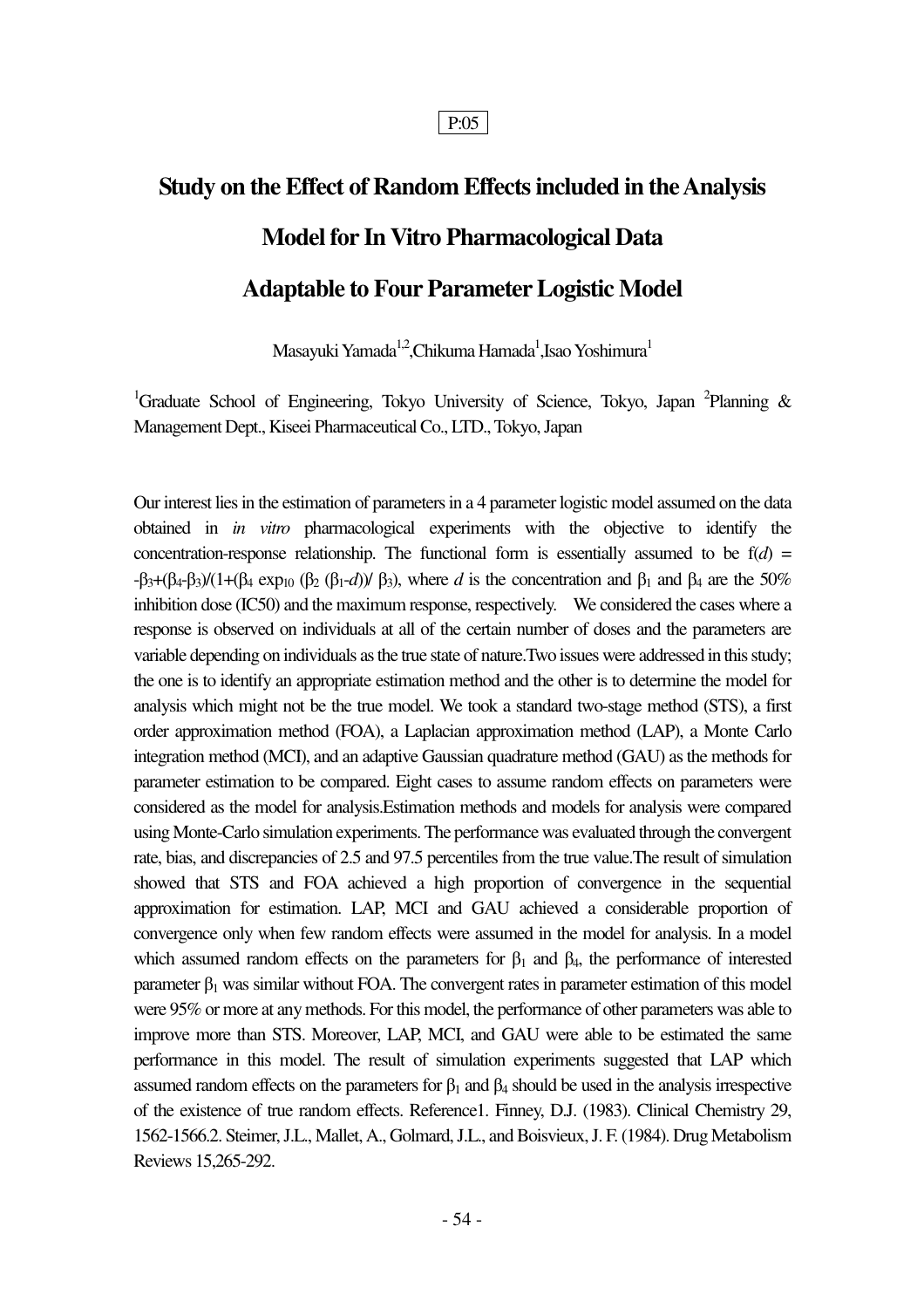## **Statistical Analysis of Spatial-time Heterogeneity of Cancer Mortality Risk based on Growth Curve Model**

Tetsuji Tonda<sup>1</sup>,Kenichi Satoh<sup>1</sup>,Hiromi Kawasaki<sup>2</sup>,Takeshi Shimamoto<sup>1</sup>,Teruyuki Nakayama<sup>3</sup>,Kota Katanoda<sup>4</sup>,Tomotaka Sobue<sup>4</sup>,Yasuto Sato<sup>5</sup>,Naohito Yamaguchi<sup>5</sup>,Megu Ohtaki<sup>1</sup>

<sup>1</sup>Department of Environmetrics and Biometrics, Research Institute for Radiation Biology and Medicine, Hiroshima University <sup>2</sup>Graduate School of Health Science, Hiroshima University <sup>3</sup>Oita University of Nursing and Health Sciences<sup>4</sup>Research Center for Cancer Prevention and Screening, National Cancer Center<sup>5</sup>Graduate School of Medicine, Tokyo Women's Medical University

It is considered that disease risk, which is usually quantified by incidence or mortality, may have some regional chronological change patterns due to change of environmental factors such as exposure-level and custom of residents. For cross-sectional studies, the Poisson regression model was commonly used. The random effect models were also proposed in consideration of regional heterogeneity. The purpose of our study is to develop a reasonable statistical method for analyzing regional heterogeneity on the time trend of cancer mortality risk and searching factors which contribute to such heterogeneity. In this paper we propose a statistical model for describing the regression relationship between the responses with continuous type of error obeyed normal distribution for basics and the explanatory variables by combining the Poisson model and Vonesh-Carter-Ohtaki type growth curve model ([4],[5]). The proposed model was applied to prefecture-specific mortality data of large bowel cancer during the period from 1975 to 2002 in Japan, where the response and the main explanatory variables were logarithmic transformed standardized mortality ratio and calendar-time, respectively. Some geographical, demographical, sociological and environmental factors were selected as covariates. From the result of analysis, the male's mortality risk was significantly increasing, stopped increasing at 1993 and has been flat from 1993 onward. On the other hand, the female's mortality risk was increasing and begun to decreasing at 1991, and has been decreasing significantly from 1991 onward. Further, metropolitan or areas having low sunshine exposure were high mortality risk for both sexes. In particular, it seems that the gap between the metropolitan and rural area are decreasing across the years. The effect of sunshine exposure on mortality risk has been thought that the sunshine exposure produces a vitamin D in the skin and vitamin D reduces the risk of cancer ([1],[2],[3]).

References

[1] Boscoe, F. P. and Schymura, M. J. (2006). Solar ultraviolet-B exposure and cancer incidence and mortality in the United States, 1993-2002. BMC Cancer, Art.No.264.

[2] Garland, C. F. and Garland, F. C. (2006). Do sunlight and vitamin D reduce the likelihood of colon cancer?. Int. J. Epidemiol., 217-220.

[3] Mizoue, T. (2004). Ecological study of solar radiation and cancer mortality in Japan. Health Physics, 532-538.

[4] Ohtaki, M. (1994). Growth curve models with linear structure for location and variance parameters. Japanese Journal of Biometrics, 59-66.

[5] Vonesh, E. F. and Carter, R. L. (1987). Efficient inference for random-coefficient growth curve models with unbalanced data. Biometrics, 617-628.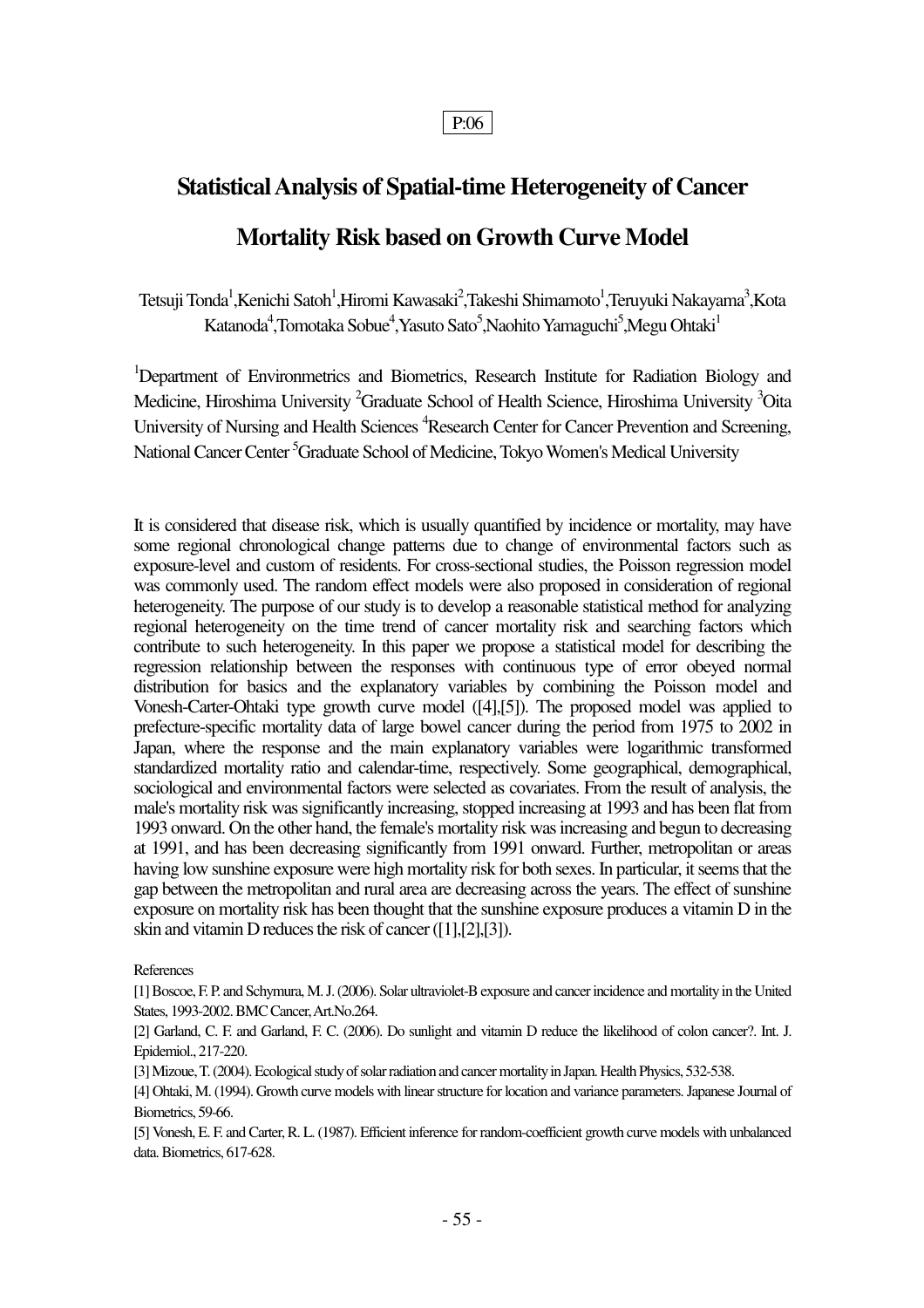### **Modified Cp in Multivariate Ridge Regression**

Kenichi Satoh<sup>1</sup>,Hirokazu Yanagihara<sup>2</sup>

<sup>1</sup>Research Institute for Radiation Bialogy and Medicine, Hiroshima University, Hiroshima, Japan <sup>2</sup>Graduate School of Science, Hiroshima University, Hiroshima, Japan

The method of ridge regression, proposed by Hoerl and Kennard (1970), attempts to overcome the problems of multicollinearity between explanatory variables. The basic idea is shrinkage of the parameter space by using a ridge parameter and it is a continuous dimension reduction of explanatory variables. In the sense, variable selection problem on ridge regression is more flexible than discrete variable selection on existing linear regression. The best ridge parameter might be selected or optimized by minimizing Cross-Validation type criterion based on mean square error, which is an estimator of underlying risk function. However those CV type estimators, for example GCV (Li, 1985), have constant bias when the number of sample size is small. Therefore a better variable selection criterion on rige regression is desired.

Cp-statistics (Mallows, 1973) is one of the most popular variable selection criteria on linear regression. Fujikoshi and Satoh (1997) modified it and proposed MCp as an unbiased estimator on multivariate linear regression under normally distributed error. Davies, Neath and Cavanaugh (2006) proved that MCp was a minimum variance unbiased estimator. In this paper MCp is extended to multivariate ridge regression and a new variable selection criterion is proposed. Its properties are investigated analytically and numerically.

#### References

[1] Hoerl, A. E. and Kennard, R. W. (1970) Ridge regression: biased estimation for nonorthogonal problems, *Thechnometrics*, **12**, 55-68.

[2] Li, K-C (1985) From stein's unbiased risk estimates to the method of generalized cross validation, *The Annals of Statistics*, **13**, 1352-1377.

[3] Mallows, C. L. (1973) Some comments on Cp, *Technometrics*, **15**, 661-675.

[4] Fujikoshi, Y. and Satoh, K. (1997) Modified AIC and Cp in Multivariate Linear Regression, *Biometrika*, **84**, 707-716.

[5] Davies, S. L., Neath, A. A. and Cavanaugh, J. E. (2006) Estimation optimality of corrected AIC and modified Cp in linear regression, *International Statistical Review*, **74**, 161-168.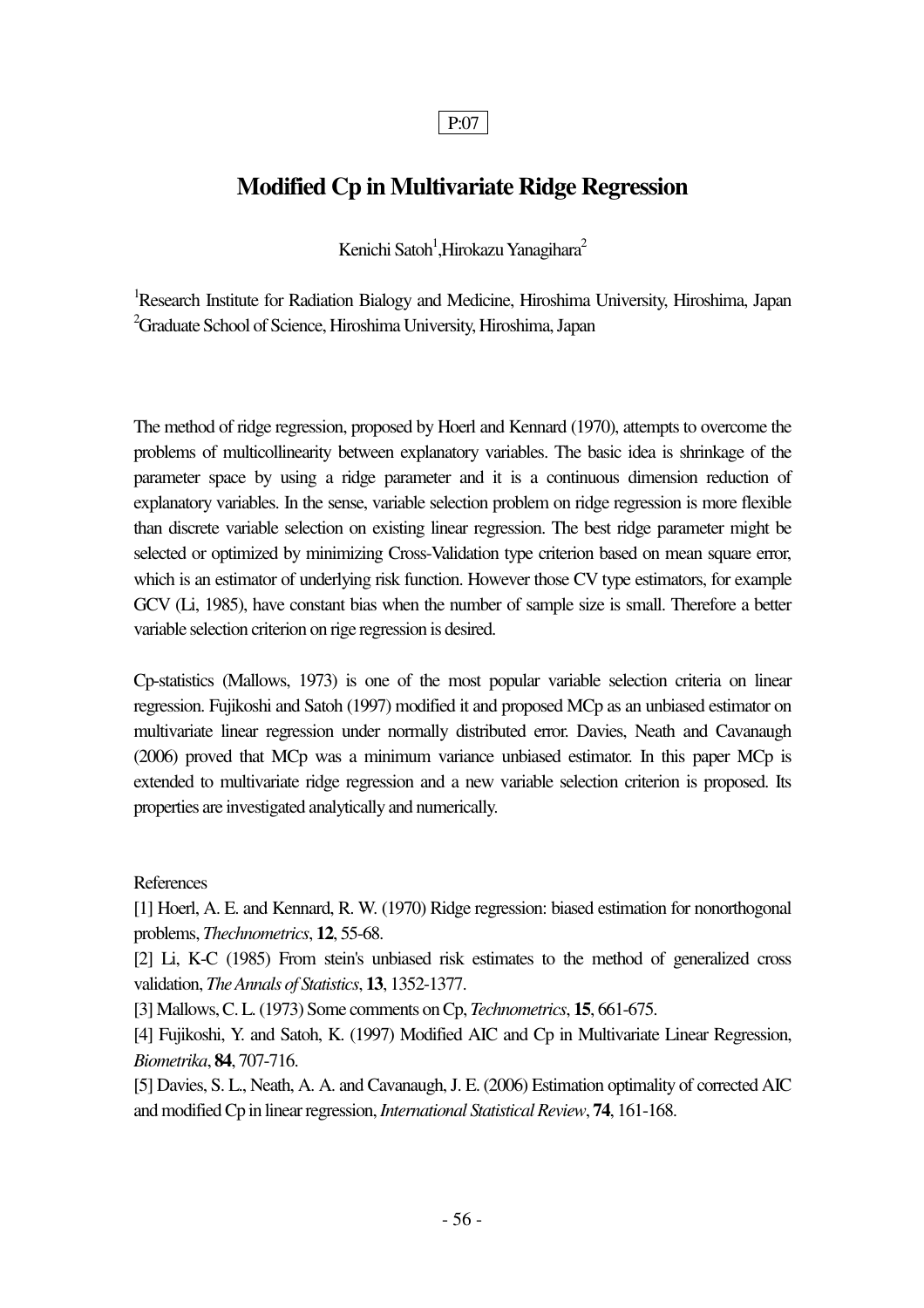### **Multinational Clinical Trials in East Asia**

Keiichi Sugino<sup>1</sup>, Yasuo Ohashi<sup>2</sup>, Qian Gong<sup>2</sup>, Chen Yao<sup>3</sup>

 $1$ Development Project Management & Planning Department, Mitsubishi Tanabe Pharma Corporation, Osaka, Japan<sup>2</sup>University of Tokyo, Japan <sup>3</sup> Peking University First Hospital, China

Background With the merge and acquisition of pharmaceutical industries, many pharmaceutical giants have been extending their cooperation worldwide. The internationalization and globalization of new development becomes inevitable, and multinational clinical trials (MNCTs) in east Asia are increasing. There are, however, still few reports on the actual status. The purpose of this paper is to analyze the status of MNCTs in east Asia by using a clinical trial registry database. Methods "ClinicalTrials.gov" provides regularly updated information about federally and privately supported clinical research in human volunteers. It is the biggest clinical trial registry database all over the world. The worldwide information on clinical trials was collected by using "ClinicalTrials.gov", and all data about east Asia were picked up from it. Results The numbers of clinical trials, which are recruiting patients now, were 321 in Japan, 260 in China, 99 in Hong Kong, 526 in Taiwan, and 283 in Korea, respectively. Among them, the numbers of clinical trials supported by industry were 196 in Japan, 137 in China, 78 in Hong Kong, 166 in Taiwan, and 205 in Korea. In China, the partners of MNCTs supported by industry were from the US in 49 trials, from Hong Kong in 45, from Taiwan in 42, from Korea in 42, and from Japan in 4. In Japan, the partners of MNCTs supported by industry were from the US (12), China (4), Hong Kong (5), Taiwan (8), Korea (10), and so on. For Korea and Taiwan, most of the trials (81) were conducted in collaboration with each other, besides in collaboration with the US (Korea 92 and Taiwan 77). As mentioned above, the numbers of MNCTs were the least in Japan Compared with China, Korea and Taiwan. Conclusion MNCTs have spread throughout most countries in east Asia, where the patient population is large and the trial cost is relatively low. East Asia is a market worthy to be developed. Japan has being left behind in the flow until now. But it is expected that MNCTs conducted by Japanese company will increase rapidly, because the Japanese guidance of MNCT was published in September of 2007 and Japanese government is now encouraging MNCTs.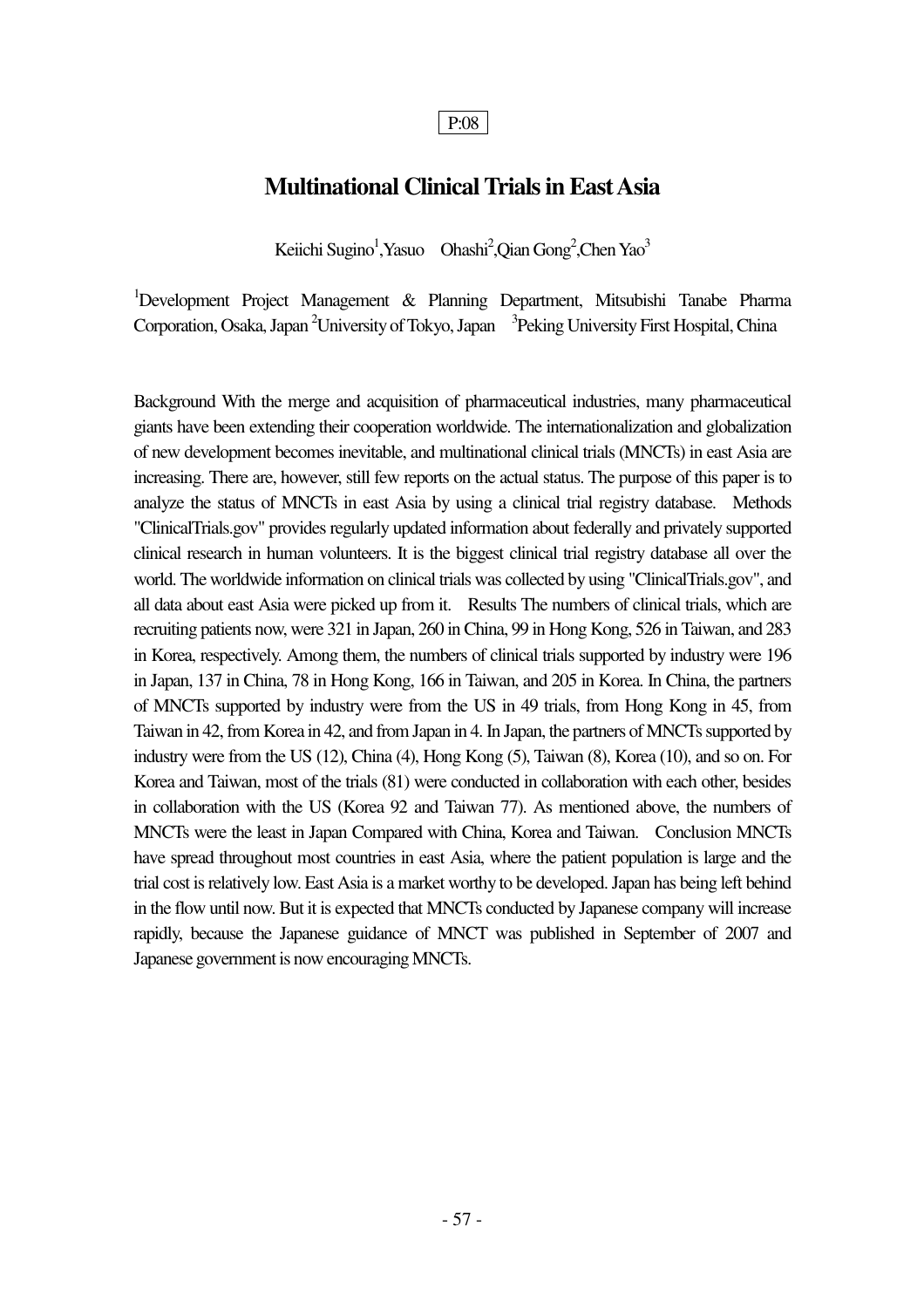## **Two Dimensional Summarization for Affymetrix GeneChip Probe Level Data based on Functional States of Gene-ON/OFF**

Keiko Otani $^1$ ,Megu Ohtaki $^1$ ,Keiko Hiyama $^1$ ,Kenichi Satoh $^1$ ,Eiso Hiyama $^1$ 

<sup>1</sup>Reseach Institute for Radiation Biology and Medicine, Hiroshima University, Hiroshima

#### **Motivation**

The Affymetrix GeneChip (PM, MM) probe pair is designed with the intention of measuring non-specific binding. The removal of non-specific binding or cross-hybridization signal from a PM measurement is a key issue in the analysis of microarray data. Many researchers have pointed out that direct subtraction of MM from PM is unlikely to be useful, because MM contains mostly target-specific signal as well as PM. As for methods for summarizing probe intensities in a single index, numerous model-based algorithms have been proposed, however the most algorithms are too complicated with many parameters having poor biological implication. Biologists who want to analyze GeneChip microarray data might be bewildered with the availability of so many procedures with varying results.

#### **Purpose**

To provide a model-based algorithm for summarizing prove level data into indexes: ( summarized intensity, probability ON)

#### **Material**

 Human Genome U95 data set was used for analysis. It consists of a series of genes spkle-in at known concentration.

#### **Statistical analyses**

#### (1) Summarization of intensity

A principal component analysis was applied to the data set to explore the most important aspect of data. A gene expression intensities adjusted by probe affinity, was mostly explained by the first principal component. The contribution of PM variables to the first component was almost the same each other. The same went for MM variables.

#### (2) Probability ON/FF

Assuming two separate functional states of a gene: ON/OFF, we gave a mathematical basis for the pair of measurements (PM, MM) based on the hypothesis that PM and MM have the same distribution when a gene is in the OFF state. Let X be the number of pairs in a probe set satisfying  $MM\&$ gtPM. The probability of a gene being ON under the condition  $X=x$  was estimated.

#### **Conclusion**

A feature of gene expression was summarized into a pair of indexes: one was a summarized intensity of probe set using a principal component analysis and the other was the probability a gene being ON using the number of times MM&gtPM per probe set. The validity of proposed summarization method was examined using Human Genome U95 data sets. The probability a gene being ON/OFF is useful to discriminate specific bindings from non specific bindings.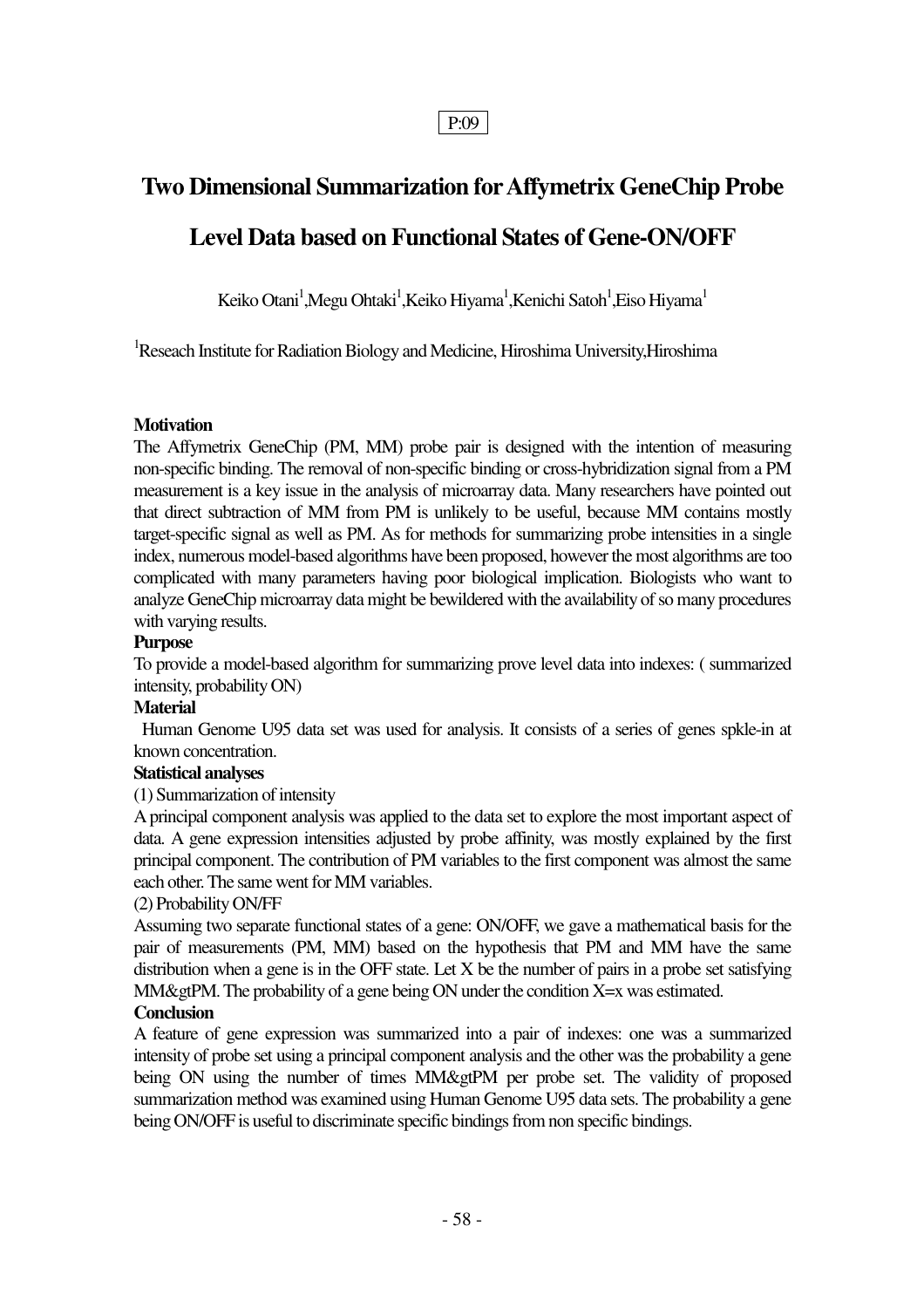# **Effects of Lifestyle Modification on Metabolic Syndrome: Resolution Rate and Combining Multiple Endpoints**

### **in Meta-Analysis**

Kazue Yamaoka<sup>1</sup>, Toshiro Tango<sup>1</sup>

<sup>1</sup>Department of Technology Assessment and Biostatistics, National Institute of Public Health, Saitama, Japan

 The metabolic syndrome, also called insulin resistance syndrome or syndrome X, is a high-risk state for diabetes and cardiovascular disease. It is a combination of medical disorders related to the conditions includes type 2 diabetes, obesity, high blood pressure, and a poor lipid profile with elevated LDL cholesterol, low HDL cholesterol, and elevated triglycerides. It has been identified as a target for lifestyle modification to reduce risk of cardiovascular disease; however, the effects of lifestyle modification are still uncertain. In this paper we consider a meta-analysis on the effect of lifestyle modification on metabolic syndrome and its component. When several clinical trials report multiple outcomes, meta-analyses ordinarily analyze each outcome separately. We analyze the several outcomes jointly with several models; compare the results with the multivariate meta-analysis as well as the standard univariate approaches examined by fixed-effects model, random-effects model and Bayesian model with non-informative priors using MCMC.

 This meta-analysis provided evidence of the efficacy of lifestyle education for individuals of metabolic syndrome patients in reducing RD of the resolution rate. The risk of metabolic syndrome in the lifestyle education intervention group was reduced approximately by 30% [RD= 0.29, 95%CI: 0.16 to 0.42]) compared to the control intervention group by the random-effects model. As for each component, 5 components excluding TG were significantly reduced in the lifestyle education groups compared to their control groups by the simple meta-analysis, however, only brad pressure index (SBP and DBP) denoted significant effects by the multiple meta-analysis.

 Lifestyle education was effective for reducing both prevalence of metabolic syndrome as well as related abnormality for metabolic syndrome in metabolic syndrome subjects and may be a useful tool in reducing metabolic syndrome.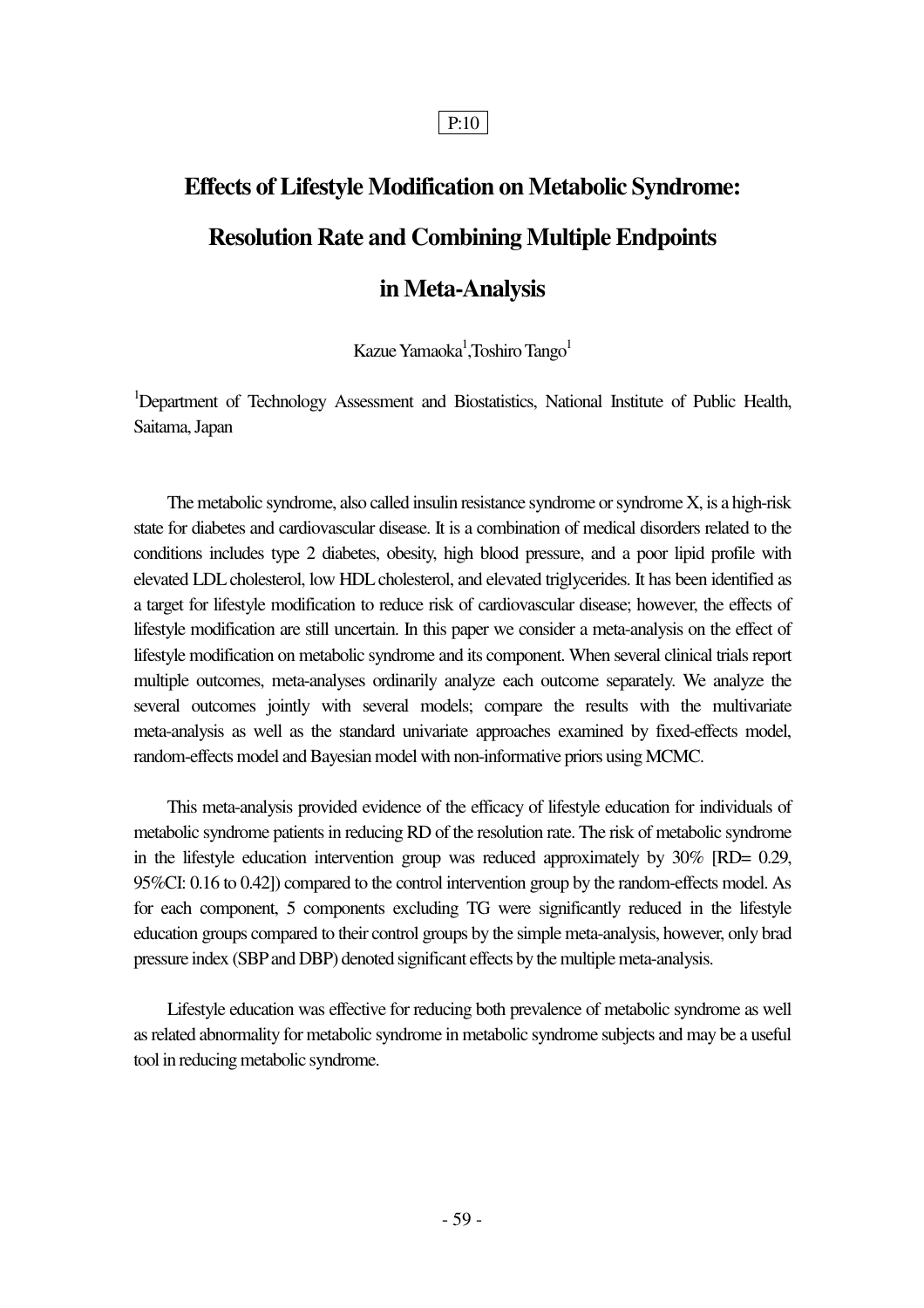# **A New Feature Extraction Method from very Non-normal Data: Analysis of Multivariate Catch and Bycatch Data by Purse-seine Tuna Fisheries**

Mihoko Minami<sup>1</sup>

<sup>1</sup>The Institute of Statistical Mathematics

We propose a new feature extraction method for very non-normal data that generalizes principal component analysis in the same manner as generalized linear model. As a specific model, we introduce generalized PCA with a Tweedie distribution and analyze multivariate catch and bycatch data in purse-seine tuna fisheries.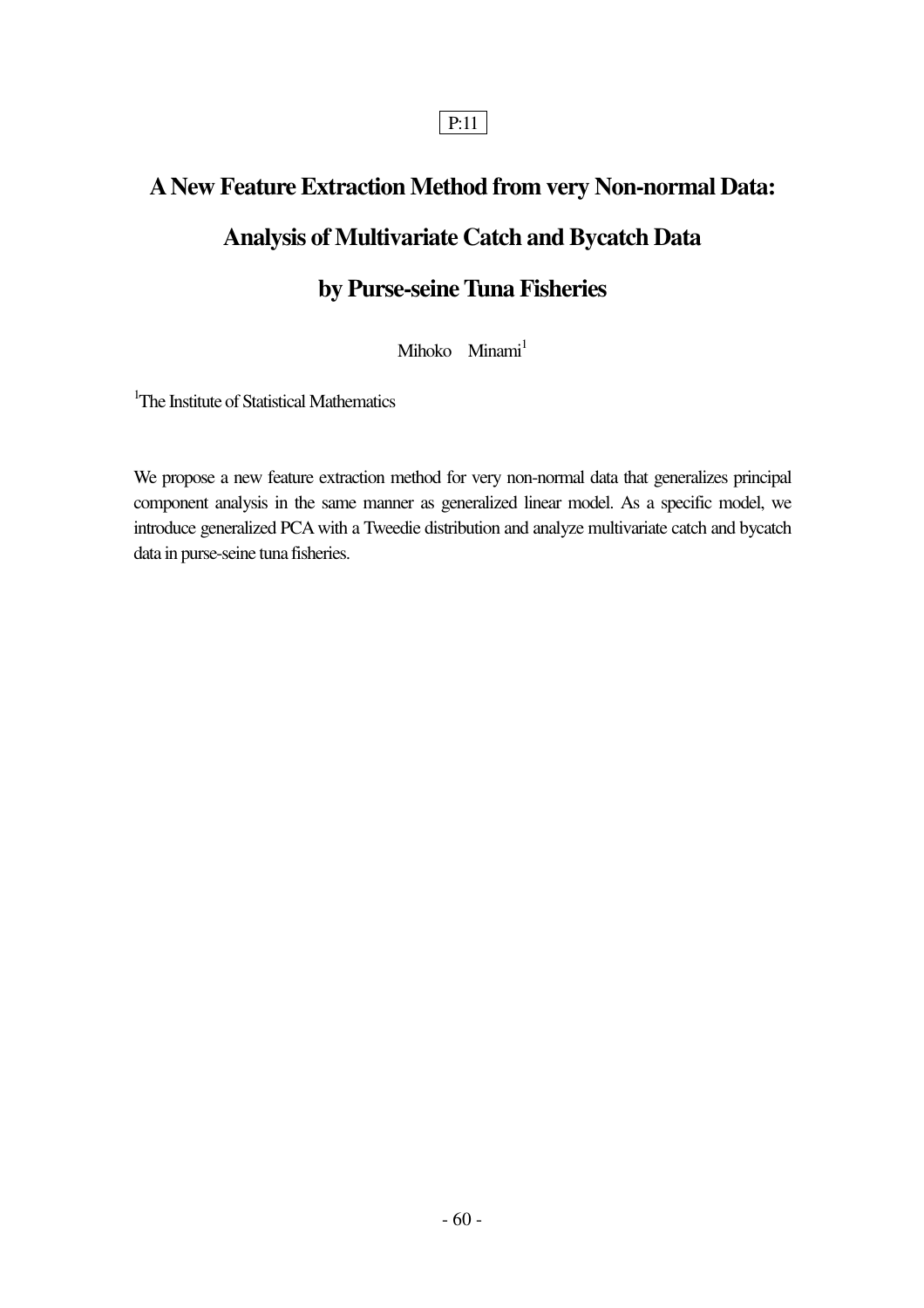## **Statistical Pharmacokinetic Modeling of Controlled-Release Analgesics Combining Immediate-Release and Sustained-Release Components to Design an Appropriate Drug Delivery**

Yukikazu Hayashi $\rm{^{1,2},Chikuma}$ Hamada $\rm{^{1},Isao}$  Yoshimura $\rm{^{1}}$ 

<sup>1</sup>Graduate School of Engineering, Tokyo University of Science, Tokyo, Japan  ${}^{2}$ Clinical Development Division, ACRONET Corp., Tokyo, Japan

 In pharmacokinetics, which investigates the processes of drug on in vivo absorption, distribution, metabolism and elimination, the method for estimating pharmacokinetic parameters to the basic compartment models has been established. However, as for formulations with multiple absorption processes, modeling and estimation methods for pharmacokinetic parameters have not still been sufficiently examined. Actually WinNonlin, the standard software widely used for pharmacokinetic analysis does not cover such a method. On the other hand, clinically there is much demand for sustained-release analgesics, which control the release rate of drug, combining two-strata; immediate and sustained release components. Sustained-release analgesics that is, they can raise blood drug concentration rapidly and can retain over a specific level of blood concentration for a long time are strongly required to patients. Thus, it is necessary to investigate an appropriate pharmacokinetic model and an estimating method for its parameters in controlled-release formulation. Also, regarding the ratio of combination for the immediate and sustained release components, it has been required to investigate the clinically most appropriate ratio based on the statistical model in the drug development. In this study, the pharmacokinetic compartment model for controlled-release type analgesics was applied, followed by calculating estimated values of blood concentration from the model formula, and the fitness of the model to measured values was investigated. Based on the compartment model, the pharmacokinetic parameters were estimated. Due to a concern about interindividual difference in the compartment model, some random effects was added using a non-linear mixed effect model. Also, it was investigated whether or not the basis for deciding the combination ratio of the immediate and sustained release components had been practical to the actual data. In order to do that, firstly, time changes of blood concentrations of the immediate release component only and the sustained release component only, which were the same dosage, were derived by a simulation based on the calculated pharmacokinetic parameters. Then, the basis for deciding the combination ratio of the immediate and sustained release components was explored. Secondly, it was validated whether the basis had been put into practice in the actual data using the compartment model in controlled-release type formulation. Moreover, it was investigated whether the more appropriate ratio could have been considered by changing the immediate and sustained release components-combining ratio. These details will be presented in the conference.